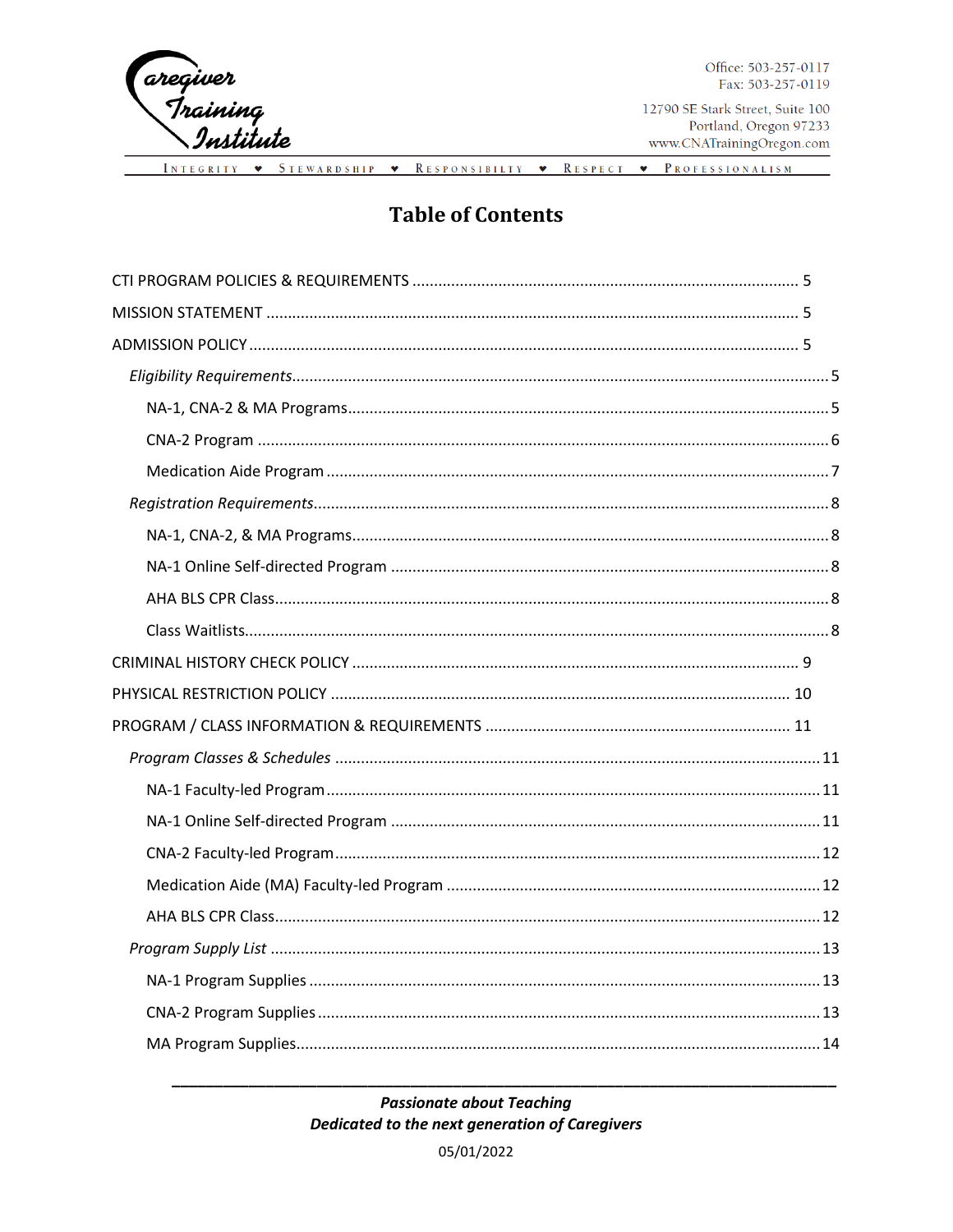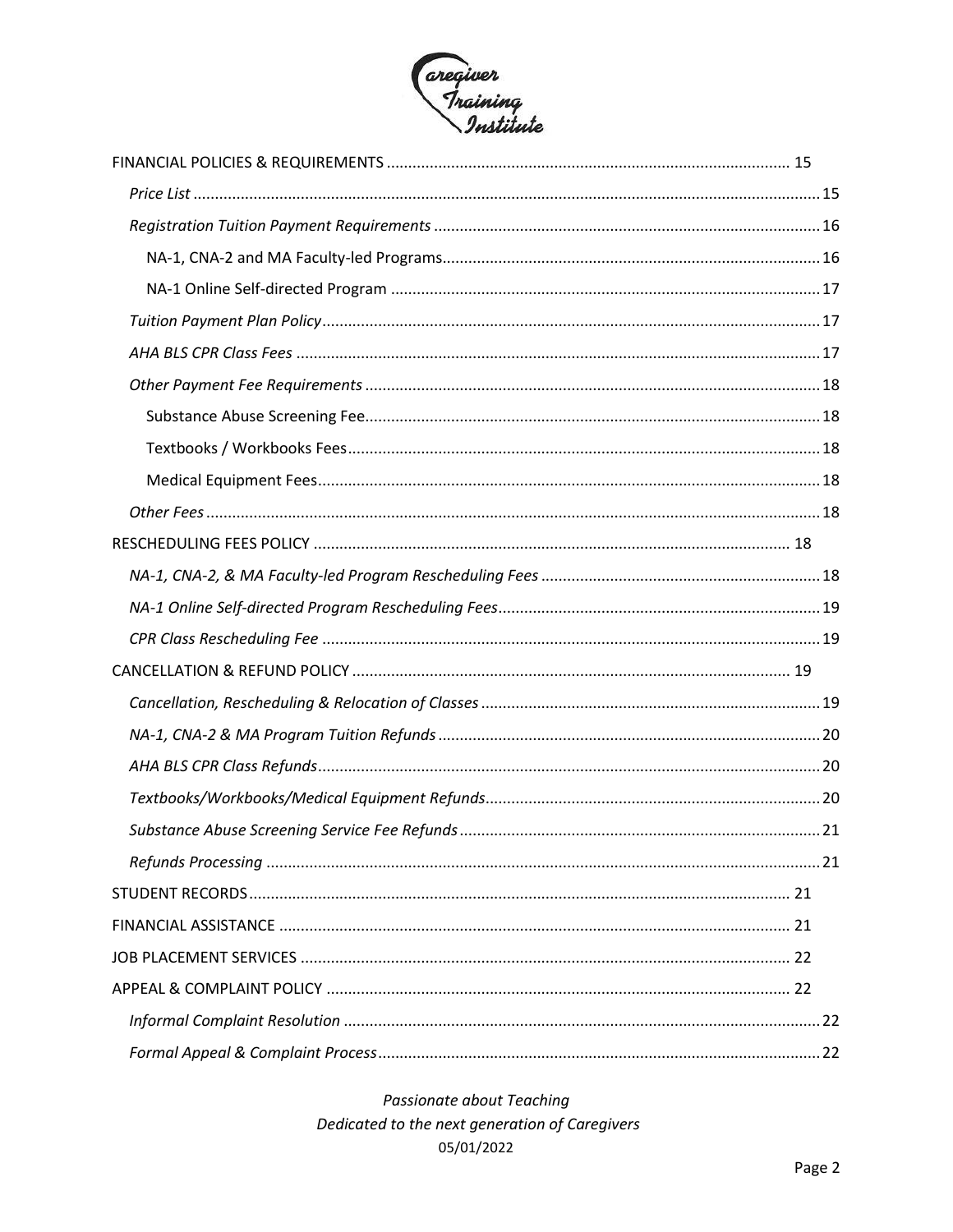

| NA-1 & MA Faculty-led Program Students / NA-1 Online Self-directed Students 24 |  |
|--------------------------------------------------------------------------------|--|
|                                                                                |  |
|                                                                                |  |
|                                                                                |  |
|                                                                                |  |
|                                                                                |  |
| NA-1 & MA Faculty-led Program Students / NA-1 Online Self-directed Students 26 |  |
|                                                                                |  |
|                                                                                |  |
|                                                                                |  |
|                                                                                |  |
|                                                                                |  |
|                                                                                |  |
|                                                                                |  |
|                                                                                |  |
|                                                                                |  |
|                                                                                |  |
|                                                                                |  |
|                                                                                |  |
|                                                                                |  |
|                                                                                |  |
|                                                                                |  |
|                                                                                |  |
|                                                                                |  |
|                                                                                |  |
|                                                                                |  |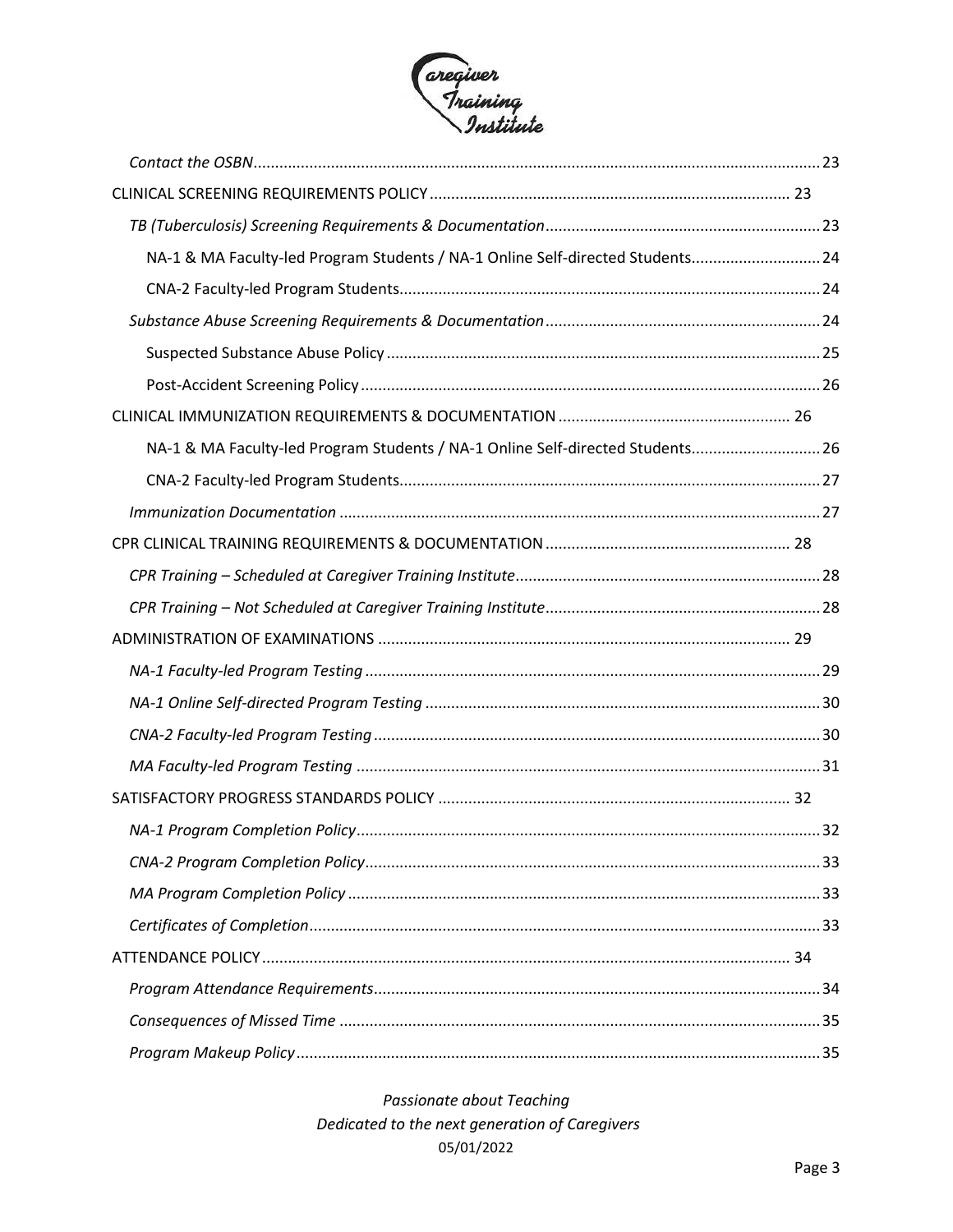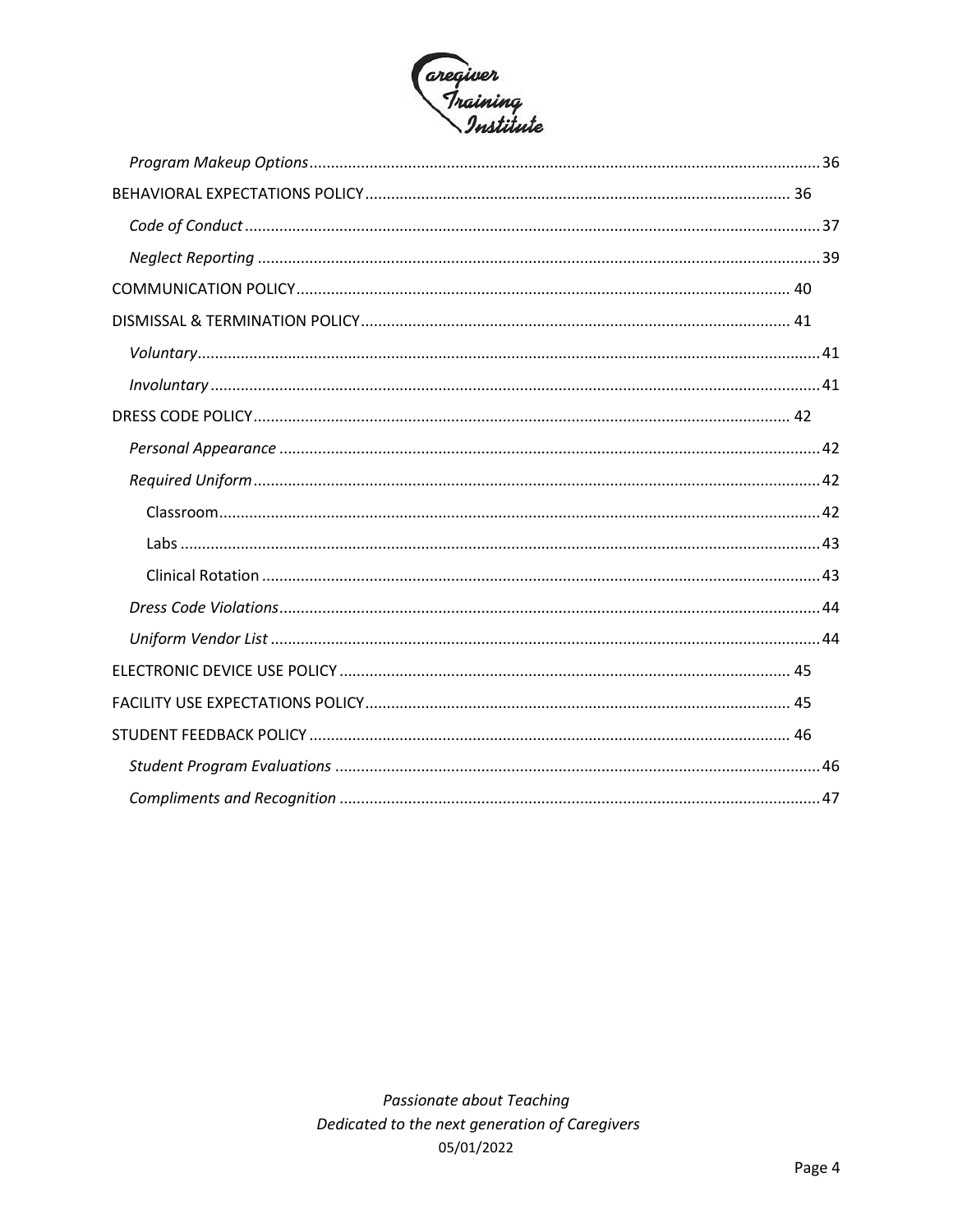

# **CTI PROGRAM POLICIES & REQUIREMENTS**

<span id="page-4-0"></span>Caregiver Training Institute is a career medical training school dedicated to providing quality education to those interested in joining the medical field. Caregiver Training Institute focuses on training nursing assistants and medication aides for positions in long-term care facilities and hospitals. Our classes are taught by enthusiastic instructors who train and guide their students to an understanding of how to give the highest quality care to people in need of medical assistance.

## <span id="page-4-1"></span>**MISSION STATEMENT**

#### **Here at The Caregiver Training Institute, we believe in the following:**

- That all individuals are unique and valued.
- That all individuals have a right to achieve the highest personal potential possible.
- That all individuals have a right to learn and be successful.
- That all students have equal access to education.
- That the healthcare industry must be a cooperative partner in healthcare education.
- That all students will receive fair treatment from institutions.
- That all students are responsible for their own actions and learning.

# <span id="page-4-2"></span>**ADMISSION POLICY**

### <span id="page-4-3"></span>*Eligibility Requirements*

#### <span id="page-4-4"></span>**NA-1, CNA-2 & MA Programs**

- **Information Session Completion Requirement:**
	- ➢ **All students must view a current CTI ONLINE INFORMATION SESSION prior to registering** into the school's NA-1, CNA-2 or MA programs, **and submit a signed/dated digital signature**  acknowledging they have watched the entire Information Session and have received, understand, and agree to comply with the information covered in the presentation, *at least five (5) business days prior to the first day of class*.
	- ➢ Information Sessions about Caregiver Training Institute's NA-1, CNA-2 and MA programs are available online on our website at: **[www.CNATrainingOregon.com](http://www.cnatrainingoregon.com/)**. They offer a realistic picture of Nursing Assistant and Medication Aide jobs, discuss school policies and provide detailed information about the requirements, costs, skills and training needed to become a CNA, CNA-2 or CMA in Oregon.
	- ➢ During the Online Information Session, students will provide their contact information and complete preliminary no-obligation paperwork in the class registration packet.
- **Eligibility Documentation Submission Deadline:**
	- ➢ **NA-1, CNA-2, and MA program students must provide copies of any required eligibility documentation WITH THEIR REGISTRATION PACKET** *at least five (5) business days prior to the first day of class*.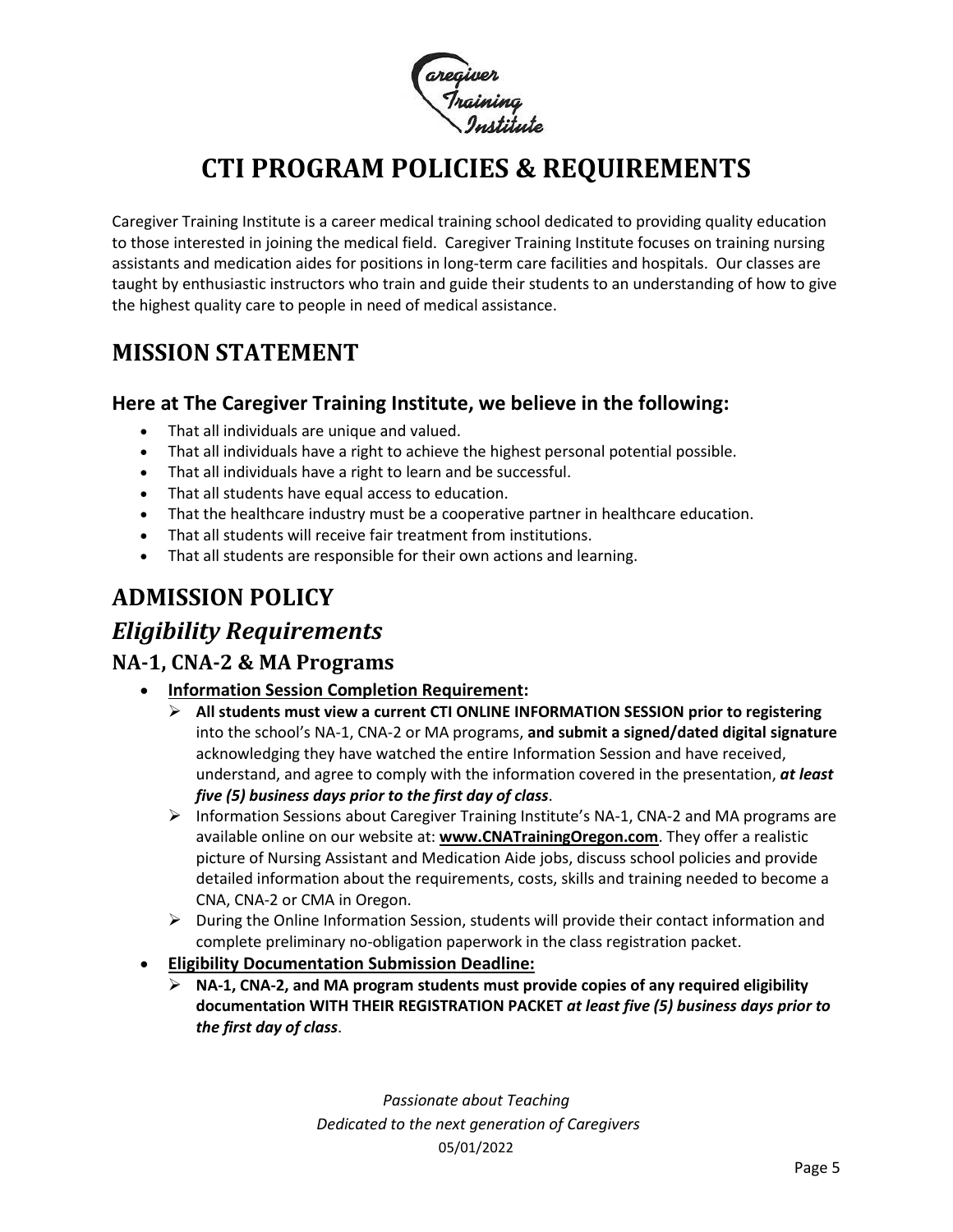

➢ **NA-1 Online Self-directed program students must provide copies of any required eligibility documentation WITH THEIR REGISTRATION PACKET** *prior to registration***.**

#### • **Age Requirement:**

- ➢ **Students must be at least 16 years of age to register into the NA-1 program.**
- ➢ **The signature of a Parent/Legal Guardian is required for all NA-1 students who are under the age of 18** attesting that as the Parent/Legal Guardian they have read, understand and agree the student is to abide by all the rules, regulations, policies, terms and conditions as set by Caregiver Training Institute, LLC and the Oregon State Board of Nursing (OSBN).
- ➢ **Students must be at least 18 years of age to register into the CNA-2 and MA programs.**

#### • **Photo ID Requirement:**

- ➢ It is the policy of Caregiver Training Institute that all students must present a **current government issued, signature-bearing, photo ID with their legal name and birth date for identity verification a***t least five (5) business days prior to the first day of class.*
- **Good Health Certification Requirement:**
	- ➢ **NA-1, CNA-2, and MA** program students must certify on a *Student Statement of Good Health* form that they are free from contagious disease, physically and mentally fit, and be able to successfully participate in skills labs and clinicals **a***t least five (5) business days prior to the first day of class.*
	- ➢ **NA-1 Online Self-directed** program students must certify on a *Student Statement of Good Health* form that they are free from contagious disease, physically and mentally fit, and be able to successfully participate in skills labs and clinicals *prior to registration*.
- **English Language Literacy Requirement:**
	- ➢ **All students must be able to read, comprehend, speak, and write in English at the sixthgrade level or above.**
	- $\triangleright$  The OSBN does not consider English as a second language a disability.
	- ➢ Students will not be allowed to have an interpreter in the classroom or clinical.
- **Criminal Background Check Requirement:**
	- ➢ **All students must be able to pass a state and national criminal background check.**
- **Drug Screening Requirement:**
	- ➢ **All students must be able to pass a 10-panel drug screening.**

#### <span id="page-5-0"></span>**CNA-2 Program**

#### • **OSBN Registry Requirement:**

- $\triangleright$  CNA-2 program students must be listed on the OSBN registry as a CNA in good standing in Oregon *prior to being able to register into a CNA-2 program.*
- $\triangleright$  If a student is transferring from another state, they must wait until they are listed on the OSBN website as a CNA in good standing in Oregon to enroll in the CNA-2 program.
- $\triangleright$  A student who was previously certified as a CNA, CNA-2, or CMA from any state, and who had their certificate put on probation, suspended, or revoked, may not be allowed to test for OSBN certification. The OSBN will make a final determination after the completion of the student's training program at the time the student applies for certification testing.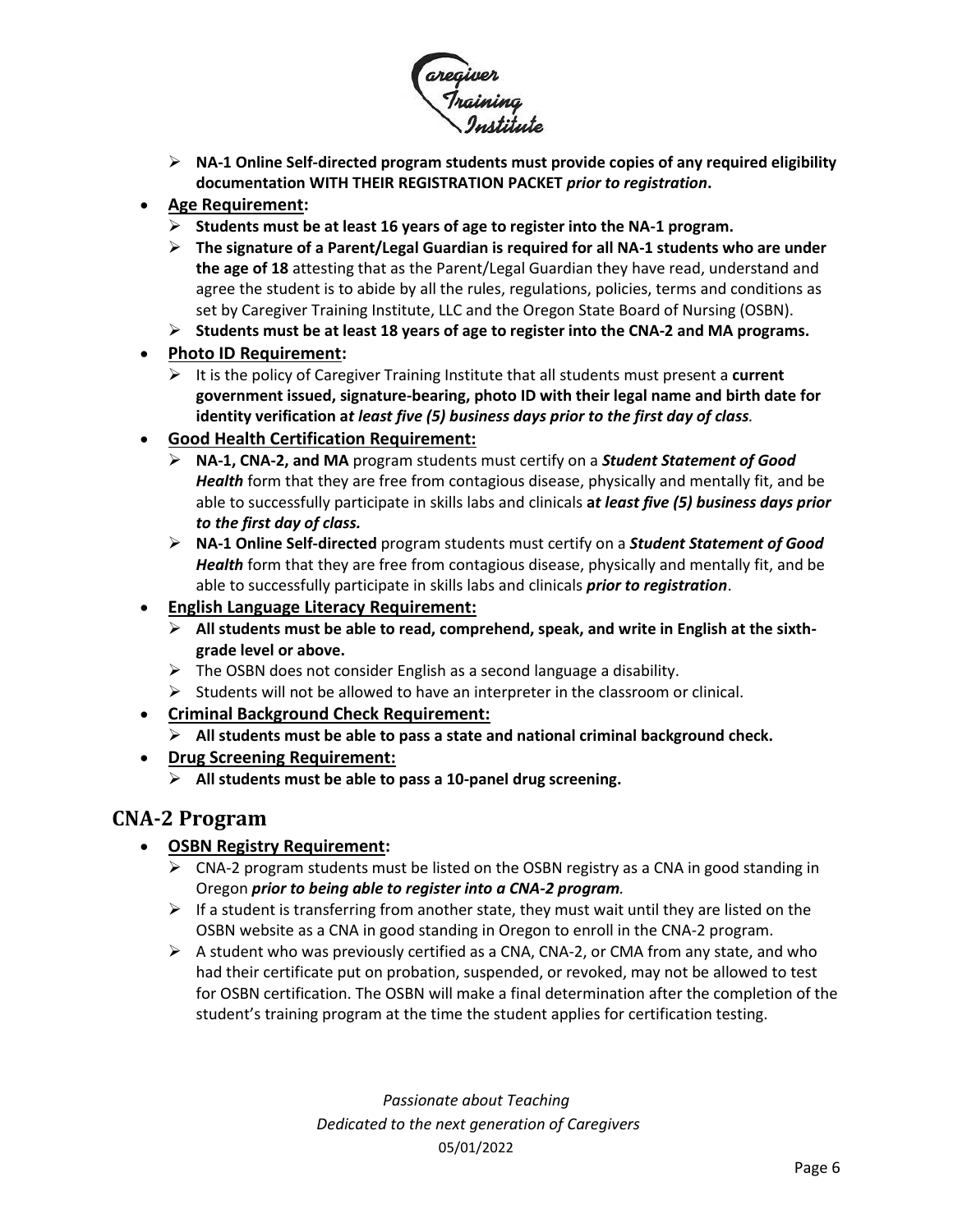

#### • **OSBN NA-1 Training Documentation Requirement:**

To qualify for CNA-2 training, **OSBN regulations require students provide NA-1 training documentation:**

- ➢ A copy of their *Certificate of Completion* from a NA-1 training program verifying they have 75 clinical training hours; or
- $\triangleright$  A letter from an employer documenting they have worked 75 hours as a CNA-1 under the supervision of a nurse; or
- $\triangleright$  Documentation of a combination of their clinical training hours and work hours that add up to 75 hours.
- $\triangleright$  It is a condition of the program that CNA-2 students provide a copy of their NA-1 training program documentation *at least five (5) business days prior to the first day of class*.

#### <span id="page-6-0"></span>**Medication Aide Program**

#### • **OSBN Registry Requirement:**

- ➢ **MA students must be listed on the OSBN registry as a CNA in good standing in Oregon** *prior to being able to register into a MA program.*
- $\triangleright$  If a student is transferring from another state, they must wait until they are listed on the OSBN website as a CNA in good standing in Oregon to enroll in the MA program.
- $\triangleright$  A student who was previously certified as a CNA, CNA-2 or CMA from any state, and who had their certificate put on probation, suspended, or revoked, may not be allowed to test for OSBN certification. The OSBN will make a final determination after the completion of the student's training program at the time the student applies for certification testing.
- **OSBN NA-1 Training Documentation Requirement: To qualify for MA training, OSBN regulations require students provide NA-1 training documentation:**
	- ➢ MA students must document they have **graduated from an approved NA-1 training program** *at least six (6) months prior to registration* into a MA training program.
	- ➢ It is a condition of the program that MA students **provide their NA-1 training program**  *Certificate of Completion at least five (5) business days prior to the first day of class*.
- **OSBN NA-1 Work Experience Requirement: To qualify for MA training, OSBN regulations require students provide documentation of onthe-job experience:**
	- ➢ **Documentation of** *at least six (6) months on-the-job experience***, which must total a minimum of 832 hours, in a paid position as a Nursing Assistant, under the supervision of a nurse since the completion of their NA-1 training program.**
	- $\triangleright$  If a MA student worked in an assisted living facility or a home care agency, the nurse must have supervised the student's work and written the care plans for the clients the student cared for.
	- ➢ It is a condition of the program that a MA student provide the **letter from their current employer or former employer** stating they were a paid employee under the supervision of a nurse, their time on the job, and the position they were employed in *at least five (5) business days prior to the first day of class.*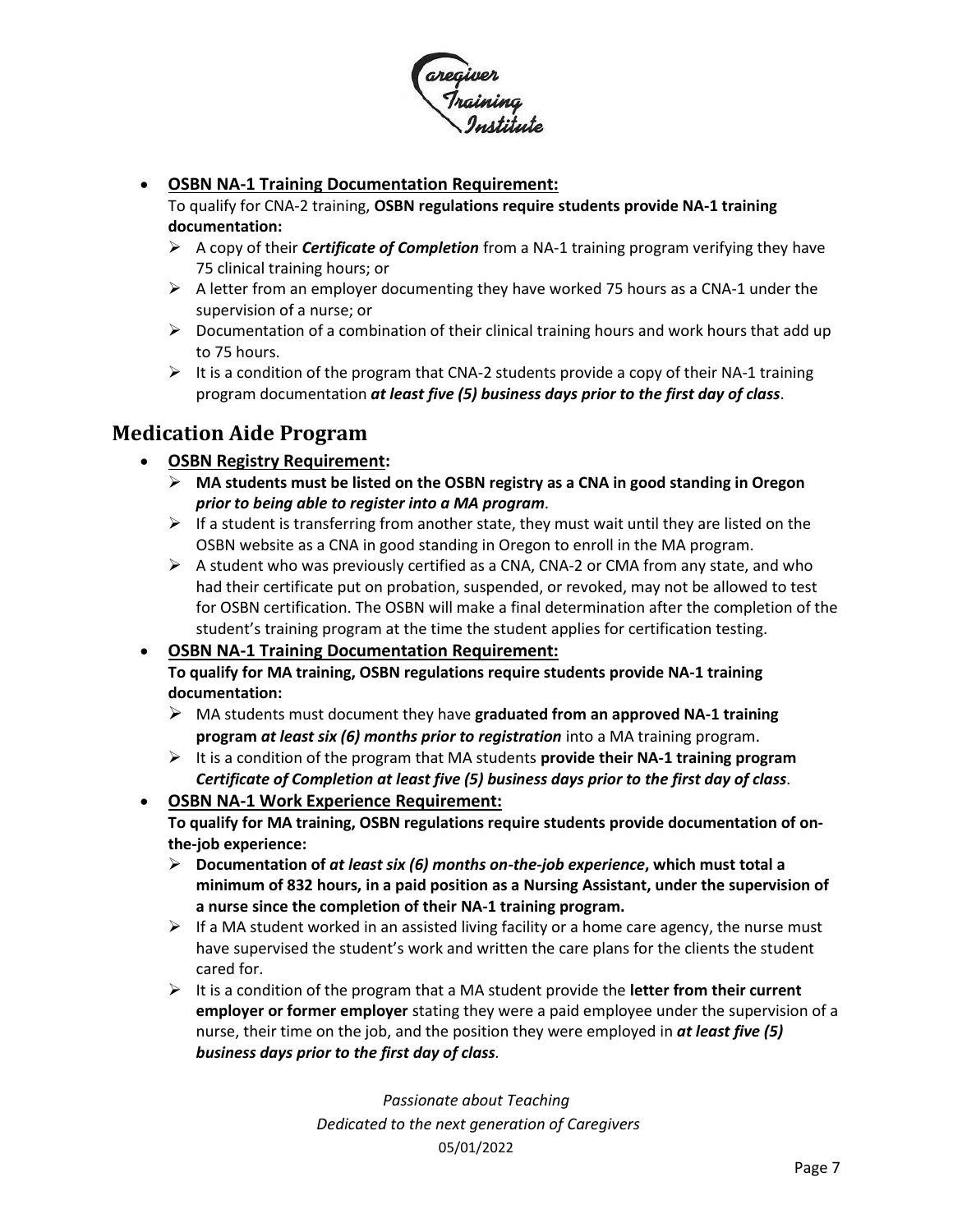

### <span id="page-7-0"></span>*Registration Requirements*

#### <span id="page-7-1"></span>**NA-1, CNA-2, & MA Programs**

- **Registration into a NA-1, CNA-2, or MA class is closed five (5) business days prior to the first day of class.**
- **Before a tuition payment reserving a student's seat in class will be accepted, students must first meet all eligibility criteria***.* **All students must:**
	- $\triangleright$  Submit a digital signature acknowledging they have viewed a NA-1, CNA-2, or MA Online Information Session on the Caregiver Training Institute website, and have received, understand, and agreed to the information covered in the presentation.
	- $\triangleright$  Turn in their completed, signed, and dated registration packet.
	- ➢ Provide a copy of a current government issued, signature-bearing, photo ID with their legal name and birth date for identity verification.
- **The registration process is completed when a student contacts the business office to select a class/clinical schedule and make their tuition payment.**
	- ➢ When registering into the **NA-1, CNA-2, or MA programs**, students must make the following minimum tuition down payment to reserve their seat in an upcoming class:
		- ❖ **NA-1 Program - \$800.00**
		- ❖ **CNA-2 Program - \$600.00**
		- ❖ **MA Program - \$800.00**
	- ➢ **NA-1, CNA-2, and MA students must pay their program tuition IN FULL** *at least two (2) business days prior to the first day of class* unless they set up a **TUITION PAYMENT PLAN** *at least two (2) business days prior to the first day of class***.**

#### <span id="page-7-2"></span>**NA-1 Online Self-directed Program**

- **The registration process is completed when a student contacts the business office to select a class/clinical schedule and make their tuition payment.**
- **NA-1 Online Self-directed program students must pay their tuition IN FULL** *at registration* **unless** they **make a minimum \$900.00 tuition down payment and set up a TUITION PAYMENT PLAN** *at registration***.**

#### <span id="page-7-3"></span>**AHA BLS CPR Class**

- **Payment in full is required at the time of registration into a Caregiver Training Institute AHA-BLS CPR class.**
- Students are required to bring a current government issued photo ID to their CPR training class.

#### <span id="page-7-4"></span>**Class Waitlists**

- Caregiver Training Institute maintains class waitlists for classes where all available seats have been filled. If students registered into the class drop the class and seats become available, waitlisted students will be contacted and offered an available open spot in the class.
- **Students who have met all their eligibility criteria and submitted their completed, signed and dated registration packets may elect to join a class waitlist***.* 
	- ➢ Waitlisted students are notified on a first-come-first-served basis when openings occur.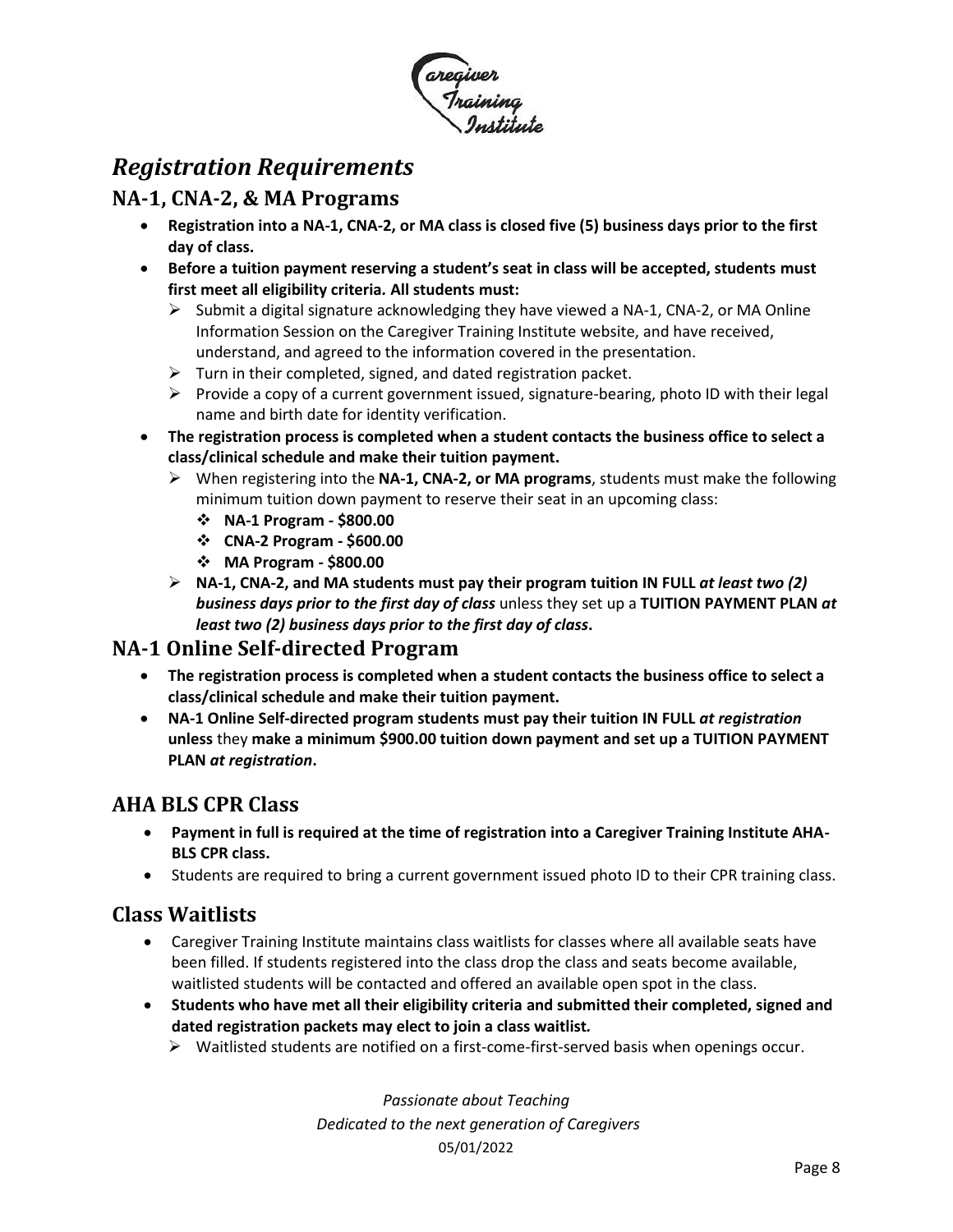

➢ Notification priority order is based on the date students completed all their pre-registration requirements, with preference being given to those students who also made a payment towards their tuition.

*Admission into a training program does not guarantee that a student will successfully pass the program and receive a certificate of completion. Successful completion of the program does not guarantee that a student will successfully pass OSBN testing and obtain a CNA or CMA certification.*

### <span id="page-8-0"></span>**CRIMINAL HISTORY CHECK POLICY**

- In compliance with OSBN requirements, **NA-1, CNA-2 and MA** students must undergo a state and nationwide criminal background check. The criminal background check will include a social security number trace, state/national criminal background history, sex offender registry check and OIG LEIE check.
	- ➢ **NA-1, CNA-2, and MA student criminal background checks will be run** *prior to the first day of class.*
	- ➢ **NA-1 Online Self-directed student criminal background checks will be run** *prior to students being granted access to online didactic training.*
- Under OHA regulations for clinical trainings, students must undergo a criminal background check prior to their initial clinical placement, but no more than three (3) months before beginning their training program. A criminal background check is considered current when a student is enrolled and progressing through their training program. Subsequent criminal background checks may not be required except for cause, or at re-entry into a program from which the student has taken leave or fallen out of progression.
- It is the policy of Caregiver Training Institute that NA-1, CNA-2, and MA criminal background check clearance forms must be completed, signed, and received by the business office with a student's registration packet *at least five (5) business days prior to the first day of class.*
- It is the policy of Caregiver Training Institute that criminal background check clearance forms for **NA-1 Online Self-directed program** students must be completed, signed, and received by the business office with a student's registration packet *prior to registration*.
- The information from the criminal history background check may take from a few days to a couple of weeks to be returned to us, depending upon the individual's background.
- **Some crimes may preclude clinical placement and OSBN certification/licensure**.
- **Clinical sites shall make all final clinical clearance decisions.**
- **In reviewing criminal background check information, the OSBN will consider the nature of the crime, facts of the case, relevancy of the crime, and mitigating factors.**
	- **1. A conviction of any of the following crimes or offenses is "potentially disqualifying", unless otherwise provided by law:**
		- ❖ All felonies
		- ❖ All misdemeanors
		- ❖ Any U.S. military crimes or international crimes
		- ❖ Sex offender registration
		- ❖ Conditions of parole, probation, or diversion program
		- ❖ Unresolved arrest, charge, pending indictment or outstanding warrant

*Passionate about Teaching*

*Dedicated to the next generation of Caregivers* 05/01/2022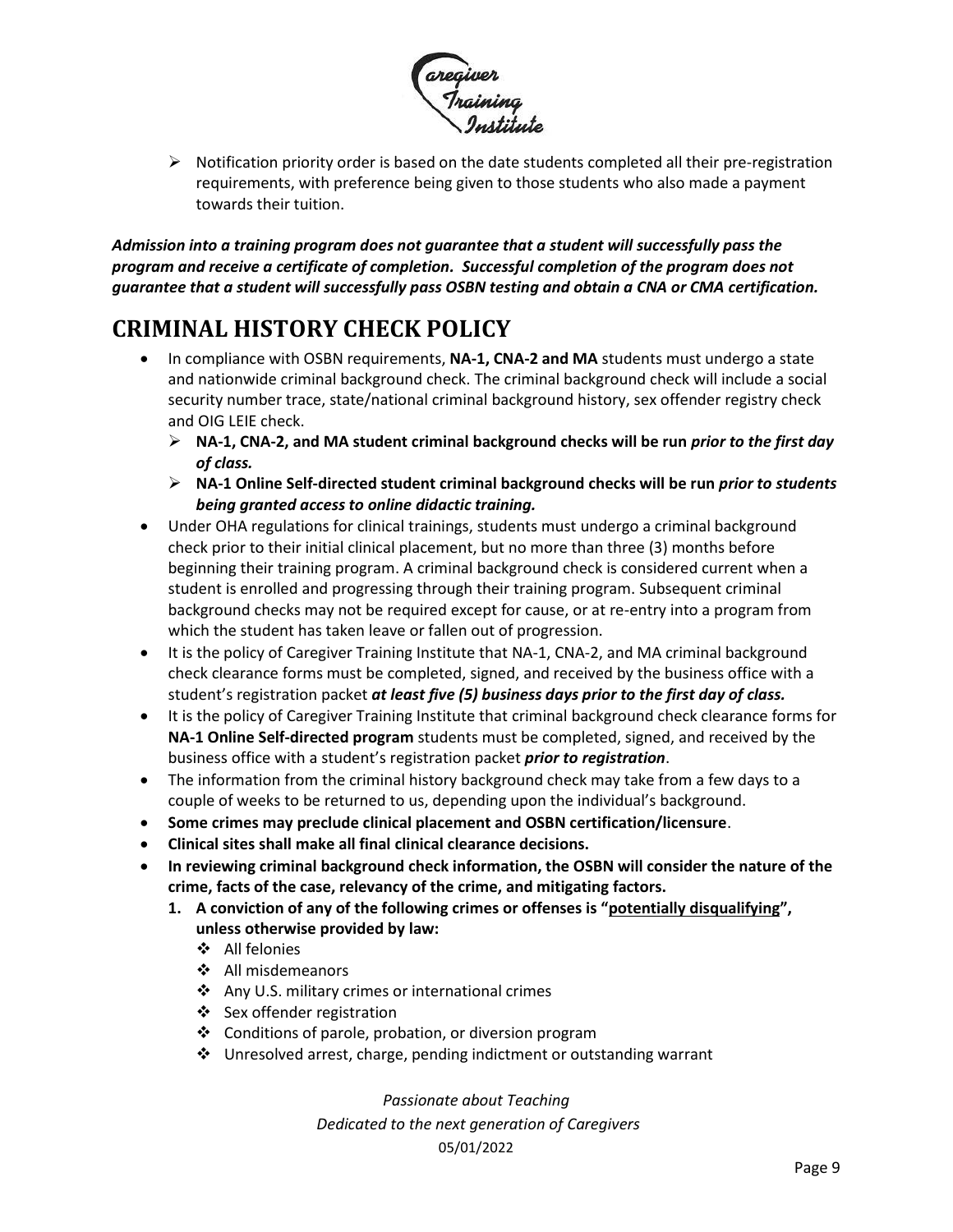

- **2. Conviction of any of the following crimes are "likely to result in denial", unless there are significant mitigating circumstances.**
	- ❖ Aggravated murder
	- ❖ Murder
	- ❖ Rape 1
	- ❖ Sodomy 1
	- ❖ Unlawful sexual penetration 1
	- ❖ Sexual abuse 1
- **3. The following "potentially disqualifying" crimes may preclude CNA-2 students from attending clinicals in a hospital environment and completing their program.** 
	- ❖ Charged with or convicted of a felony
	- ❖ Charged with or convicted of a misdemeanor involving fraud, dishonesty, or moral turpitude
	- ❖ Charged with any crime relevant to health care services
- **Caregiver Training Institute may deny admission to individuals who have been convicted of crimes, or have a history of crimes, that may not:**
	- $\triangleright$  Allow students to be certified in the State of Oregon as a CNA or CMA;
	- $\triangleright$  Prevent CNA-2 students from attending clinicals in a hospital.
- **Caregiver Training Institute reserves the right to dismiss any student,** *without refund,* **for failure to disclose all their criminal history information to us.**

## <span id="page-9-0"></span>**PHYSICAL RESTRICTION POLICY**

- **NA-1, CNA-2, and MA** program students are required to sign and submit a *Statement of Good Health*, certifying they are in good health, free from contagious disease, and have no existing conditions that would deter with their ability to participate fully in their training program and perform the essential functions of a CNA or CMA when registering into NA-1, CNA-2 & MA programs *at least five (5) business days prior to the first day of class.* (For example – be free of infectious disease, able to talk and hear; able to stand for long periods of time; able to stoop and bend; able to lift, and/or move up to 10 pounds constantly *(more than 2/3 of the time)*; able to lift, and/or move up to 25 pounds frequently *(up to 2/3 of the time)*; able to lift and/or move up to 50-100 pounds occasionally *(up to 1/3 of the time).*
- **NA-1 Online Self-directed program** students are required to sign and submit a *Statement of Good Health*, certifying they are in good health, free from contagious disease, physically and mentally fit, and be able to successfully participate in skills labs and clinicals *prior to registration*.
- **Any subsequent physical restriction or medical/mental incapacitation that may hinder the successful and/or safe performance of the skills in class/clinical settings must be reported immediately to the school.**
- **We reserve the right to require a doctor's release** for a student to be admitted into a training program, or to continue in a training program, if a student has a physical or mental health condition, disease/illness, or develops a medical /mental incapacitation that impairs or limits their ability to safely participate in the program and perform the essential functions of a CNA or CMA.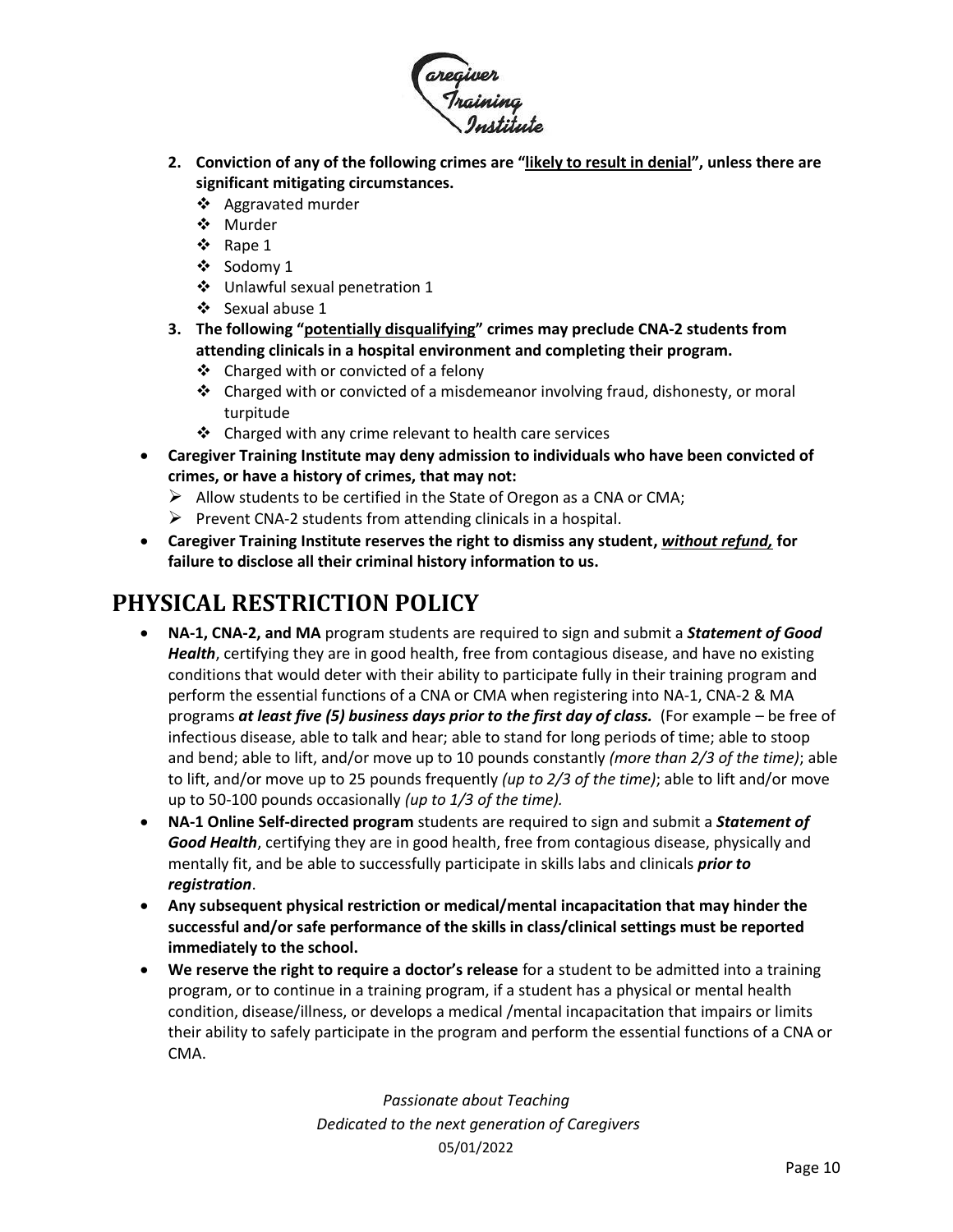

- **If a doctor's release sets limitations or restrictions** that interfere with or preclude a student from participating in classroom labs or going into the clinical rotation, their program will be put on hold, and **it may affect their ability to complete the program within the OSBN mandated timeframe of four (4) months following the last day of classroom instruction.**
- Being pregnant, or becoming pregnant, during the program may affect being in the program. A doctor's release is needed if a student has or develops a pregnancy-related condition that impairs their ability to safely participate in the program and perform patient care activities in the clinical setting.
- **If a student is not able to complete the clinical portion of their program within the required timeframe, they may be terminated from the program,** *without refund***.**

# <span id="page-10-1"></span><span id="page-10-0"></span>**PROGRAM / CLASS INFORMATION & REQUIREMENTS**  *Program Classes & Schedules*

#### <span id="page-10-2"></span>**NA-1 Faculty-led Program**

- **The NA-1 Faculty-led Program offers students the option of attending the didactic classroom portion of the program either in an on-campus classroom setting, or in a virtual Zoom class setting.**
- The program is comprised of 82-85 hours in class/lab time, and 75 hours in a clinical setting, a total of 157-160 hours.
- Classes are offered on accelerated day, day, evening, and weekend schedules year-round.
	- ➢ **Accelerated Day Classes** allow students to complete the program quicker.
	- ➢ **Day & Evening Classes** give students more time to read and absorb the required chapters, review, and prepare for exams.
	- ➢ **Weekend Classes** run eight (8) hours and are held on Saturdays and Sundays over a tenweek period. Classes are designed for students who have commitments during weekdays and evenings that preclude them taking other schedules.
- All labs are on campus, and clinical rotations at a facility.
- The purchase of a textbook is required and is available for purchase at the school.
- **Students who elect to attend a NA-1 Faculty-led virtual Zoom class must have a reliable computer or tablet with a microphone and camera, an internet connection, and an email address.**

#### <span id="page-10-3"></span>**NA-1 Online Self-directed Program**

- **The NA-1 Online Self-directed Program is offered throughout the year.**
- **Students will be assigned individual logins to access online program modules and materials during the didactic classroom portion of the program.**
- Students are provided with consultation and additional clarification by Board-approved faculty within 72 hours of a student's inquiry.
- The online portion of the program is 53 hours. Students attend labs for 35 hours on campus, and 75 hours in a clinical rotation, a total of 163 hours.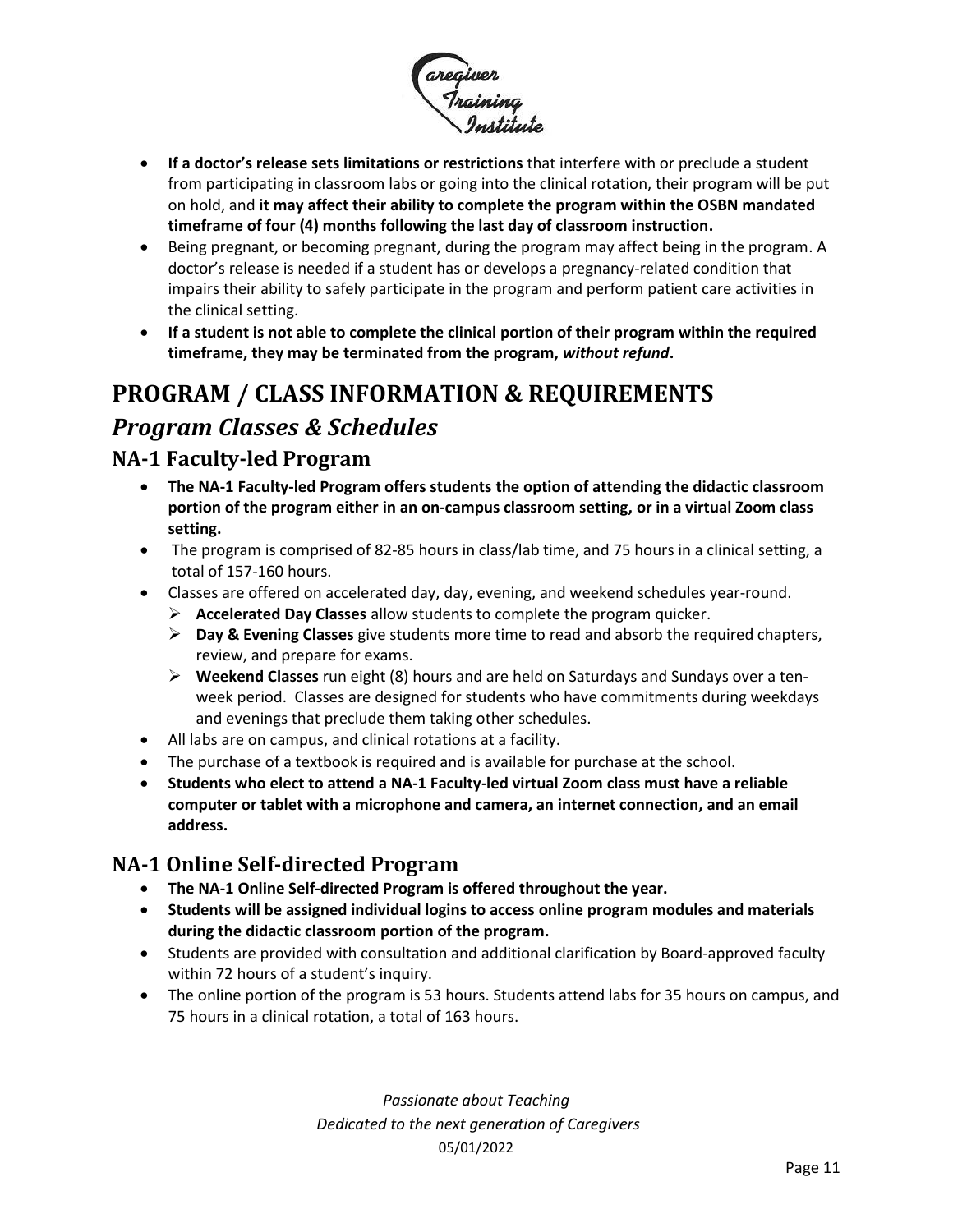

- The NA-1 Online Self-directed program offers more flexibility and is ideal for students with a busy schedule who are self-motivated, self-disciplined, and able to work independently during the online didactic portion of the program.
- **At registration, students must select their final exam date and an on-campus lab/clinical schedule.** The final exam date must be scheduled in a two-week window prior to the start of the lab/clinical schedule**.**
- **NA-1 Online Self-directed program students have a MAXIMUM OF 90 DAYS to complete the online didactic portion of their program and pass their final exam.**
- The purchase of a textbook is required and available for purchase at the school.
- **Students must have a reliable computer or tablet with a microphone and camera, an internet connection, and an email address.**

#### <span id="page-11-0"></span>**CNA-2 Faculty-led Program**

- The **CNA-2 Faculty-led Program** offers students the option of attending the didactic classroom portion of the program either in an on-campus classroom setting, or in a virtual Zoom class setting.
- Classes are offered on alternating day and evening schedules throughout the year.
- The program is comprised of 60 hours in class/lab time, and 28 hours in a clinical setting, a total of 88 hours. All labs are on campus.
- **Students who elect to attend a CNA-2 Faculty-led virtual Zoom class must have a reliable computer or tablet with a microphone and camera, an internet connection, and an email address.**

### <span id="page-11-1"></span>**Medication Aide (MA) Faculty-led Program**

- The **MA Faculty-led Program** offers students the option of attending the didactic classroom portion of the program either in an on-campus classroom setting, or in a virtual Zoom class setting.
- Classes are offered on alternating evening and weekend schedules 4-5 times a year.
- The program is comprised of 65 hours in class/lab time, and 24 hours in a clinical setting, a total of 89 hours. All labs are on campus.
- **Students who elect to attend a MA Faculty-led virtual Zoom class must have a reliable computer or tablet with a microphone and camera, an internet connection, and an email address.**

#### <span id="page-11-2"></span>**AHA BLS CPR Class**

- **American Heart Association – Basic Life Support level CPR classes are offered at the school for \$70.00.**
- Students are required to pay for their AHA BLS CPR class at the time they enroll in the class.
- Students must bring a current government issued photo ID to their CPR training class.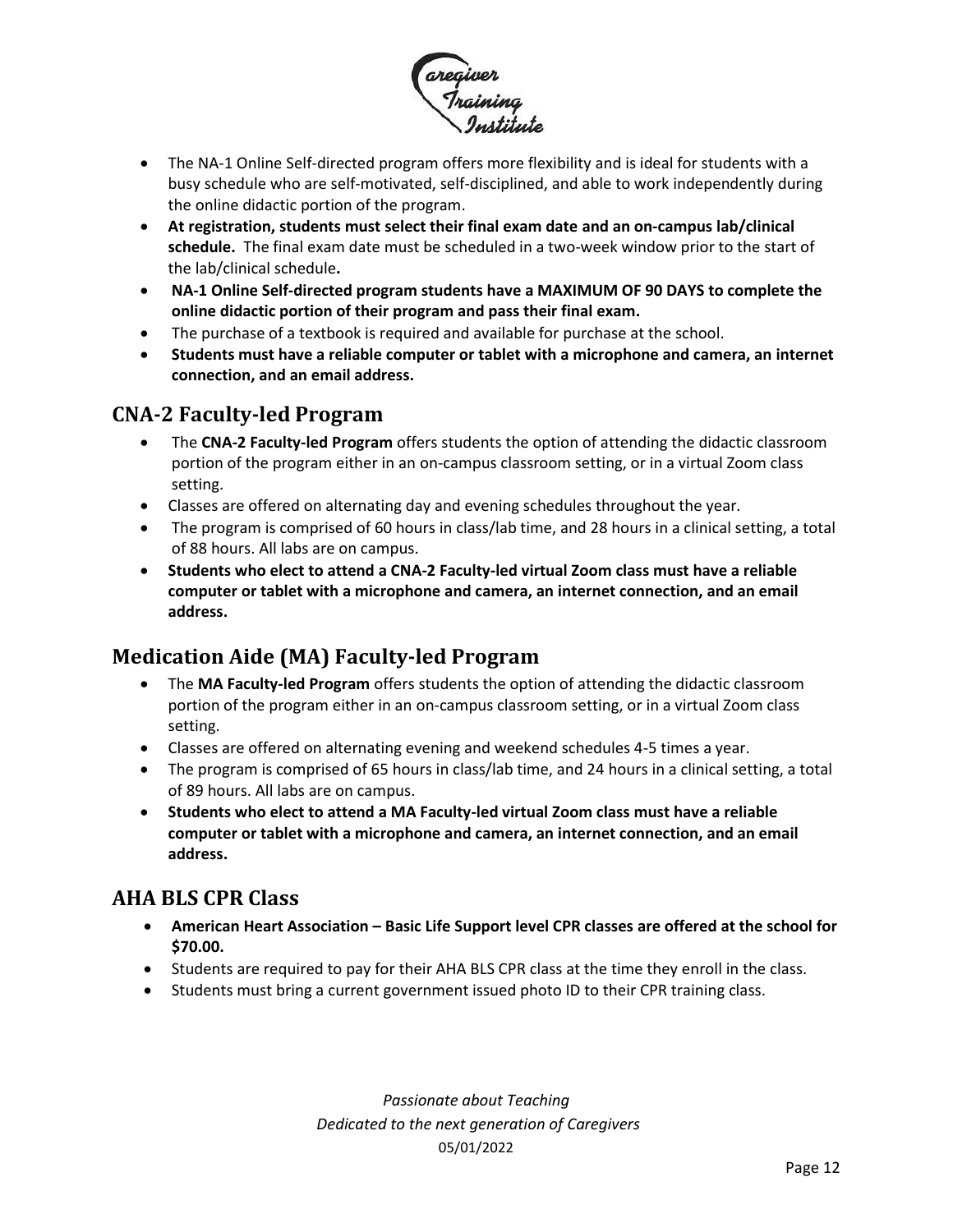

# <span id="page-12-1"></span><span id="page-12-0"></span>*Program Supply List* **NA-1 Program Supplies**

#### **Required the First Day of Class:**

- **Name Badge** *(provided at no cost by the school)*
- *Face coverings must be worn when required by the CDC, OHA, or other State of Oregon government regulatory bodies.*
- **Current edition of CTI NA-1 Handbook** (*provided at no cost by the school*)
- **Current edition of CTI Policy/OSBN & DHS Handbook** (*provided at no cost by the school*)
- **Textbook or Textbook/Workbook Set for NA-1 Program** (*available for purchase at the school*)
- **Medical equipment** *(available for purchase at the school in a kit, or priced individually)* **1. Blood Pressure Cuff**
	- **2. Stethoscope** *(If you provide your own blood pressure cuff, it MUST NOT HAVE a stethoscope attached to the cuff.)*
	- **3. Gait Belt** *(provided at no cost by the school)*
- **Black Pen** NOTE: All tests are required to be taken with a black pen. *(provided at no cost by the school)*
- **Highlighters, Note-taking Supplies** *(i.e.-paper, post-it flags, notebook/3-ring binder, pens/pencils, etc.)*

#### **Required for Labs/Clinicals:**

- **Name Badge**
- *Face coverings or PPE must be worn in labs when required by the CDC, OHA, or other State of Oregon government regulatory bodies, and by facilities during clinicals.*
- **Uniform** Scrubs / any color or pattern *(we recommend 2 sets)*
- **Shoes** Fully enclosed non-skid soled work shoes that medical personnel wear. Athletic shoes are acceptable. No Crocs, slip-ons (flats, loafers) or open-heel shoes are allowed.
- **Wristwatch, with a second hand**
- **Medical equipment** *(available for purchase at the school in a kit, or priced individually)*
	- **1. Blood Pressure Cuff**
	- **2. Stethoscope** *(If you provide your own blood pressure cuff, it MUST NOT HAVE a stethoscope attached to the cuff.)*
	- **3. Gait Belt** *(provided at no cost by the school)*
- **School Program Handbooks / Textbooks**
- **Highlighters, Note-taking Supplies** *(i.e.-paper, post-it flags, notebook/3-ring binder, pens/pencils, etc.)*

# <span id="page-12-2"></span>**CNA-2 Program Supplies**

#### **Required the First Day of Class:**

• **Name Badge** *(provided at no cost by the school)*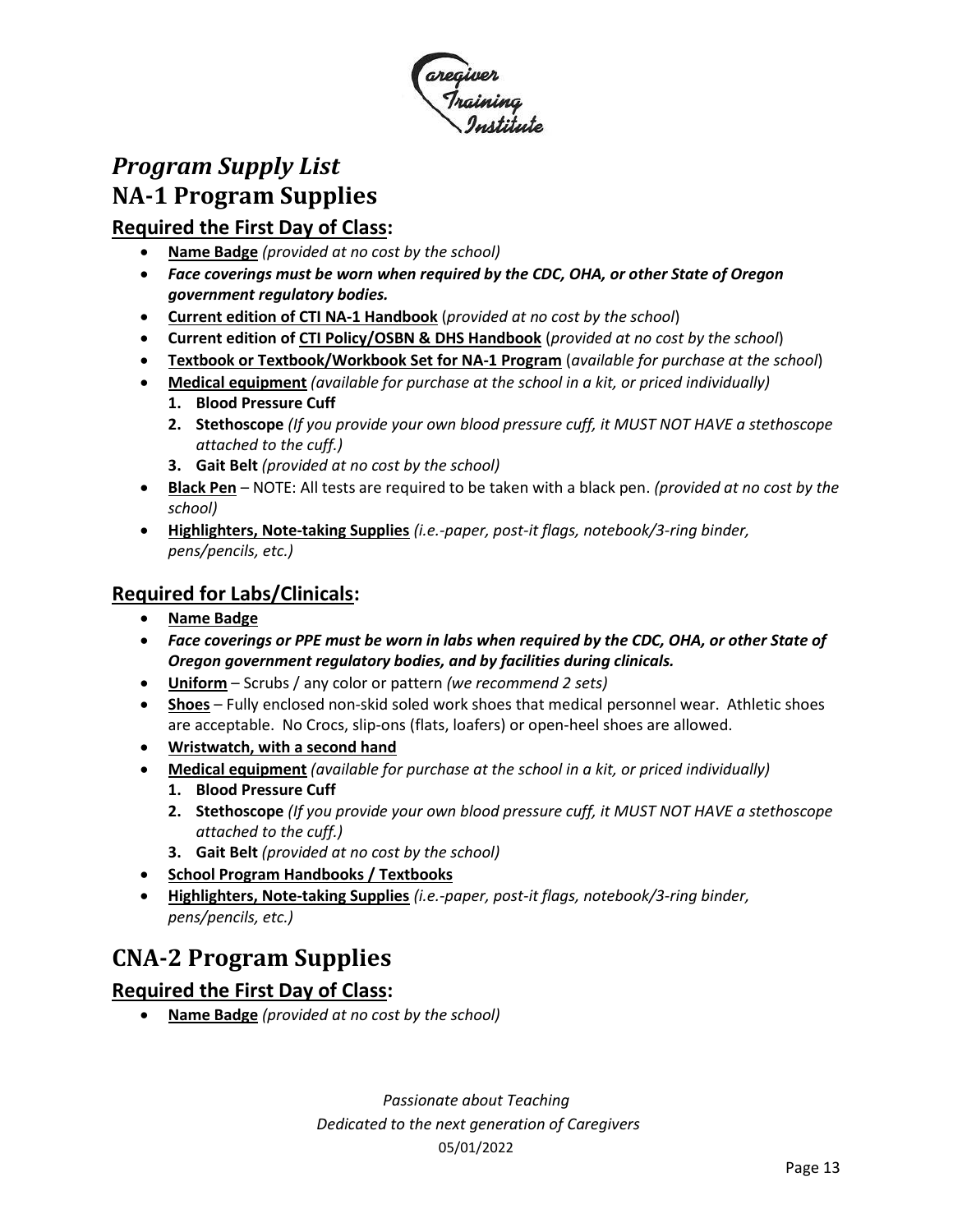

- *Face coverings must be worn when required by the CDC, OHA, or other State of Oregon government regulatory bodies.*
- **Current edition of CTI CNA-2 Workbook** (*available for purchase ONLY AT THE SCHOOL*)
- **Current edition of CTI Policy/OSBN & DHS Handbook** (*provided at no cost by the school*)
- **Black Pen** NOTE: All tests are required to be taken with a black pen. *(provided at no cost by the school)*
- **Highlighters, Note-taking Supplies** *(i.e.-paper, post-it flags, notebook/3-ring binder, pens/pencils, etc.)*

#### **Required for Labs/Clinicals:**

- **Name Badge**
- *Face coverings or PPE must be worn when required by the CDC, OHA, or other State of Oregon government regulatory bodies, and by facilities during clinicals.*
- **Uniform** Scrubs / any color or pattern *(we recommend 2 sets)*
- **Shoes** Fully enclosed non-skid soled work shoes that medical personnel wear. Athletic shoes are acceptable. No Crocs, slip-ons (flats, loafers) or open-heel shoes are allowed.
- **Wristwatch, with a second hand**
- **School Program Workbook**
- **Highlighters, Note-taking Supplies** *(i.e.-paper, post-it flags, notebook/3-ring binder, pens/pencils, etc.)*

#### <span id="page-13-0"></span>**MA Program Supplies**

#### **Required the First Day of Class:**

- **Name Badge** *(provided at no cost by the school)*
- *Face coverings must be worn when required by the CDC, OHA, or other State of Oregon government regulatory bodies.*
- **Current edition of CTI MA Workbook** (*available for purchase ONLY AT THE SCHOOL*)
- **Current edition of CTI Policy/OSBN & DHS Handbook** (*provided at no cost by the school*)
- **Textbook for MA Program** (*available for purchase at the school*)
- *140 Must Know Meds* (*provided at no cost by the school*)
- **Current edition of a Nursing Drug Book for MA Students** (*available for purchase at the school*)
- **Black Pen** NOTE: All tests are required to be taken with a black pen. *(provided at no cost by the school)*
- **Highlighters, Note-taking Supplies** (*i.e.-paper, post-it flags, notebook/3-ring binder, pens/pencils, etc.)*

#### **Required for Labs/Clinicals:**

- **Name Badge**
- *Face coverings or PPE must be worn in labs when required by the CDC, OHA, or other State of Oregon government regulatory bodies, and by facilities during clinicals.*
- **Uniform** Scrubs / any color or pattern *(we recommend 2 sets)*

*Passionate about Teaching*

#### *Dedicated to the next generation of Caregivers*

#### 05/01/2022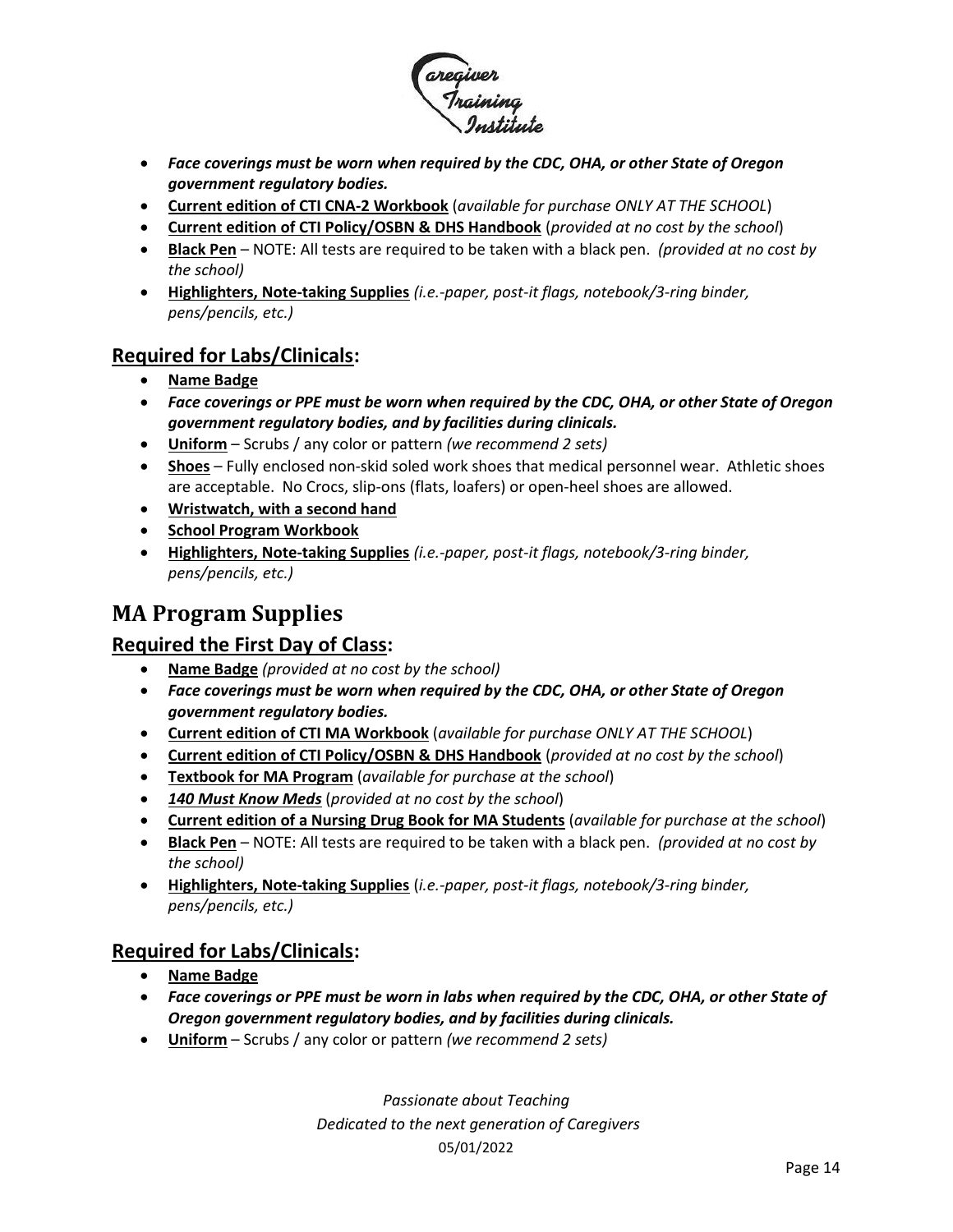

- **Shoes** Fully enclosed non-skid soled work shoes that medical personnel wear. Athletic shoes are acceptable. No Crocs, slip-ons (flats, loafers) or open-heel shoes are allowed.
- **Wristwatch, with a second hand**
- **School Program Textbooks / Workbooks**
- **Highlighters, Note-taking Supplies** *(i.e.-paper, post-it flags, notebook/3-ring binder, pens/pencils, etc.)*

*SUGGESTION: It is recommended that you bring a sack lunch as you will only have a 30-minute lunch break. If you choose to leave for lunch and return late you it will be documented as missed time in the program that you will have to make up. The school has a Student Lounge with refrigerators, microwaves, and vending machines for your use. Facility clinical site accommodations vary.*

# <span id="page-14-0"></span>**FINANCIAL POLICIES & REQUIREMENTS**

Caregiver Training Institute believes that the expectation of both the student and the school is that the fee assessment and penalty process should be **fair and equitable** and **have meaningful and uniformly applied consequences** for those who do not register and pay in a timely manner. Students are required to sign an **Enrollment Agreement & Financial Disclosure Statement** prior to enrolling in their program. By agreeing to the terms of the Enrollment Agreement & Financial Disclosure Statement, students acknowledge they have received, read, and understand the terms of the agreement, the school's program policies and financial responsibility related to the cost of attendance at Caregiver Training Institute. Financial responsibilities include the obligation to pay any additional incurred fees, fines, or penalties; and any repercussions involved in the debt collections process.

# <span id="page-14-1"></span>*Price List*

#### • **PROGRAM TUITION / CLASS PRICES**

| NA-1 Faculty-led Program Tuition (includes Class, Labs &    | \$1,450.00    |
|-------------------------------------------------------------|---------------|
| Clinical; Criminal Background Check; School Handbook;       |               |
| Course Pack; Lab Supplies; Gait Belt)                       |               |
| NA-1 Online Self-directed Program Tuition (includes Class,  | \$1,475.00    |
| Labs & Clinical; Criminal Background Check; School          |               |
| Handbook; Course Pack; Lab Supplies; Gait Belt)             |               |
| CNA-2 Faculty-led Program Tuition (Includes Class, Labs &   | \$1,000.00    |
| Clinical; Criminal Background Check; Course Pack; Lab       |               |
| Supplies)                                                   |               |
| Medication Aide (MA) Faculty-led Program Tuition (includes  | \$1,500.00    |
| Class, Labs & Clinical; Criminal Background Check; 140 Must |               |
| Know MEDS; Course Pack)                                     |               |
| Medication Aide (MA) Continuing Education (CEUs) (Cost per  | \$25.00       |
| hour)                                                       |               |
| <b>CPR-AHA BLS Class</b>                                    | \$70.00       |
| <b>PROGRAM SCREENING PRICES</b>                             |               |
| <b>Substance Abuse</b>                                      | <b>S60.00</b> |
|                                                             |               |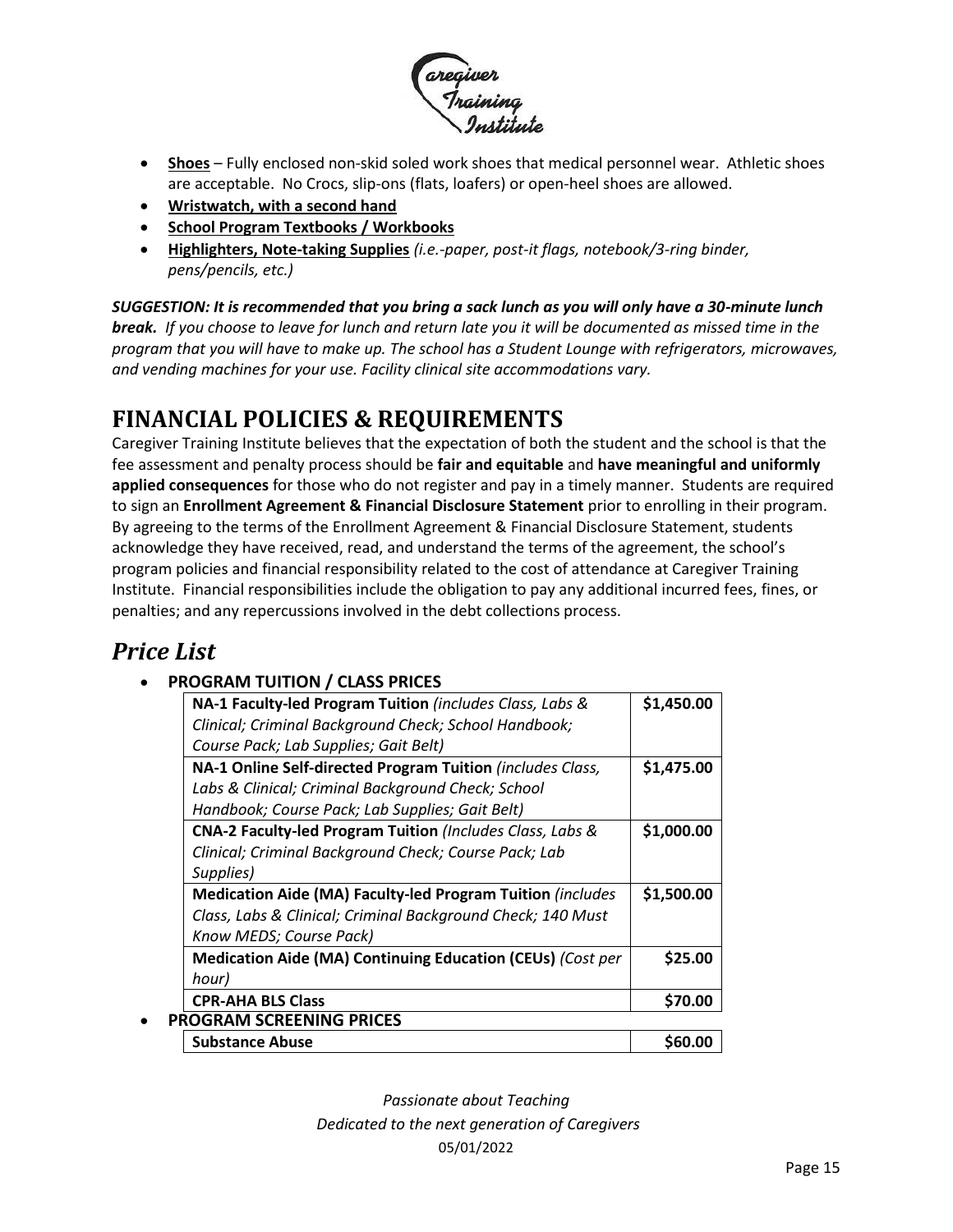

• **EQUIPMENT/SUPPLY PRICES**

| <b>BP Cuff/Stethoscope Basic Kit</b> | \$45.00 |
|--------------------------------------|---------|
| <b>Blood Pressure Cuff</b>           | \$30.00 |
| <b>Gait Belt</b>                     | \$11.00 |
| <b>MA Lab Fees/Supplies</b>          | \$20.00 |

• **TEXTBOOK / WORKBOOK PRICES**

| <b>NA-1 Program Textbook</b>                           | \$60.00 |
|--------------------------------------------------------|---------|
| <b>NA-1 Program Workbook</b>                           | \$35.00 |
| NA-1 Program Textbook / Workbook Combo Set             | \$90.00 |
| <b>CURRENT School CNA-2 Program Workbook (purchase</b> | \$50.00 |
| required)                                              |         |
| <b>MA Program Textbook</b>                             | \$90.00 |
| <b>CURRENT School MA Workbook</b> (purchase required)  | \$20.00 |
| MA Drug Book (a current edition required)              | \$55.00 |
| <b>CPR Book</b> (optional)                             | \$17.00 |
| <b>Shipping &amp; Handling Fee</b>                     | \$15.00 |

• **ADDITIONAL FEES** *(if applicable)* 

| Cancellation Fee - NA-1, CNA-2, MA Programs               | 10%       |
|-----------------------------------------------------------|-----------|
| <b>NSF Check Fee</b>                                      | \$35.00   |
| Payment Plan Fee - NA-1, CNA-2, MA Programs               | \$45.00   |
| Payment Plan Late Fee - NA-1, CNA-2, MA Programs          | \$75.00   |
| Rescheduling Fee - NA-1, CNA-2, MA Programs (rescheduling | \$50.00   |
| limit)                                                    |           |
| <b>Instructor Tutoring</b> (one-on-one / 2-hour minimum)  | \$45/hour |
|                                                           |           |

#### • **OSBN CERTIFICATION FEES**

| *OSBN-CNA Testing Fee                   | \$106.00 |
|-----------------------------------------|----------|
| *OSBN-CMA Testing Fee                   | \$73.00  |
| **FIELDPRINT Fingerprint Collection Fee | \$70.50  |

**\*** *These fees are paid by the student to the OSBN after completion of the program for testing. \*\*This fee is paid by the student after submitting the testing application and fee to the OSBN and receiving an emailed link from the OSBN.*

### <span id="page-15-0"></span>*Registration Tuition Payment Requirements*

#### <span id="page-15-1"></span>**NA-1, CNA-2 and MA Faculty-led Programs**

- When registering into the NA-1, CNA-2 or MA program, students must make the following minimum tuition down payment to reserve their seat in an upcoming class:
	- ❖ **NA-1 Program - \$800.00**
	- ❖ **CNA-2 Program - \$600.00**
	- ❖ **MA Program - \$800.00**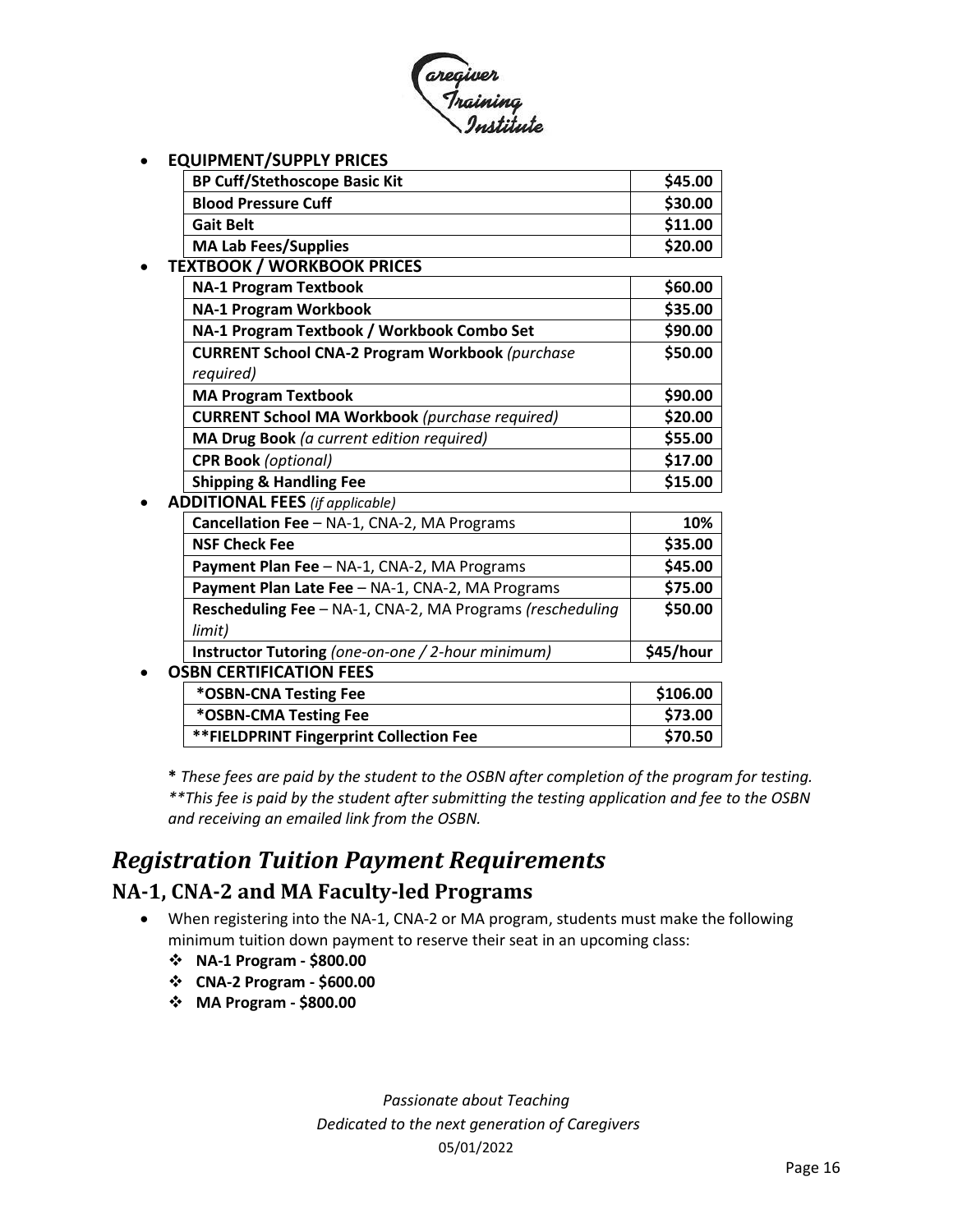

• NA-1, CNA-2 & MA Faculty-led students must pay their program tuition IN FULL *at least two (2) business days prior to the first day of class*, unless they set up a TUITION PAYMENT PLAN and make the minimum down payment *at least two (2) business days prior to the first day of class*.

#### <span id="page-16-0"></span>**NA-1 Online Self-directed Program**

• When registering into the NA-1 Online Self-directed program, students must make the following minimum tuition down payment:

❖ **NA-1 Online Self-directed Program - \$900.00** 

• NA-1 Online Self-directed Program students must pay their tuition IN FULL *at registration*, unless they set up a TUITION PAYMENT PLAN and make the minimum tuition down payment *at registration*.

# <span id="page-16-1"></span>*Tuition Payment Plan Policy*

- Caregiver Training Institute offers a **TUITION PAYMENT PLAN** for the convenience of students.'
- **No tuition payment plan fees will be incurred if a student wishes to make payments prior to the start of their program and pays the balance IN FULL** *at least two (2) business days prior to the first day of class.* In that event, any administrative fees that may have been incurred to set up a tuition payment plan will be reimbursed.
- **Sponsored students, and partially sponsored students, ARE NOT ELIGIBLE FOR A TUITION PAYMENT PLAN.**
- **To set up a tuition payment plan, NA-1, CNA-2 and MA Faculty-led program students must** *at least two (2) business days prior to the first day of class***:**
	- 1. Sign the tuition payment plan paperwork; and
	- 2. pay a \$45.00 tuition payment plan fee; and
	- 3. make the minimum tuition down payment*.*
- **To set up a tuition payment plan, NA-1 Online Self-directed program students** *must at registration:*
	- 1. Sign the tuition payment plan paperwork; and
	- 2. pay a \$45.00 tuition payment plan fee; and
	- 3. make the minimum tuition down payment prior to gaining access to Online didactic training.
- **The FINAL TUITION PAYMENT for the balance owed must be received** *no later than the business day prior to the final exam,* **or the student will incur an additional \$75.00 LATE PAYMENT PLAN FEE, and they will NOT BE ELIGIBLE TO TAKE THEIR FINAL EXAM until all fees have been paid.** Student programs will be placed on hold until they have made their final tuition payment and late payment fee.
- **Students who do not pay their tuition and any outstanding fees in full will be dropped from their program for non-payment.**

## <span id="page-16-2"></span>*AHA BLS CPR Class Fees*

- **AHA BLS CPR classes are offered at the school for \$70.00 and must be paid for IN FULL when registering for the class.**
- **Students are required to have an AHA BLS CPR card** *by the first day of labs.*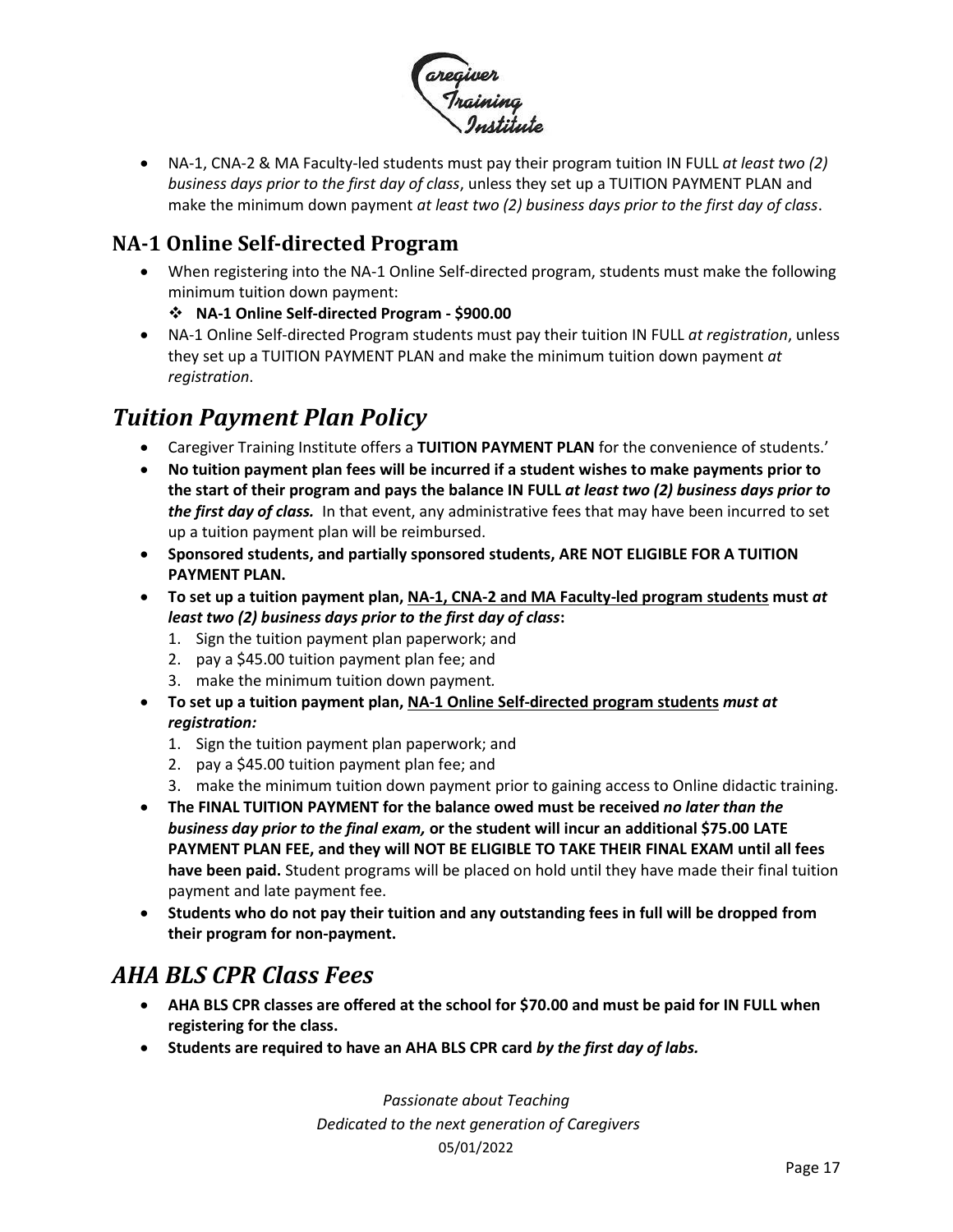

### <span id="page-17-0"></span>*Other Payment Fee Requirements*

#### <span id="page-17-1"></span>**Substance Abuse Screening Fee**

- Substance abuse screening tests are required for participation in NA-1, CNA-2, MA Faculty-led program and NA-1 Online Self-directed program clinicals**.**
- **All students must pay their \$60.00 substance abuse screening fee IN FULL** *by the first day of class.*
- **SUBSTANCE ABUSE SCREENING IS AVAILABLE FOR PURCHASE ONLY THROUGH THE SCHOOL.**

#### <span id="page-17-2"></span>**Textbooks / Workbooks Fees**

- All required textbooks and program materials are available for purchase at the school and *required by the first day of class.*
- **School CNA-2 and MA Workbooks are available for purchase ONLY AT THE SCHOOL.**
- Textbooks and school handbook/workbooks purchases must be paid for IN FULL prior to being issued.

#### <span id="page-17-3"></span>**Medical Equipment Fees**

- All required medical equipment is available for purchase at the school and *required by the first day of class.*
- Medical equipment purchases must be paid for IN FULL prior to being issued.

#### <span id="page-17-4"></span>*Other Fees*

- **One-on one instruction is available for students who require extra tutoring for a fee of \$45.00/hour, with a two (2) hour minimum.**
- There is a \$35.00 NSF fee for a check that is returned for non-sufficient funds or as the result of a stop payment.
- **All fees (payment plan fees, late fees, cancellation / rescheduling fees, NSF fees, copy fees and other administrative processing fees, etc.) cannot be paid in installments and are due immediately.**
- Students DO NOT PAY A FEE for copies of their instructor classroom/clinical evaluation sheets; immunization record(s); AHA BLS CPR card; payment receipts; or certificate of completion.

# <span id="page-17-5"></span>**RESCHEDULING FEES POLICY**

## <span id="page-17-6"></span>*NA-1, CNA-2, & MA Faculty-led Program Rescheduling Fees*

- **NA-1, CNA-2, and MA Faculty-led program students MAY RESCHEDULE THEIR PROGRAM AT NO COST** if they notify the school of their intention to reschedule their class *at least two (2) business days prior to the first day of class***.**
- Students **WILL INCUR A \$50.00 RESCHEDULING FEE** if they notify the school of their intention to reschedule their program *LESS THAN two (2) business days prior to the first day of class***,** except in cases of emergency or in extenuating circumstances.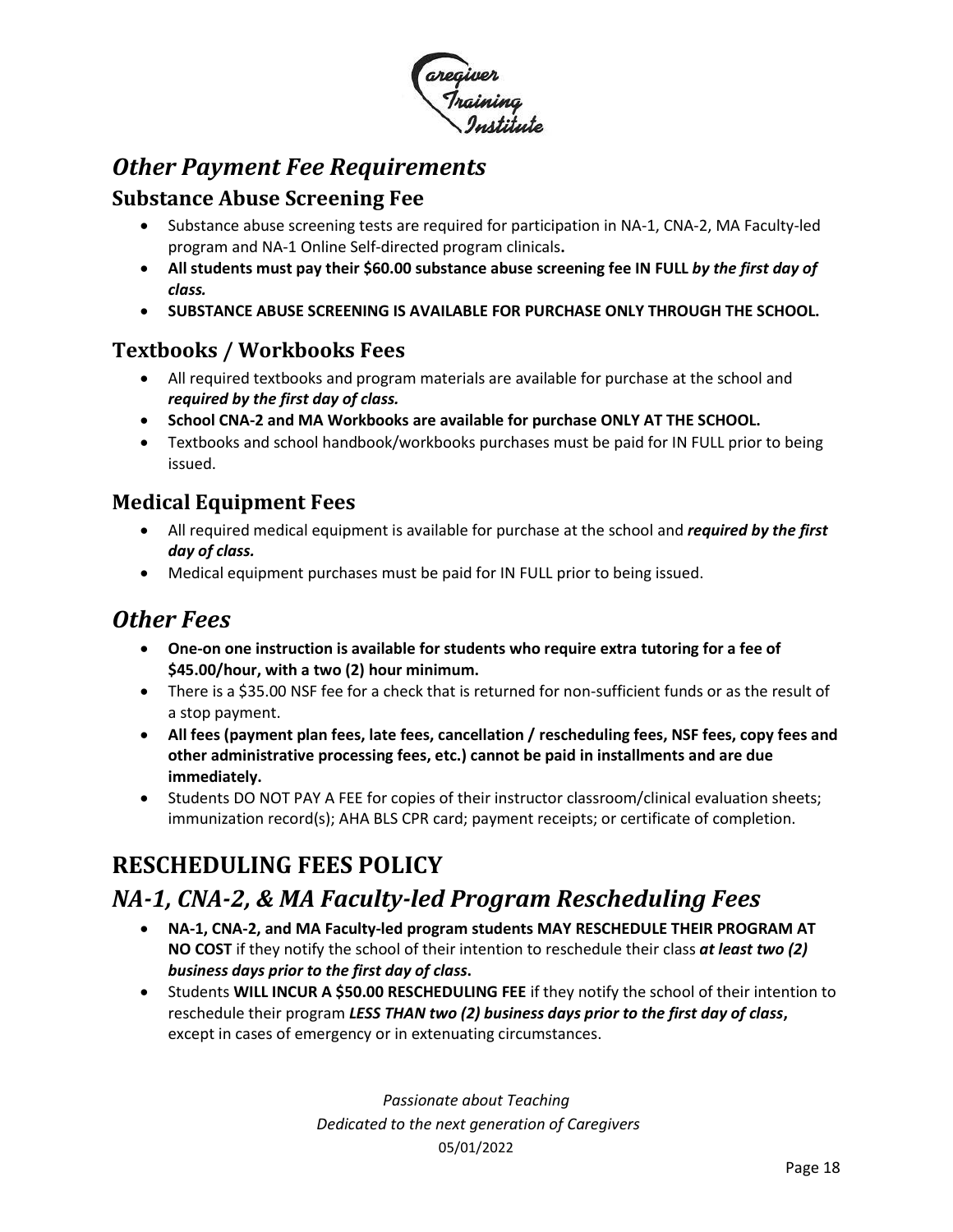

- **NA-1, CNA-2, and MA Faculty-led program students MAY RESCHEDULE THEIR PROGRAM A MAXIMUM OF TWO (2) TIMES,** *incurring a \$50.00 rescheduling fee each time they reschedule their class.*
- **Rescheduling fees must be paid at the time students reschedule their program.**
- A student MAY NOT reschedule their program and switch into another scheduled class for any reason once they have started their class*.*

# <span id="page-18-0"></span>*NA-1 Online Self-directed Program Rescheduling Fees*

- If NA-1 Online Self-directed program students fail to complete the 53-hour didactic portion of their program prior to their scheduled final exam date, they will have **ONE (1) OPPORTUNITY TO RESCHEDULE** their final exam and their lab/clinical schedule **AT NO COST**. Subsequently, NA-1 Online Self-directed students **WILL INCUR A \$50.00 RESCHEDULING FEE each time they reschedule their program.**
- **NA-1 Online Self-directed students MAY RESCHEDULE THEIR PROGRAM A MAXIMUM OF THREE (3) TIMES.**
- **Rescheduling fees must be paid at the time students reschedule their program.**
- It is the policy of Caregiver Training Institute that, *except in cases of documented emergency or in extenuating circumstances*, **NA-1 Online Self-Directed program students HAVE A MAXIMUM OF 90 DAYS TO COMPLETE THEIR ONLINE DIDACTIC PORTION OF THEIR PROGRAM AND PASS THEIR FINAL EXAM, or they will be dropped from the program,** *without refund***.**
- Once an NA-1 Online Self-directed student has started their program, the student MAY NOT reschedule their program and switch into another scheduled program for any reason.

## <span id="page-18-1"></span>*CPR Class Rescheduling Fee*

- Students may reschedule their AHA BLS CPR class **AT NO COST** if they notify the school of their intention to reschedule their class *at least two (2) business days prior to the scheduled class*.
- **STUDENTS WILL BE REQUIRED TO PAY THE FULL COST OF ENROLLING IN A NEW AHA BLS CPR class**, *except in cases of documented emergency or in extenuating circumstances*, if they:
	- ➢ fail to notify the school business office of their intention to reschedule their class *less than two (2) business days prior to the start of class;*
	- $\triangleright$  fail to attend their scheduled class; or
	- $\triangleright$  show up to class more than 15 minutes late to class.

## <span id="page-18-2"></span>**CANCELLATION & REFUND POLICY**

## <span id="page-18-3"></span>*Cancellation, Rescheduling & Relocation of Classes*

- Caregiver Training Institute reserves the right to cancel, move, and reschedule a training program or class due to circumstances that are beyond our control, such as: low enrollment, inclement weather, power outage, instructor illness/unavailability, pandemic, or unanticipated clinical facility closures to training.
- The school will use all reasonable endeavors to avoid changes of this nature and will notify students as soon as the change is known.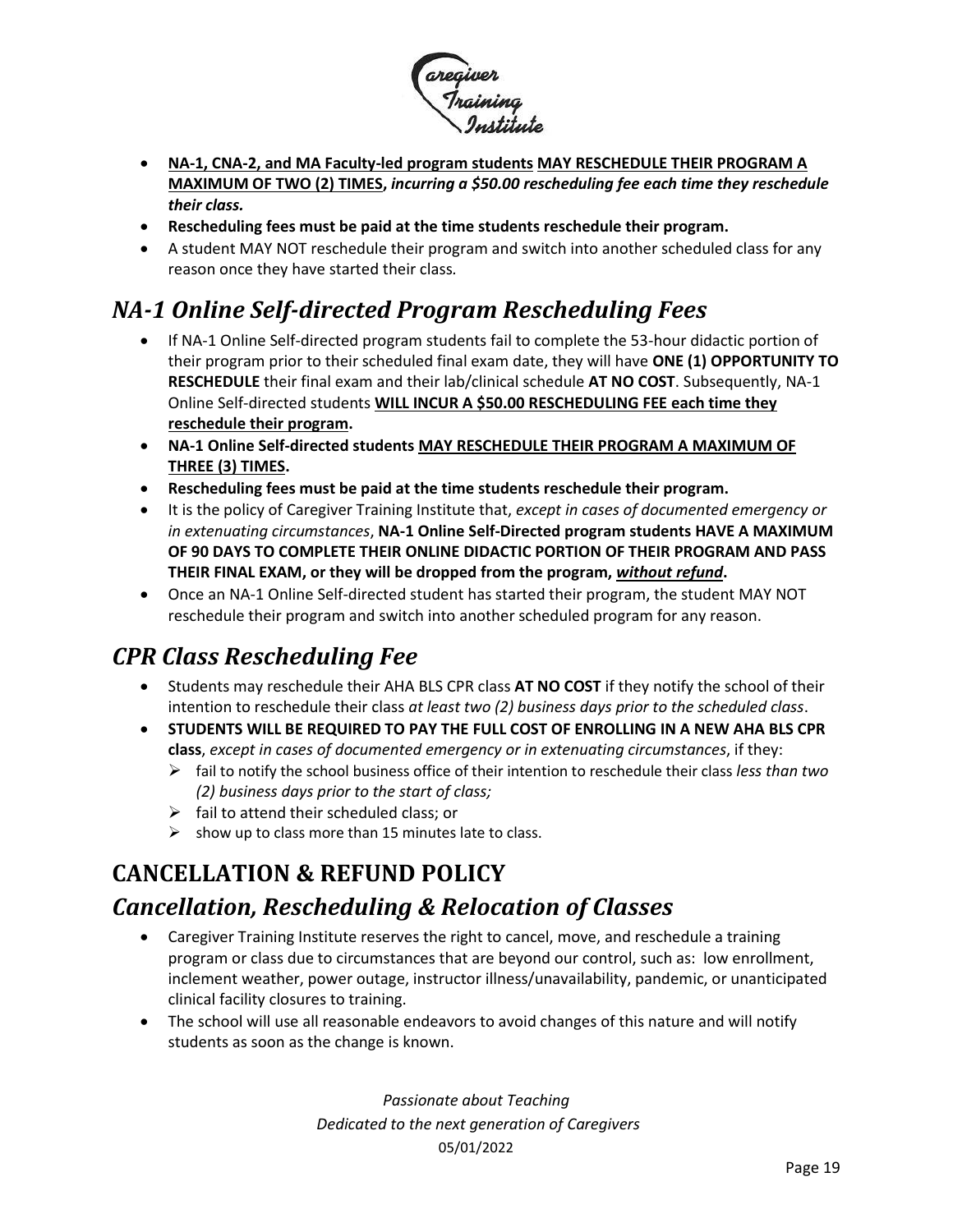

• If training programs or classes must be cancelled and/or rescheduled, Caregiver Training Institute will reschedule students to the next available training, with the student's consent. Should the offered alternative not be an acceptable option for the student, a full refund of prepaid fees for which services have not been provided will be issued.

# <span id="page-19-0"></span>*NA-1, CNA-2 & MA Program Tuition Refunds*

- **A FULL REFUND OF TUITION AND FEES PAID** will be given if Caregiver Training Institute discontinues a program before a student's course is completed after the tuition and fees have been paid.
- **A FULL REFUND OF TUITION AND FEES PAID,** will be given if a student notifies the school business office of their intention to withdraw from their scheduled program *in writing at least five (5) business days prior to the first day of class*; or if a NA-1 Online Self-directed program student notifies the school business office *in writing at least five (5)* **business days** *before they receive access to online didactic training*.
- **A REFUND OF TUITION AND FEES PAID, MINUS A 10% PROGRAM CANCELLATION FEE**, will be given if a student notifies the school business office of their intention to withdraw from their scheduled program *in writing three (3) business days prior to the first day of class*; or if a NA-1 Online Self-directed program student notifies the school business office *in writing three (3)* **business days** *before they receive access to online didactic training*.
- **NO MONEY WILL BE REFUNDED if:**
	- $\triangleright$  a student fails to notify the school of their intention to withdraw from class;
	- $\triangleright$  after a NA-1 Online Self-directed program student receives access to didactic training;
	- ➢ a student fails to attend their scheduled program on the first day of class, *except in cases of documented emergency or in extenuating circumstances*;
	- $\triangleright$  a student is involuntarily terminated from the program;
	- $\triangleright$  a student fails to meet the program completion requirements; or
	- $\triangleright$  a student fails to meet program attendance requirements.

## <span id="page-19-1"></span>*AHA BLS CPR Class Refunds*

- A **FULL REFUND** will be given if a student notifies the Caregiver Training Institute business office of their intention to withdraw from their scheduled AHA BLS CPR class *at least two (2) business days prior to the start of class.*
- **NO MONEY WILL BE REFUNDED,** and students will be required to pay the full cost of enrolling in a new AHA BLS CPR class, *except in cases of documented emergency or in extenuating circumstances*, if the student:
	- $\triangleright$  fails to attend their scheduled class;
	- $\triangleright$  shows up to class more than 15 minutes late:
	- ➢ fails to notify the school business office *at least two (2) business days prior to the start of class*.

## <span id="page-19-2"></span>*Textbooks/Workbooks/Medical Equipment Refunds*

• There are NO REFUNDS for textbook, workbook, and medical equipment purchases.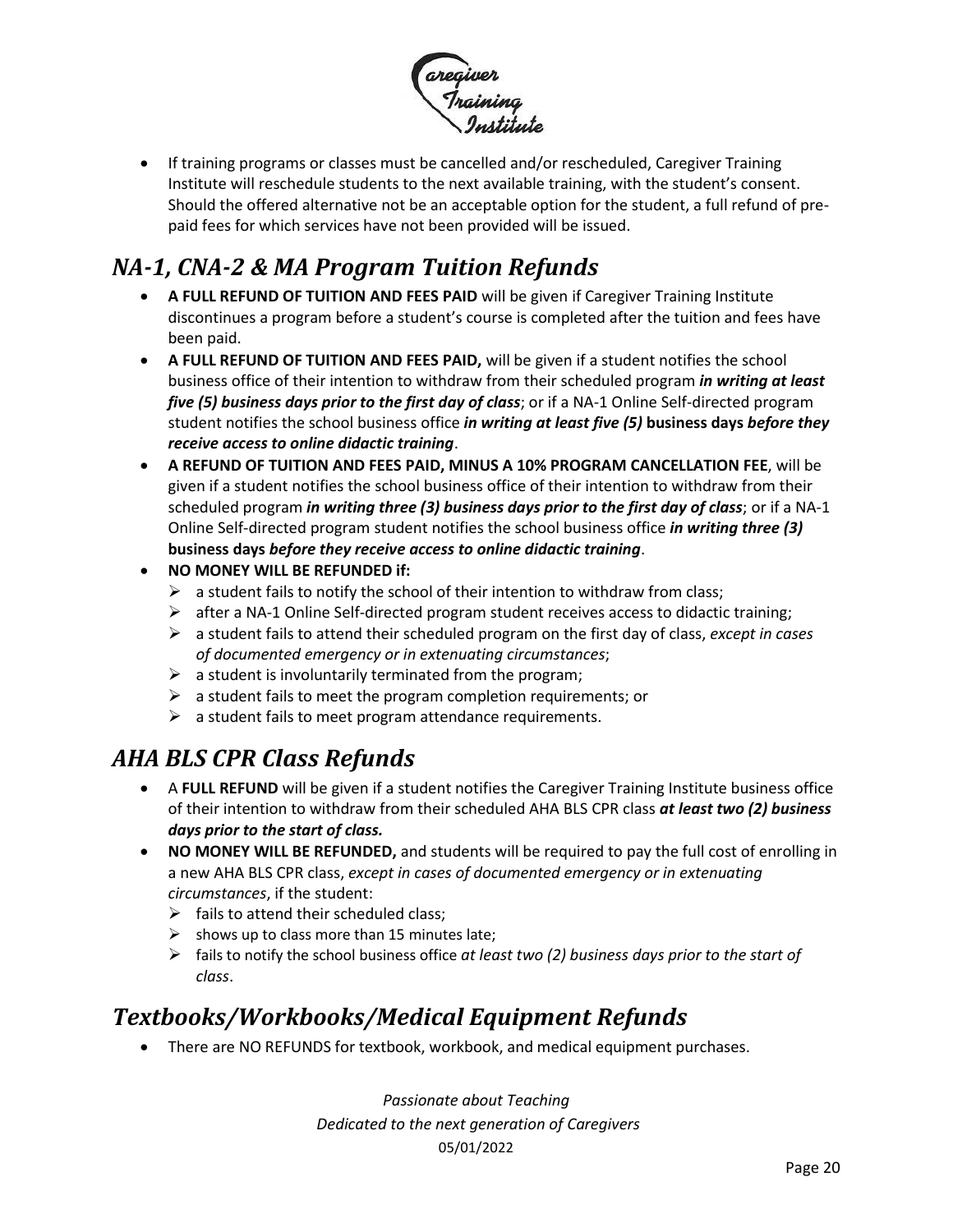

• ALL SALES ARE FINAL.

### <span id="page-20-0"></span>*Substance Abuse Screening Service Fee Refunds*

- A **FULL REFUND** will be given for any substance abuse screening services not utilized.
- **NO MONEY WILL BE REFUNDED, and students will be required to pay the full cost of purchasing a new substance abuse screening test if:**
	- ➢ A student leaves the testing site PRIOR TO BEING RELEASED BY THE PROVIDER and has not provided an adequate specimen (i*.e.-sufficient volume, acceptable temperature, etc*.) Failure to do so will invalidate the substance abuse screening and be considered a refusal to test.
	- $\triangleright$  A student tests positive on the required substance abuse screen test.

# <span id="page-20-1"></span>*Refunds Processing*

- When a refund is issued to a student by the Caregiver Training Institute, **the refund may take up to a maximum of ten (10) business days to be processed.**
- Credit card refunds will be processed using the same payment card that the original payment was made on, or by check.

### <span id="page-20-2"></span>**STUDENT RECORDS**

- Student records are the property of Caregiver Training Institute and are kept for seven (7) years.
- All documents in the student folder are legal documents.
- A student may review their student file by submitting a written request to view their file. *The office requires 24-hours' notice.*
- Copies of student final exams, answer sheets, and skills sheets will not be given to students at any time.
- Students do not pay a fee for copies of their instructor classroom/clinical evaluation sheets; immunization record(s); AHA BLS CPR card; payment receipts; or certificate of completion**.**

## <span id="page-20-3"></span>**FINANCIAL ASSISTANCE**

Caregiver Training Institute does not offer scholarships, and occupational vocational training courses are not typically eligible for federal financial aid. For more information on financial aid possibilities, check the *Tuition Assistance* tab on the school's website: [cnatrainingoregon.com/tuition-assistance.](https://cnatrainingoregon.com/tuition-assistance/) The following are a partial description of various types of financial aid that may be available to students:

#### • **Long-Term Care Facility Employee Grants**

The Omnibus Budget Reconciliation Act (OBRA) of 1987 & 1990 **requires any long-term care facility (aka nursing home) that accept Medicare / Medicaid patients to reimburse newly employed Certified Nursing Assistants (CNAs) who have personally paid for their NA-1 Program training costs.** New CNAs may receive reimbursement up to 12 months after completing their NA-1 training program. See *DHS Nurse Aide Training Reimbursement Form SDS 0451B* for more information. **Keep your receipts of payment for your NA-1 training (tuition, textbooks, other required course materials) and OSBN certification fees to be reimbursed.**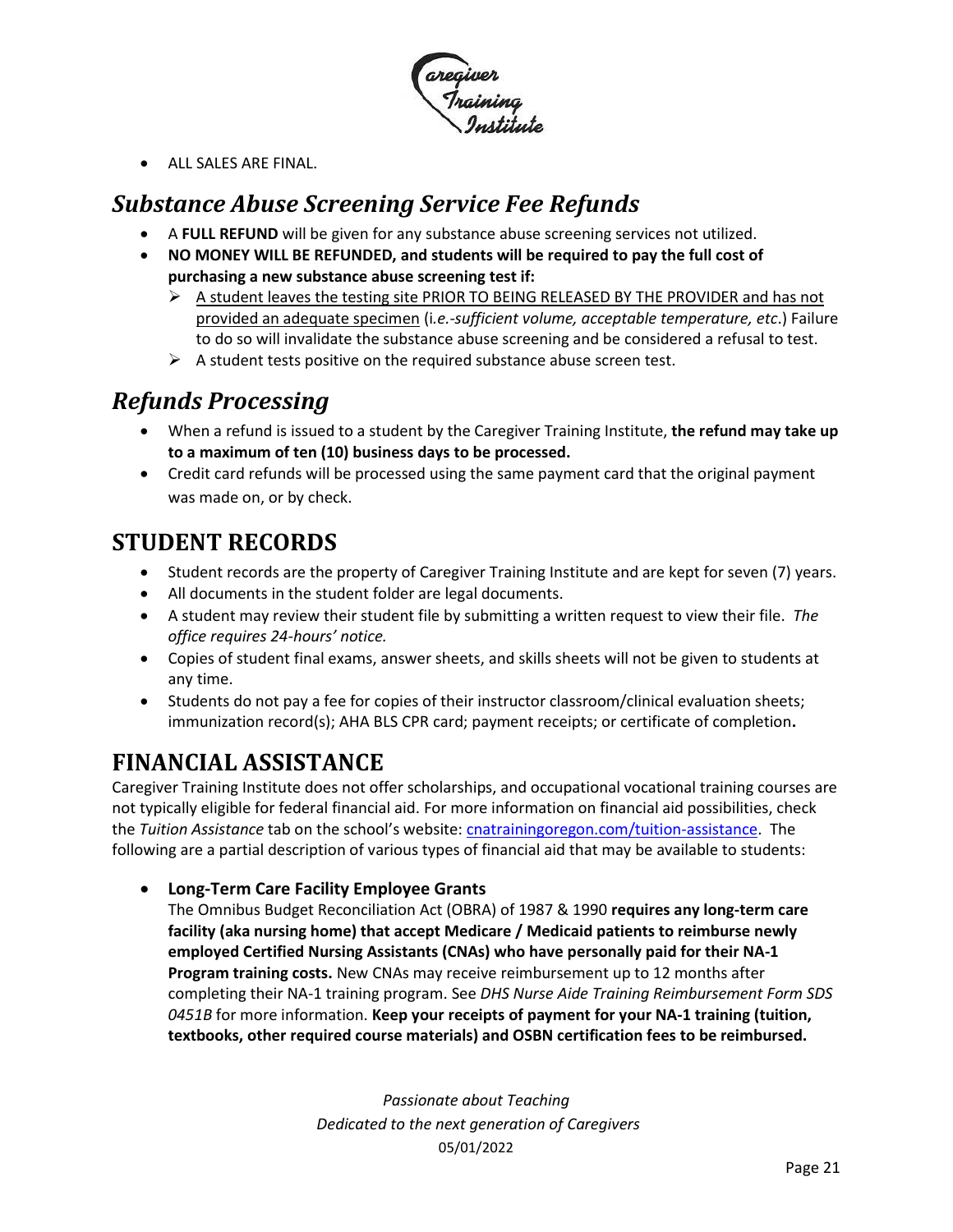

Reimbursement may be prorated dependent upon the length of employment and the percentage of Medicare / Medicaid patients in the facility population**.** *A facility is not required to reimburse the nursing assistants in cases where the expenses were paid by an employer, education training program, or reimbursed by a previous employer.* 

#### • **Scholarships**

Scholarships are funds provided from private, non-federal sources that do not need to be repaid. Some long-term care facilities award educational scholarships to employees.

#### • **WorkSource Funding**

Students may be eligible to sign up for WorkSource funding at any Employment Office to help cover the cost of their CNA vocational training program if they are unemployed. If you are working part-time, or are under-employed, funding may be available to you through WorkSource, SE Works, or Human Solutions**.**

### <span id="page-21-0"></span>**JOB PLACEMENT SERVICES**

**Caregiver Training Institute offers career training programs but does not provide job placement services.** We cannot guarantee that every student who completes our programs will find employment. However, **to assist students who have successfully completed their programs in their job search endeavors, we do offer nursing facilities, hospitals, and other healthcare providers the opportunity to meet with and recruit our students at Job Fairs on our campus, as well as provide space on our website at [www.CNATrainingOregon.com](http://www.cnatrainingoregon.com/) for healthcare employers to list their current job openings and career opportunities.** For additional information, check the *Job Board* tab on the school's website: [cnatrainingoregon.com/job-board.](https://cnatrainingoregon.com/job-board/) We will also gladly provide students with copies of their classroom/clinical evaluation sheets to aid them in the job search process.

# <span id="page-21-1"></span>**APPEAL & COMPLAINT POLICY**

If students have a concern about any aspect of their experience, they may follow our appeal / complaint process to seek resolution or be heard.

## <span id="page-21-2"></span>*Informal Complaint Resolution*

• The first step should be to try to resolve the issue(s) informally. If a student's complaint is about an instructor or specific staff member at the school, please discuss the issue with them directly. Many issues can be resolved with a simple meeting.

## <span id="page-21-3"></span>*Formal Appeal & Complaint Process*

- If student attempts to resolve the issue(s) informally have failed, they have the option to submit a formal written request to the business office addressed to the Program Director requesting a meeting to discuss their situation.
- If students feel they have been unjustly treated; if they want to reschedule or transfer into another class/program once they have already started their program; or if they want to appeal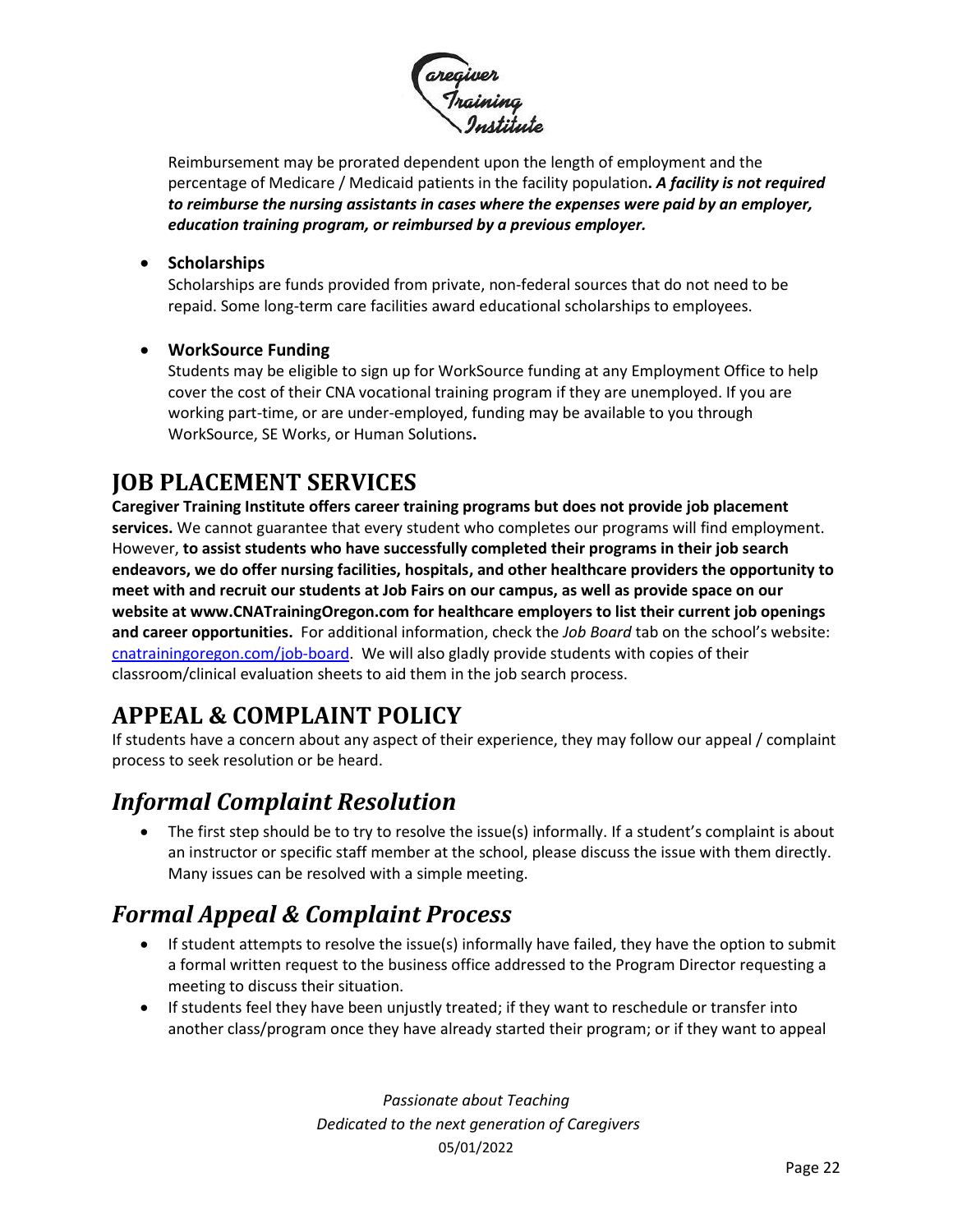

being suspended or dropped from their program, students may submit a written appeal to the Program Director for further review.

• All written appeals will be investigated and addressed as soon as possible. *Exceptions to school policies are only granted in rare circumstances, and only when all student procedures and requirements are followed.*

### <span id="page-22-0"></span>*Contact the OSBN*

• If your attempts to resolve the issue(s) formally at the school have failed and you feel you have been treated unjustly, you have the option to file a complaint with the Oregon State Board of Nursing (OSBN) using the following link:

**<https://www.oregon.gov/osbn/pages/complaint.aspx>**

# <span id="page-22-1"></span>**CLINICAL SCREENING REQUIREMENTS POLICY**

The Oregon Health Authority (OHA) established administrative requirements for health professional student placements in clinical training settings within the state of Oregon effective July 1, 2014**.** In addition, clinical sites may require students to complete additional site-specific trainings pertaining to privacy/confidentiality, standards of behavior, and safety, security & documentation protocols.

# <span id="page-22-2"></span>*TB (Tuberculosis) Screening Requirements & Documentation*

Under OHA regulations for clinical trainings, students must undergo a TB screening prior to their initial clinical placement, and only after that in the case of known exposure.

- **TB Tests MUST NOT be more than one (1) year old and must not expire during the program.**  *(Note: The expiration date of a TB test is documented as one (1) year from the date the TB test was read.)*
- **For the TB test and/or Chest X-ray to be valid and acceptable**, we will only accept copies of TB test and Chest X-ray documentation on a document appropriately signed or officially stamped and dated by a qualified medical professional, or an authorized representative of the local health department, that is submitted in English on business letterhead.
- **TB test documentation must provide information detailing the TB test placement (***the date and site placed, the lot #/expiration date, who administered the TB test***) and the TB test results (***the date read, induration in "mm", test results, and who read the results***).**
- Students may provide a copy of a current QuantiFERON Gold blood test, T-SPOT blood test, TB Skin Test (PPD), and/or current Chest X-ray for TB documentation, from their physician, a current or former employer, or another source.
- **If a student tests positive to the TB Skin Test (PPD), they must obtain a Chest X-ray for TB screening at their own expense prior to going into their clinical rotation.**
- If a student has **ACTIVE TB**, or is currently undergoing treatment for active TB, the student will not go into the clinical setting until their treatment is completed.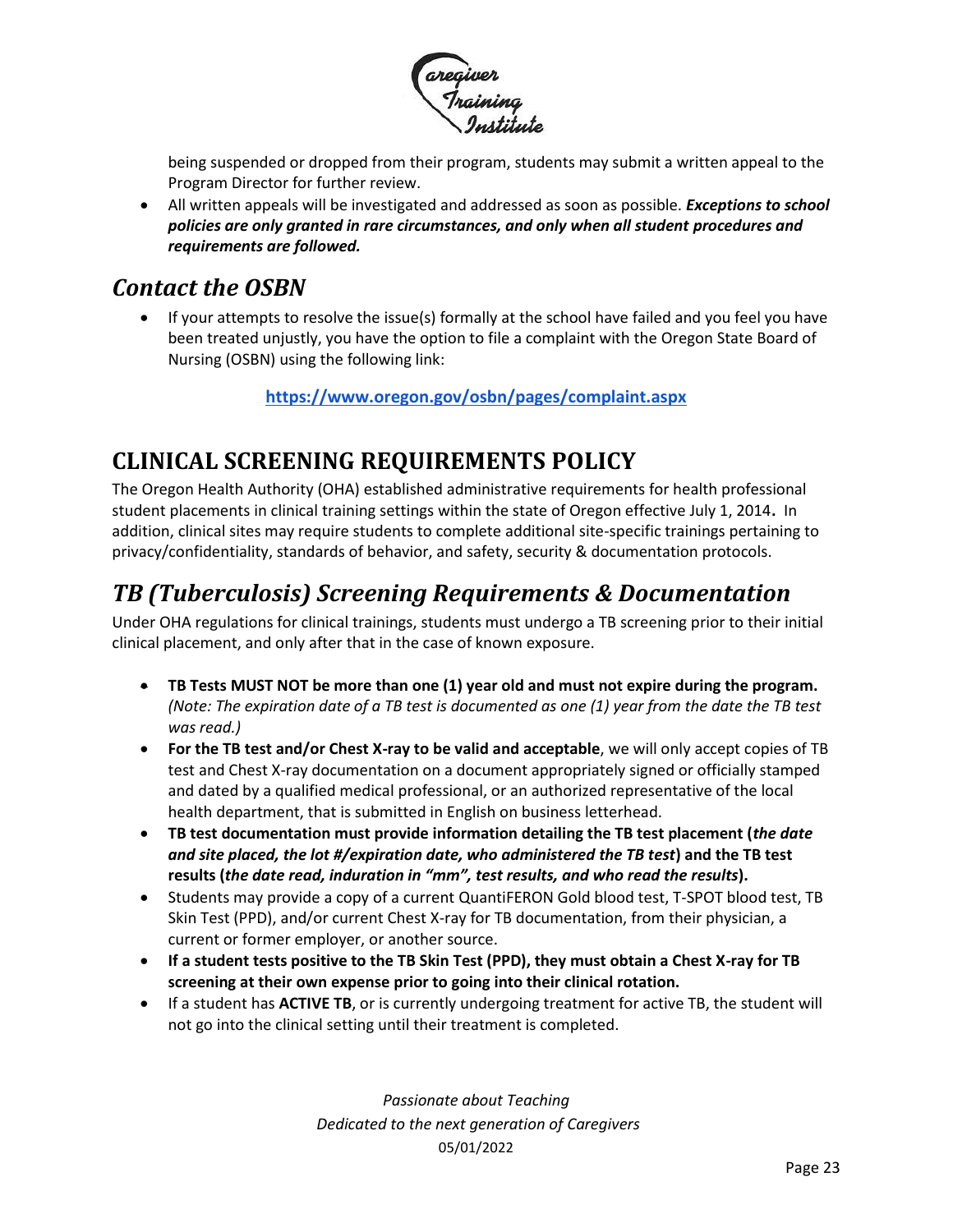

• If a student has **LATENT TB**, or is currently undergoing treatment for latent TB, they may proceed into the clinical setting with their physician's release for latent TB or treatment of latent TB.

### <span id="page-23-0"></span>**NA-1 & MA Faculty-led Program Students / NA-1 Online Self-directed Students**

- It is the policy of Caregiver Training Institute that all **NA-1 and MA program students** must obtain and submit documentation to the school business office of a **current negative QuantiFERON Gold blood test, negative T-SPOT blood test, negative TB Skin Test (PPD), and/or a Chest X-ray for TB documentation**, conducted in a manner consistent with CDC guidelines as set by OHA regulations, *by the first day of labs,* **or the students will be removed from their scheduled clinical rotation and moved to a wait list to go into the clinical setting.**
- TB test results must be read no sooner than 48 hours after the TB test is placed, and no later than 72 hours after test placement, or the submitted documentation will not be accepted for approval.

#### <span id="page-23-1"></span>**CNA-2 Faculty-led Program Students**

- It is the policy of Caregiver Training Institute that all **CNA-2 students** must obtain and submit documentation to the school business office of a current negative **QuantiFERON Gold blood test, negative T-SPOT blood test, negative TB test via Two Step TB Skin Test (PPD), and/or current Chest X-ray for TB documentation**, conducted in a manner consistent with CDC guidelines as set by OHA regulations, *by the first day of labs,* **or the students will be removed from their scheduled clinical rotation and moved to a wait list to go into the clinical setting.**
- For Two Step PPD tests, the test results must be read within 48-72 hours of the first placement. If negative, a second PPD test must be placed within 7 to 21 days of the reading of the first test. The TB test results from the second placement must be read 48-72 hours after the placement.

## <span id="page-23-2"></span>*Substance Abuse Screening Requirements & Documentation*

- **All students are required to have a substance abuse 10-panel drug screen prior to the start of their clinical rotation as set by the OHA regulations to screen for substance abuse and misuse.** Under OHA regulations for clinical trainings, students must undergo a substance abuse screening prior to their initial clinical placement, but no more than three (3) months before beginning their training program. Subsequent substance abuse screenings checks may not be required except for cause, or at re-entry into a program from which the student has taken leave or fallen out of progression.
- **SUBSTANCE ABUSE SCREENING TESTS ARE ONLY AVAILABLE THROUGH THE SCHOOL.**
- It is the policy of Caregiver Training Institute that confirmation of completed substance abuse screening services and negative results must be received by the school business office *by the first day of labs,* **or the students will be removed from their scheduled clinical rotation and moved to a wait list to go into the clinical setting.**
- **Students are encouraged to pay for and get their drug screening as soon as possible.** The information from the substance abuse 10-panel drug screen may take from a few days to a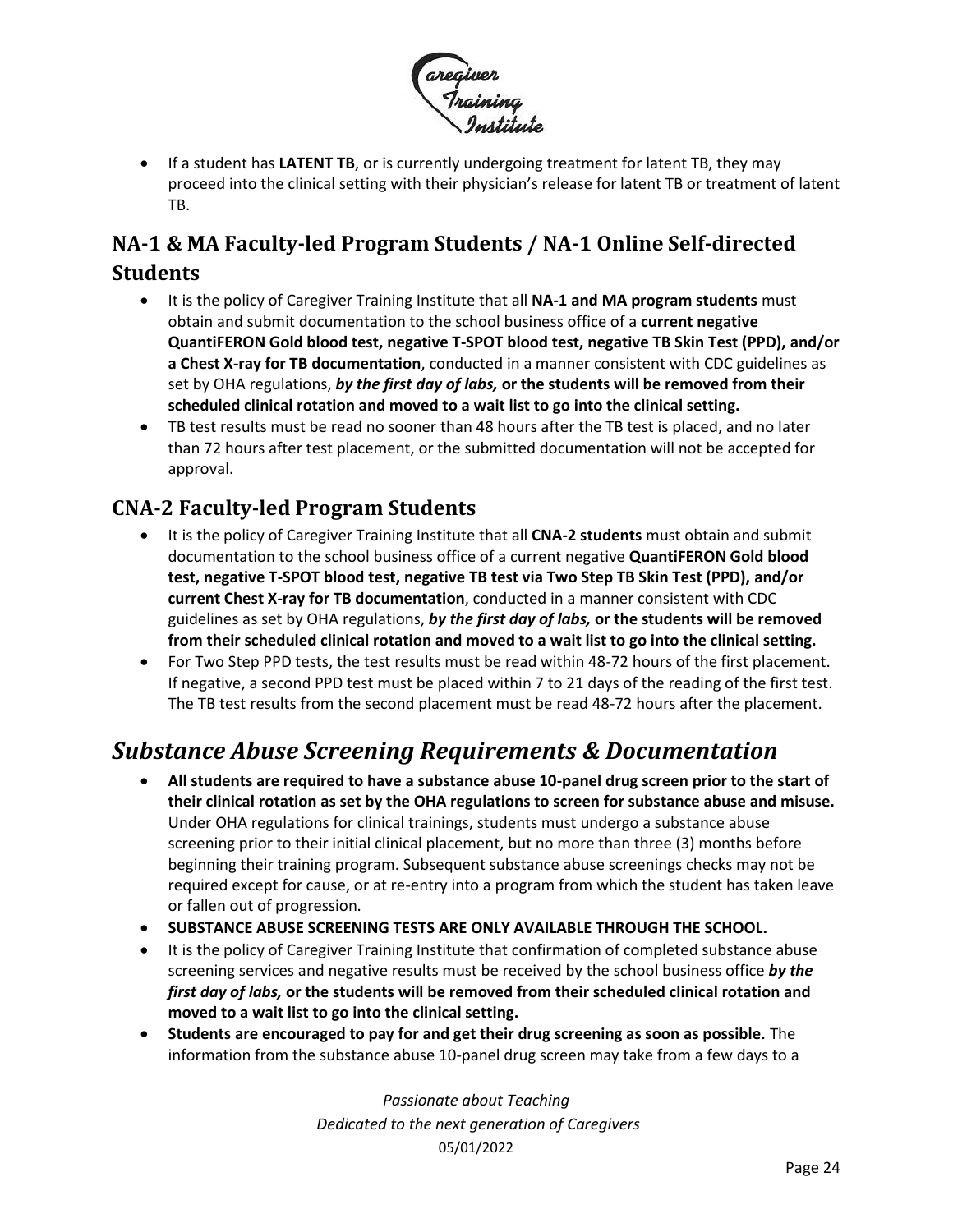

couple of weeks to be returned to us, depending upon the individual's background, which could delay your ability to proceed into clinicals.

• **Substance abuse screening services are provided by:**

**O'Brien Drug Testing Executive Center 1217 NE Burnside Rd, Bldg. A Ste 202 Gresham, OR 97080 (503) 907-1301** ľ

- ➢ **Substance abuse screening services are typically available Monday through Thursday between 9am and 5pm** (closed 12pm-1pm for lunch). *Appointments are not necessary, but as hours of operation may be subject to change, students are encouraged to call first.*
- ➢ **Students are required to bring to substance abuse screening sessions:** 
	- **1. a copy of their receipt of payment** (sales receipt, copy of credit card payment, email from CTI confirming sponsor payment authorization)
	- **2. current** government issued, and a (2) signature-bearing, photo ID with their legal name.
- ➢ **Students WILL NOT be serviced without either their PHOTO ID or PROOF OF PAYMENT. NO EXCEPTIONS.**
- **IN COMPLIANCE WITH SUBSTANCE ABUSE TESTING AND MONITORING PROTOCOLS:**
	- ➢ **STUDENTS MUST NOT LEAVE THE TESTING SITE UNTIL AN ADEQUATE SPECIMEN HAS BEEN PROVIDED** *(i.e., sufficient volume, acceptable temperature, etc.)* **and they are released to leave the site by the provider.** Failure to do so will **INVALIDATE THE SUBSTANCE ABUSE SCREENING**, officially be considered a refusal to test, and students will be required to purchase and take a new substance abuse screening test.
	- ➢ **If a student's screening results are positive for any reason, results will be sent to a Regional Lab. THE LAB WILL ATTEMPT TO CONTACT STUDENTS ONLY THREE (3) TIMES.** Students must have their voicemail box set up and able to receive messages so the lab can leave them a call-back number. **If students do not answer their phone by the third time the regional lab calls, their drug screening results will be returned and deemed positive.**
	- ➢ **STUDENTS WHO TEST POSITIVE ON THE REQUIRED SCREEN TEST** will not be allowed to proceed into their scheduled clinical rotation and will be required to pass a new drug screening test at their own expense before being cleared to proceed into a clinical rotation.
- Medical marijuana, or its metabolite, is not an accepted substance in urine drug screens and will result in a positive urine drug screen. Students with a prescription for medical marijuana would not be considered exempt from urine drug screening.
- **Clinical sites make all final clearance and placement decisions.**

#### <span id="page-24-0"></span>**Suspected Substance Abuse Policy**

- **SUSPECTED ABUSE:** Students are expected to come to class/clinical free from any recreational drug or alcohol.
- **Students suspected of drug and/or alcohol abuse by Caregiver Training Institute staff or clinical facility staff will be sent home, incurring makeup time, and required to submit to a**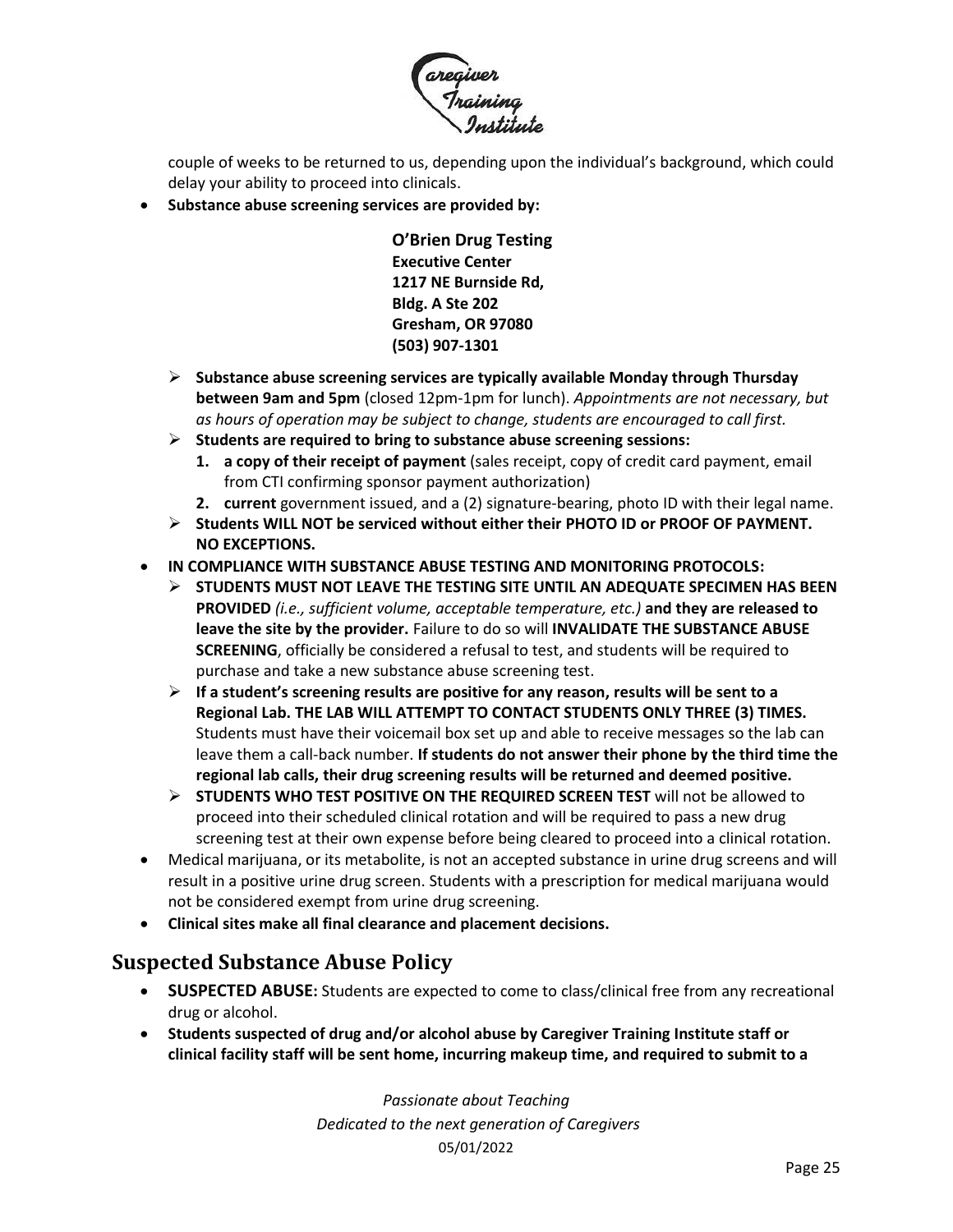

**mandatory substance abuse screening test at their own expense before continuing in the program.**

- The substance abuse screening test will be scheduled by Caregiver Training Institute within 24 hours of the reported abuse.
	- $\triangleright$  Students will be required to pay for the substance abuse screening test in full prior to it being administered.
	- $\triangleright$  Refusal to consent to a substance abuse screening test within the required timeframe will result in immediate termination from the program, *without refund*.
	- ➢ Evidence of drug and/or alcohol abuse may result in termination from the program, *without refund***.**
- If the student passes a required substance abuse screening test, they will be allowed to proceed in the program and into the next scheduled clinical rotation, dependent upon space availability.
- **The use or possession of marijuana is illegal on the Confederated Tribes of Siletz Indians tribal lands.** As a reminder, the Caregiver Training Institute is located on federal land held in trust for the Confederated Tribes of Siletz Indians*.* The use or possession of marijuana remains a federal crime even though the State of Oregon laws allow the personal use and possession of marijuana.

#### <span id="page-25-0"></span>**Post-Accident Screening Policy**

- **POST-ACCIDENT TESTING:** Any student involved in an on-the-premises accident or injury under circumstances that suggest possible use or influence of drugs or alcohol in the accident or injury event **may be sent home, incurring makeup time, and asked to submit to a substance abuse screening test.**
- If the student passes a required substance abuse screening test, they will be allowed to proceed in the program and into the next scheduled clinical rotation, dependent upon space availability.
- **If a student fails their substance abuse screening test, they may be terminated from the program,** *without refund***.**

## <span id="page-25-1"></span>**CLINICAL IMMUNIZATION REQUIREMENTS & DOCUMENTATION**

Consistent with CDC guidelines and as set by the OHA regulations, students are required to obtain and provide documentation the following immunizations: Hep B *(Hepatitis B)*, MMR *(measles, mumps & rubella)*, Tdap *(tetanus, diphtheria & pertussis)* and Varicella prior to the start of their clinical rotation.

### <span id="page-25-2"></span>**NA-1 & MA Faculty-led Program Students / NA-1 Online Self-directed Students**

- Students in the **NA-1 and MA Programs at Caregiver Training Institute ARE NOT REQUIRED TO OBTAIN AND PROVIDE OHA REQUIRED IMMUNIZATION DOCUMENTATION.** 
	- $\triangleright$  Under OHA regulations, clinical facilities that have less stringent requirements for their employees may request an exemption from specific provisions of the OHA requirements through the student's training program provider.
	- $\triangleright$  Caregiver Training Institute has pursued obtaining exemptions from all the school's clinical NA-1 and MA program training partners.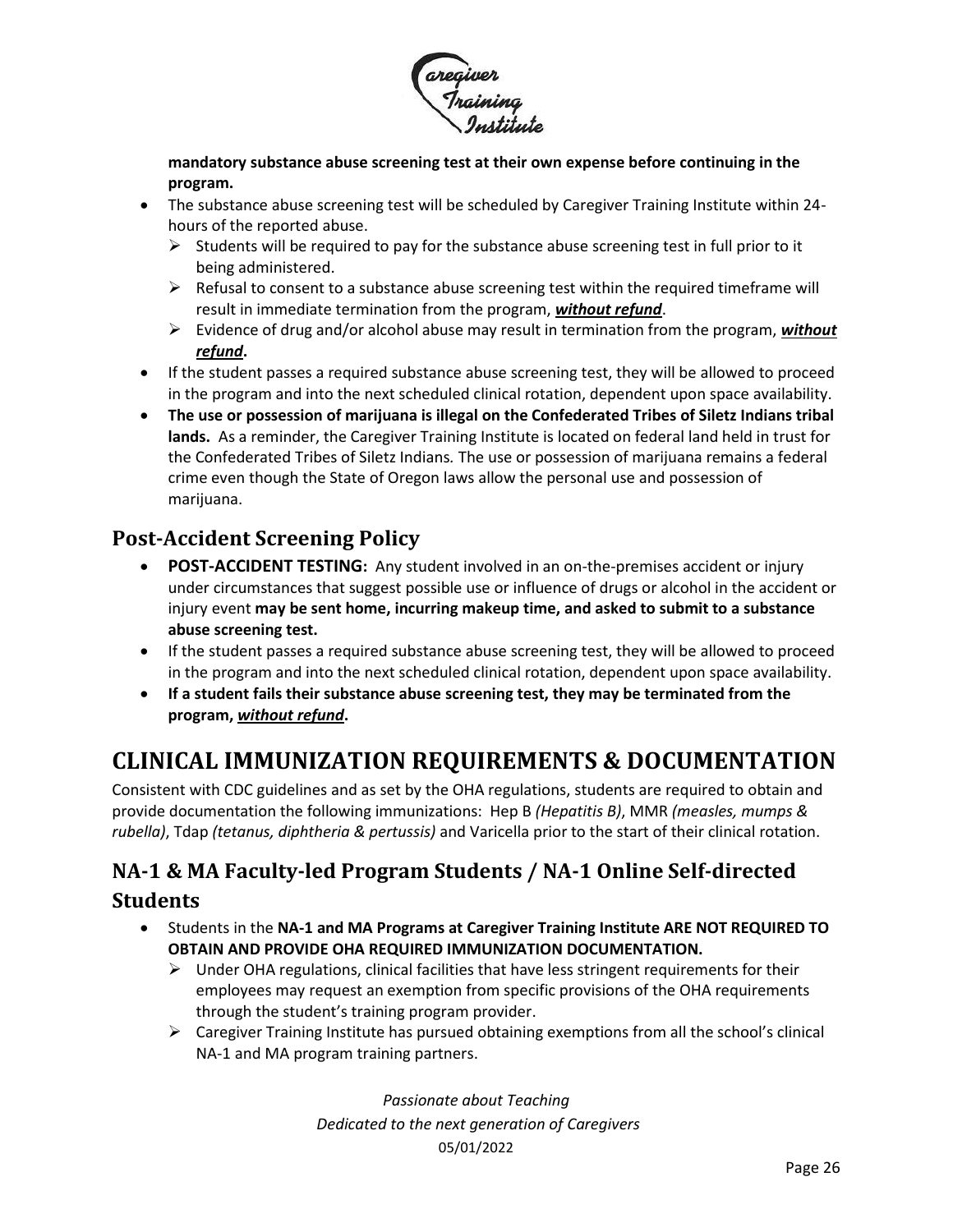

- **COVID-19 VACCINATION REQUIREMENT: Only FULLY VACCINATED students (***14 days past last required dose***) will be allowed into clinical rotations.**
- **FLU VACCINATION REQUIREMENT:** Clinical sites **MAY REQUIRE** that NA-1 and MA students obtain and provide documentation of receiving the Influenza vaccine *(Flu*) prior to the start of their clinical rotation during the flu season or during a declared pandemic. Clinical sites will notify the school of timeframe requirements.
- It is the policy of Caregiver Training Institute that **ANY REQUIRED CLINICAL IMMUNIZATION DOCUMENTATION** for students in the **NA-1 and MA Programs** must be received by the school business office *by the first day of labs,* **or the students will be removed from their scheduled clinical rotation and moved to a wait list to go into the clinical setting.**

### <span id="page-26-0"></span>**CNA-2 Faculty-led Program Students**

- **CNA-2 program students MUST OBTAIN AND PROVIDE DOCUMENTATION of the following immunizations consistent with CDC guidelines and as set by the mandatory hospital requirements:**
	- $\checkmark$  **Hep B** (*Hepatitis B*): documentation of three (3) shots given; a positive titer for Hepatitis B antibodies; or the first shot given in the series that is no more than 30 days old.
	- ✓ **MMR** *(Measles, Mumps & Rubella)*: documentation of two (2) injections of MMR; or the first vaccination in a series; or a titer must be done to establish immunity.
	- ✓ **Varicella** *(Chicken Pox*): documentation of two (2) injections of Varicella; or a titer to establish immunity; or the first vaccination in a series; or medically documented history of the disease.
	- ✓ **TDAP** *(Tetanus, Diphtheria & Pertussis)*: documentation of TDAP within past 10 years.
	- ✓ **Influenza** *(Flu)*: documentation of current Influenza immunization when injection is available during the flu season. Hospitals will notify the school of timeframe requirements.
- **COVID-19 VACCINATION REQUIREMENT: Only FULLY VACCINATED students (***14 days past last required dose***) will be allowed into clinical rotations.**
- It is the policy of Caregiver Training Institute that **ANY REQUIRED CLINICAL IMMUNIZATION DOCUMENTATION** for students in the **CNA-2 program** must be received by the school business office *by the first day of labs,* **or the students will be removed from their scheduled clinical rotation and moved to a wait list to go into the clinical setting.**
- **Some acute care/hospital settings MAY REQUIRE that CNA-2 students obtain and provide documentation of having health care insurance coverage prior to the start of their clinical rotation.** It is the policy of Caregiver Training Institute that if student health care insurance is required, documentation of coverage must be received *by the first day of labs,* **or the students will be removed from their scheduled clinical rotation and moved to a wait list to go into the clinical setting.**

### <span id="page-26-1"></span>*Immunization Documentation*

• **In the event immunization documentation is required, evidence of immunizations may be demonstrated through the following:**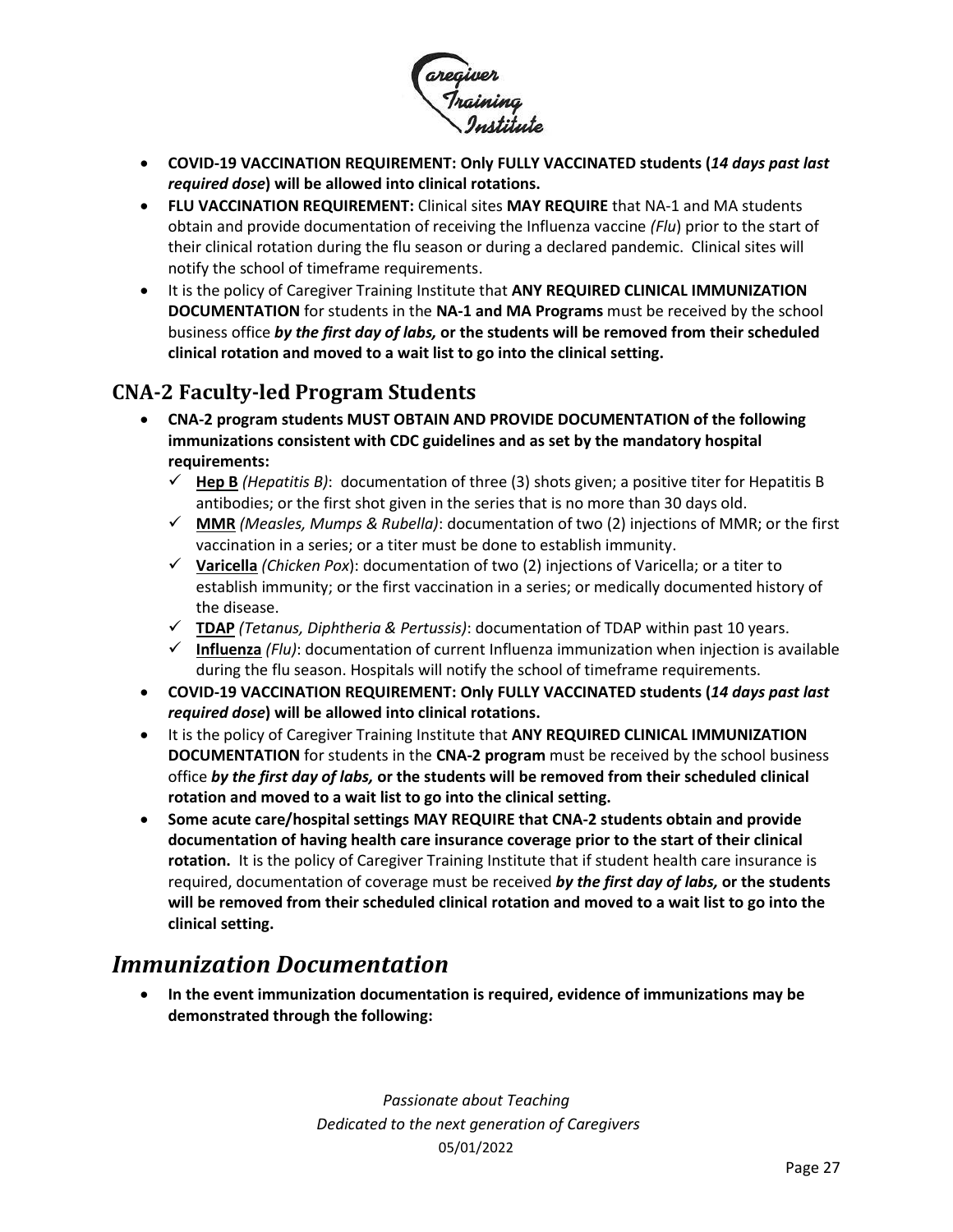

- a. A document appropriately signed or officially stamped and dated by a qualified medical professional or an authorized representative of the local health department that is submitted in English on business letterhead. Documentation must include the following: (1) The month and year of each dose of each vaccine received; or
	- (2) The month and year of proof of immunity to the disease via blood titer; or
	- (3) The month and year the diagnosis of the disease was confirmed.
- b. An official record from the Oregon ALERT Immunization Information System.
- **IMMUNIZATION EXEMPTIONS** Individual student exemptions to specific immunization requests may be possible but are dependent upon the clinical training setting.
	- $\triangleright$  Documentation for exemption requires a written statement of exemption signed by a licensed independent practitioner.
	- ➢ **NON-MEDICAL EXEMPTIONS FROM IMMUNIZATIONS ARE NOT ALLOWED.**
- **Clinical sites make all final clearance and placement decisions.**
- In the event a student is missing or has incomplete immunization documentation required by the clinical site, or if an individual student exemption to a specific immunization is not accepted by the clinical site, **the student will be unable to complete the program and will not be entitled to a refund**.

## <span id="page-27-0"></span>**CPR CLINICAL TRAINING REQUIREMENTS & DOCUMENTATION**

- NA-1, CNA-2 and MA students must obtain and provide documentation (in the form of an e-card or paper card) of the completion of **CPR** (*cardiopulmonary resuscitation*) **BLS** (*basic life support*) training that complies with the standards set by the **AHA** (*American Heart Association*) prior to the start date of their clinical rotation in accordance with OHA requirements; and for NA-1 students, to complete their training program in compliance with OSBN regulations.
- **It is policy of Caregiver Training Institute to only accept AHA BLS CPR training.**
- **Student AHA BLS CPR cards must maintain current certification status during their clinical rotation.**

## <span id="page-27-1"></span>*CPR Training – Scheduled at Caregiver Training Institute*

• It is the policy of Caregiver Training Institute that **AHA BLS CPR TRAINING PURCHASED AND SCHEDULED THROUGH THE SCHOOL** by NA-1, CNA-2, and MA program students **must be completed, and the e-card received by the school business office** *prior to the beginning of the student's clinical rotation*, **or the students will be removed from their scheduled clinical rotation and moved to a wait list to go into the clinical setting.**

## <span id="page-27-2"></span>*CPR Training – Not Scheduled at Caregiver Training Institute*

• It is the policy of Caregiver Training Institute that current e-card documentation of **AHA BLS CPR TRAINING NOT PURCHASED AND SCHEDULED THROUGH THE SCHOOL** by NA-1, CNA-2, and MA program students **must be submitted to the school business office** *by the first day of labs,* **or the students will be removed from their scheduled clinical rotation and moved to a wait list to go into the clinical setting.**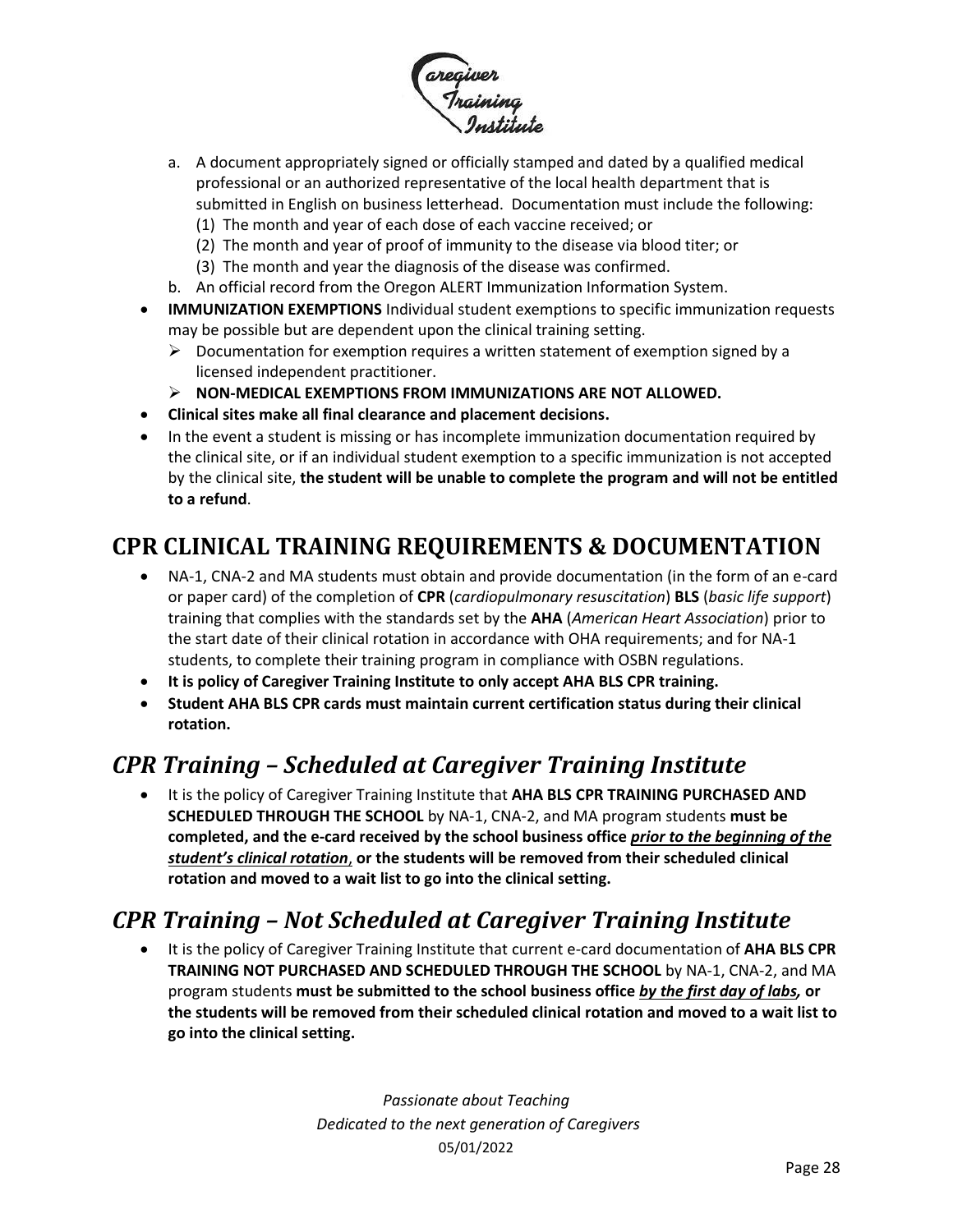

## <span id="page-28-0"></span>**ADMINISTRATION OF EXAMINATIONS**

### <span id="page-28-1"></span>*NA-1 Faculty-led Program Testing*

- It is a condition of the program that NA-1 Faculty-Led program students will take a **MIDTERM EXAM** approximately halfway through the program as a benchmark to measure student progress in the program.
- At the completion of the classroom portion of the program, NA-1 Faculty-Led program students will take a **FINAL EXAM**.
	- ➢ It is the requirement of the State Board of Nursing (OSBN) that a **score of 75% or greater on the final exam is required to pass** the didactic portion of the NA-1 training program and go into the clinical portion of the program.
	- ➢ **Students with any makeup time remaining will not be allowed to take their final exam until all the missing time is made up.**
	- ➢ Students will have **two (2) hours to take the final exam** and are not allowed to leave the classroom during the test.
- **FINAL EXAM RESULTS:**
	- ➢ **Caregiver Training Institute contacts students via email to notify them if they passed or failed their final exam**. Final exam scores are not included in the email.
	- ➢ **Students must pass their final before proceeding into the clinical rotation.** If a student does not pass their final on the first attempt, their originally scheduled clinical dates may not be available to them.
- **FINAL EXAM REVIEW / RE-TESTING:**
	- ➢ If students fail to pass the written final exam the first time with a score of at least 75%, **they will be given an opportunity to re-test one (1) time**. It will be a different version of the final exam they originally took.
	- ➢ **If a student fails their final exam, they will be given an opportunity to go over their test.**  The student will be observed during this time and **no note taking will be allowed**. The purpose is to allow for the student time to study the areas they were weak on and return better prepared to re-test.
	- ➢ **Students who desire to review their test or re-take their final exam will need to contact the business office to schedule an appointment no sooner than the business day following the date they initially took their final.**
	- ➢ **THE FINAL EXAM MAY ONLY BE TAKEN TWO (2) TIMES.** It is recommended that students retake the final exam a minimum of three (3) days after initially taking the final exam to allow them time to study the areas they were weak on and return better prepared to retest.
	- ➢ **Re-testing is done in the school's computer lab.** 
		- ❖ Students may not leave the testing room during the exam.
		- ❖ Personal items are not allowed in the testing room. *(Student purses, backpacks, jackets, cell phones, electronic devices, writing implements, etc. will be stored by office staff.*
		- ❖ Students will be asked to empty their pockets.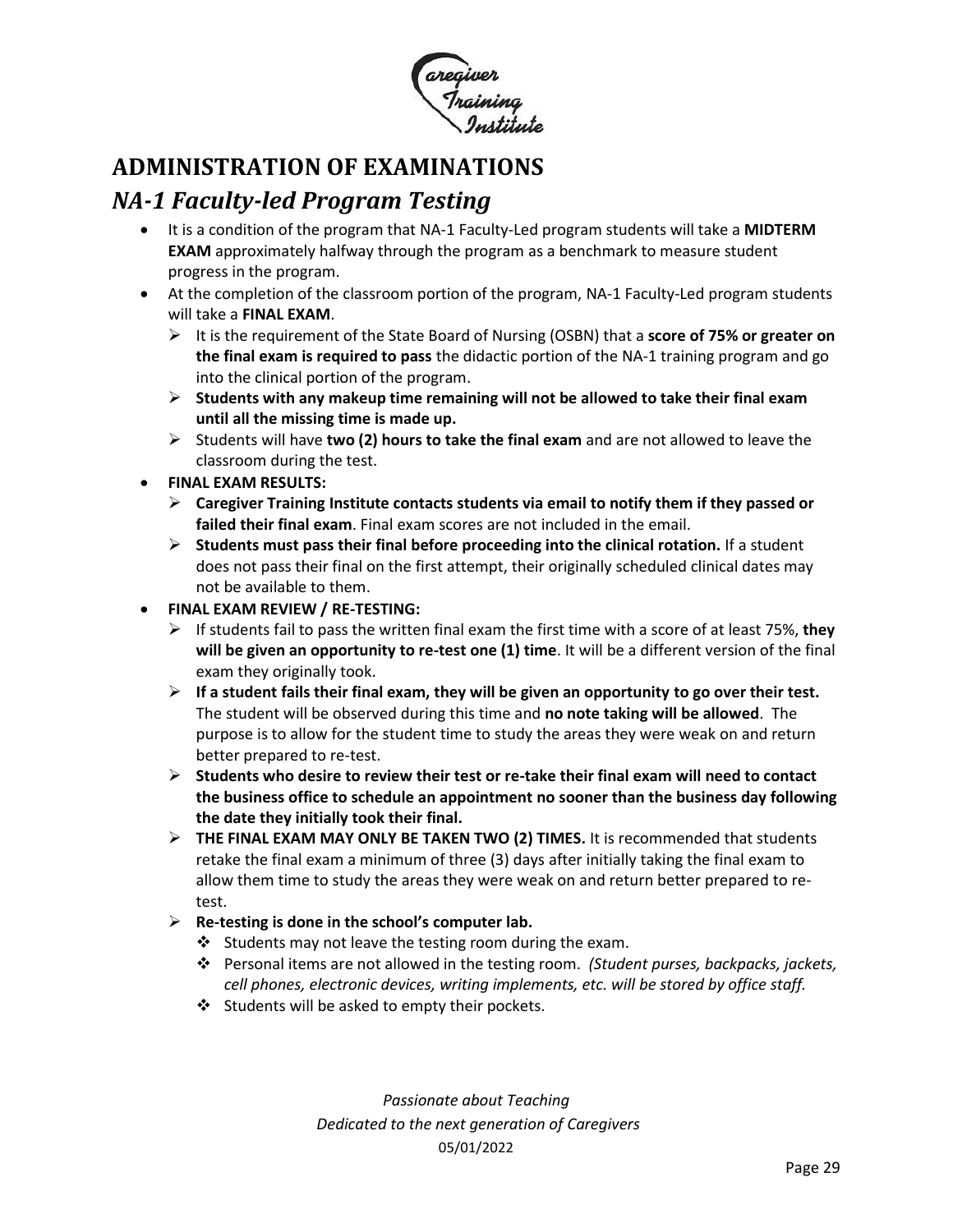

• **If NA-1 Faculty-led Program students fail to pass the final exam on the second try, they will not be eligible to proceed into the clinical setting and will be dropped from their program,**  *without refund***.**

## <span id="page-29-0"></span>*NA-1 Online Self-directed Program Testing*

- **The final exam date for NA-1 Online Self-directed program students is scheduled in a twoweek window prior to the start of their lab/clinical schedule and following the completion of the 53-hour online didactic portion of the program.**
- **Final exam testing is scheduled in the school's computer lab**.
- It is a condition of the program that **a score of 80% or greater on the FINAL EXAM is required to pass** the didactic portion of the NA-1 Online Self-directed Program and proceed into the lab and clinical portions of the program.
- **Students must pass their final before proceeding into the clinical rotation.** If a student does not pass their final on the first attempt, their originally scheduled clinical dates may not be available to them.
- **If students fail to pass the written final exam the first time with a score of at least 80%, the student will be given an opportunity to re-test one (1) time.**
- **THE FINAL EXAM MAY ONLY BE TAKEN TWO (2) TIMES.**
- It is the policy of Caregiver Training Institute that, except in cases of emergency or in extenuating circumstances, **NA-1 Online Self-directed Program students have a MAXIMUM OF 90 DAYS to complete the online didactic portion of their program and pass their final exam, or they will be dropped from the program,** *without refund***.**

## <span id="page-29-1"></span>*CNA-2 Faculty-led Program Testing*

- It is a condition of the program that CNA-2 Program students will take a **PRE-TEST** as a benchmark to measure student progress in the program.
- At the completion of the classroom portion of the program, CNA-2 students will take a **FINAL EXAM**.
	- ➢ **Students with any makeup time remaining will not be allowed to take their final exam until all the missing time is made up.**
	- ➢ Students will have **90 minutes to take the final exam** and are not allowed to leave the classroom during the exam.
- It is a condition of the program that a **score of 80% or greater on the final exam is required to pass** the classroom portion of the CNA-2 Program and go into the clinical portion of the program.
- **FINAL EXAM RESULTS:**
	- ➢ **Caregiver Training Institute contacts students via email to notify them if they passed or failed their final exam**. Final exam scores are not included in the email.
	- ➢ **Students must pass their final before proceeding into the clinical rotation.** If a student does not pass their final on the first attempt, their originally scheduled clinical dates may not be available to them.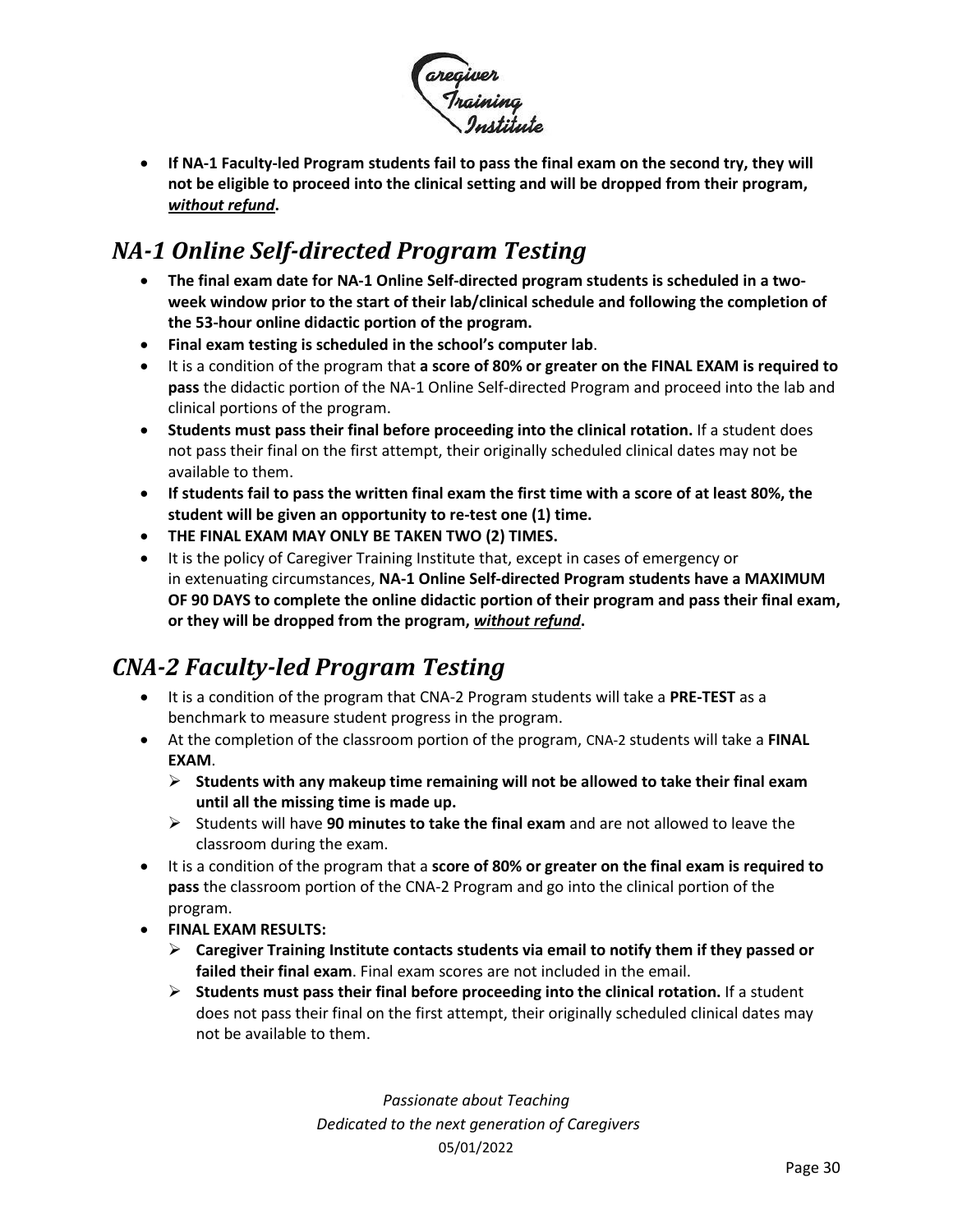

- **FINAL EXAM REVIEW / RE-TESTING:**
	- ➢ If students fail to pass the final exam the first time with a score of at least 80%, **they will be given an opportunity to re-test one (1) time**. It will be a different version of the final exam they originally took.
	- ➢ **If a student fails their final exam, they will be given an opportunity to go over their test.**  The student will be observed during this time and **no note taking will be allowed**. The purpose is to allow for the student time to study the areas they were weak on and return better prepared to re-test.
	- ➢ **Students who desire to review their test or re-take their final exam will need to contact the business office to schedule an appointment no sooner than the business day following the date they initially took their final.**
	- ➢ **The final exam may only be taken two (2) times.** It is recommended that students retake the final exam a minimum of three (3) days after initially taking the final exam to allow them time to study the areas they were weak on and return better prepared to re-test.
	- ➢ **Re-testing is done in the school's computer lab.** 
		- ❖ Students may not leave the testing room during the exam.
		- ❖ Personal items are not allowed in the testing room. *(Student purses, backpacks, jackets, cell phones, electronic devices, writing implements, etc. will be stored by office staff.*
		- ❖ Students will be asked to empty their pockets.
- **If CNA-2 Faculty-led Program students fail to pass the final exam on the second try, they will not be eligible to proceed into the clinical setting and will be dropped from their program,**  *without refund***.**

## <span id="page-30-0"></span>*MA Faculty-led Program Testing*

- It is a condition of the program that MA Program students will take a **MIDTERM EXAM approximately halfway through the program** as a benchmark to measure student progress in the program.
- At the completion of the classroom portion of the program, MA students will take a **FINAL EXAM**.
	- $\triangleright$  Students with any makeup time remaining will not be allowed to take their final exam until all the missing time is made up.
	- ➢ Students will have **two (2) hours to take the final exam** and are not allowed to leave the classroom during the test.
- It is a condition of the program that a **score of 80% or greater on the final exam at the end of the classroom portion of the program is required to pass the classroom portion of the MA Program and go into the clinical portion of the program.** 
	- $\triangleright$  Students with any makeup time remaining will not be allowed to take their final exam until all the missing time is made up.
	- ➢ Students will have **two (2) hours to take the final exam** and are not allowed to leave the classroom during the test.
- **FINAL EXAM RESULTS:**
	- ➢ **Caregiver training institute contacts students via email to notify them if they passed or failed their final exam**. Final exam scores are not included in the email.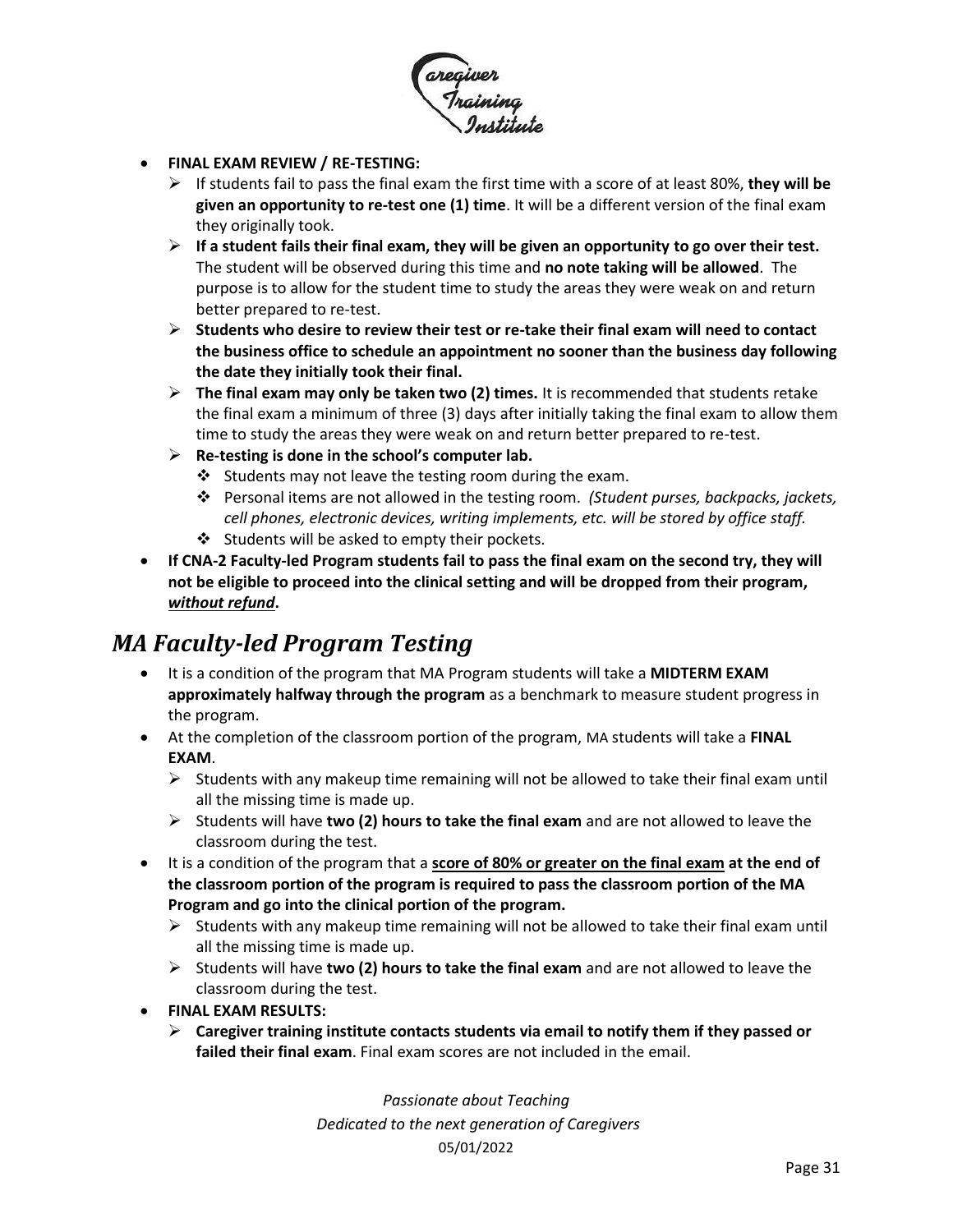

- ➢ **Students must pass their final before proceeding into the clinical rotation.** If a student does not pass their final on the first attempt, their originally scheduled clinical dates may not be available to them.
- **FINAL EXAM REVIEW / RE-TESTING:**
	- ➢ If students fail to pass the written final exam the first time with a score of at least 80%, **they will be given an opportunity to re-test one (1) time**. It will be a different version of the final exam they originally took.
	- ➢ **If a student fails their final exam, they will be given an opportunity to go over their test.**  The student will be observed during this time and **no note taking will be allowed**. The purpose is to allow for the student time to study the areas they were weak on and return better prepared to re-test.
	- ➢ **Students who desire to review their test or re-take their final exam will need to contact the business office to schedule an appointment no sooner than the business day following the date they initially took their final.**
	- ➢ **The final exam may only be taken two (2) times.** It is recommended that students retake the final exam a minimum of three (3) days after initially taking the final exam to allow them time to study the areas they were weak on and return better prepared to re-test.
	- ➢ **Re-testing is done in the school's computer lab.** 
		- ❖ Students may not leave the testing room during the exam.
		- ❖ Personal items are not allowed in the testing room. *(Student purses, backpacks, jackets, cell phones, electronic devices, writing implements, etc. will be stored by office staff.*
		- ❖ Students will be asked to empty their pockets.
- **If MA Faculty-led Program students fail to pass the final exam on the second try, they will not be eligible to proceed into the clinical setting and will be dropped from their program,** *without refund***.**

# <span id="page-31-1"></span><span id="page-31-0"></span>**SATISFACTORY PROGRESS STANDARDS POLICY** *NA-1 Program Completion Policy*

- **In compliance with OSBN regulations, completion of the NA-1 Program requires**:
	- $\triangleright$  the successful completion of 100% of the required classroom and clinical hours and content in the curriculum;
	- $\triangleright$  the successful demonstration of the required skills on the lab and clinical skills checklist;
	- $\triangleright$  the achievement of a score of 75% or higher on the NA-1 Faculty-led Program's final exam;
	- $\triangleright$  the successful completion of current, adult CPR certification in accordance with OSBNapproved curriculum;
	- $\triangleright$  and the successful completion of the clinical portion of the program no later than four (4) months following the last date of classroom instruction, or within four (4) months after the successful completion of the NA-1 Online Self-directed portion of the program.
- **It is a condition of the program that the achievement of a score of 80% or higher is required on the NA-1 Online Self-directed Program's final exam at the end of the didactic classroom portion of the program for a student to go into the lab and clinical portions of the program.**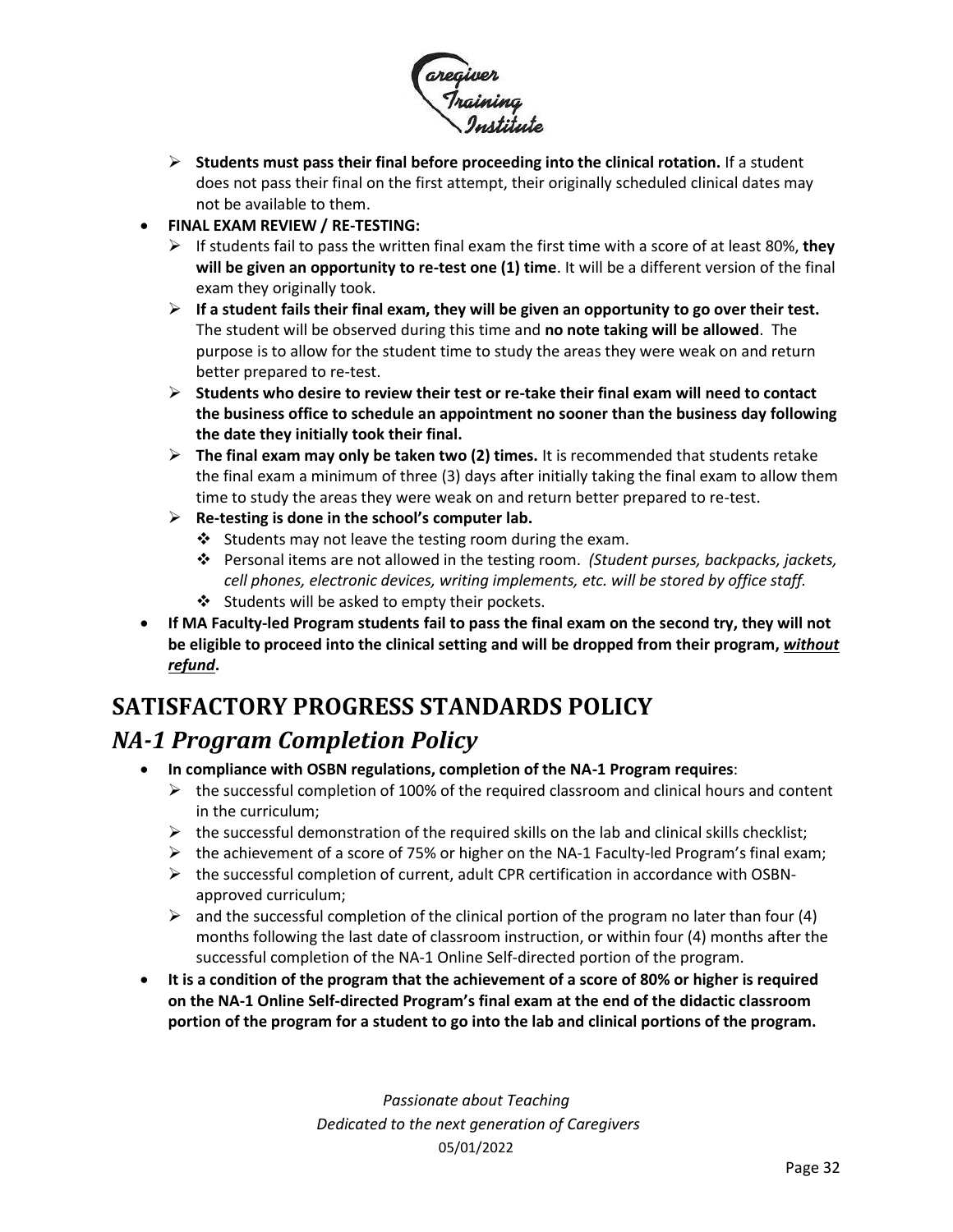

## <span id="page-32-0"></span>*CNA-2 Program Completion Policy*

- **In compliance with OSBN regulations, completion of the CNA-2 Program requires:**
	- $\triangleright$  the successful completion of 100% of the required classroom and clinical hours and content in the curriculum;
	- $\triangleright$  and the successful completion of the competency evaluation.
- **It is a condition of the program that a score of 80% or greater on the final exam at the end of the classroom portion of the program is required to pass the classroom portion of the CNA-2 Program and go into the clinical portion of the program.**
- **It is a condition of the program that CNA-2 students must successfully complete the clinical portion of the program no later than four (4) months following the last date of classroom instruction.**
- Upon the successful completion of all program requirements, Caregiver Training Institute will submit a CNA-2 Program Training Summary (*graduation completion list*) to the OSBN within two (2) weeks. The OSBN is responsible for recording students as a CNA-2s on the OSBN registry.

# <span id="page-32-1"></span>*MA Program Completion Policy*

- In compliance with OSBN regulations, completion of the MA Program requires:
	- $\triangleright$  The successful completion of 100% of the required classroom and clinical hours and content in the curriculum;
	- $\triangleright$  The successful demonstration of the required skills on the lab and clinical skills checklist;
	- $\triangleright$  And the successful completion of the clinical portion of the program no later than four (4) months following the last date of classroom instruction.
- **It is a condition of the program that a score of 80% or greater on the final exam at the end of the classroom portion of the program is required to pass the classroom portion of the MA Program and go into the clinical portion of the program.**
- MA program students will be given the opportunity during the classroom to demonstrate their ability to the instructor and be signed off on all the skills. Students must successfully complete the skills checklists used during classroom labs before they may begin their clinical rotation.

## <span id="page-32-2"></span>*Certificates of Completion*

**A** *Certificate of Completion* **will be issued upon successful completion of the NA-1 Faculty-led Program, NA-1 Online Self-directed Program, and MA Faculty-led Program.**

- It is a condition of the program that a *Certificate of Completion* will not be issued if the student has not completed the course requirements, the skills checklists, or if the school has not received the documentation required to close their student folder.
- **The program completion date will be the date that all documentation has been submitted to the school for inclusion in the student folder and all requirements have been met.**
- Caregiver Training Institute will notify students as soon as their certificates are prepared and ready for distribution. **The school has, by law, ten (10) business days to issue a certificate when all documentation is completed for the student file to be closed.** *Students should not contact the business office after completing their program anticipating their certificates will be ready.*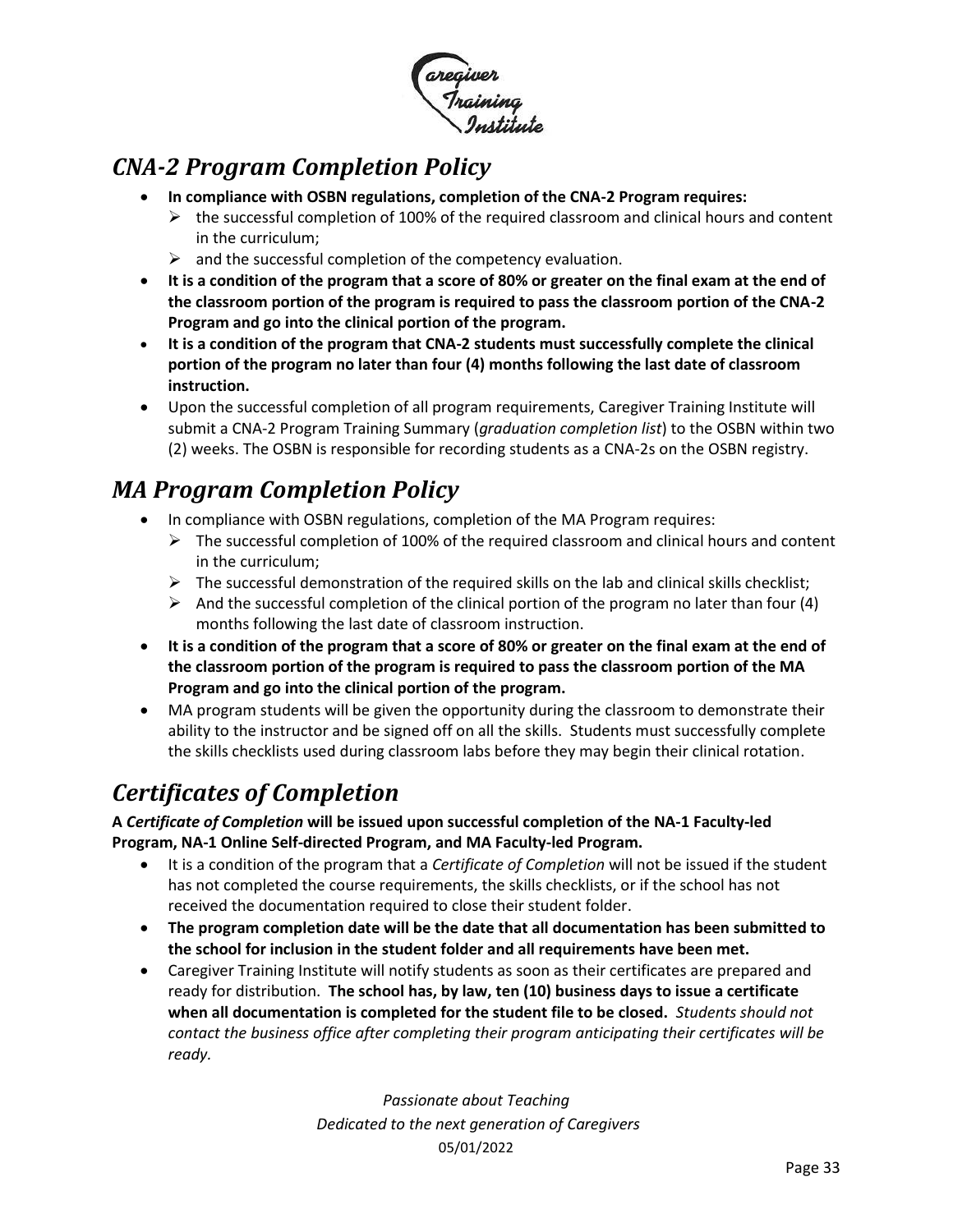

- **Certificates of Completion may be mailed or picked up at the office.** The student should inform the office prior to completion of the program if they would like to have their *Certificate of Completion* mailed. **The school is not responsible if the certificate is lost in the mail, arrives late, or if it is damaged.**
- **Receiving the** *Certificate of Completion* **does not guarantee that the student will be able to pass the OSBN state testing and become a CNA or CMA in the State of Oregon.**

# <span id="page-33-0"></span>**ATTENDANCE POLICY**

### <span id="page-33-1"></span>*Program Attendance Requirements*

- **OSBN REGULATIONS REQUIRE 100% MANDATORY ATTENDANCE FOR ALL CLASSROOM, LAB AND CLINICAL SESSIONS.**
- Students are expected to attend and to be on time for all classroom, skills labs, and clinical sessions.
- **ATTENDANCE IS RECORDED DAILY, AND MISSED TIME IS CUMULATIVE.**
- **ALL MISSED TIME MUST BE MADE UP.** Students are responsible for making up all missed time, including partial day absences, full day absences, and being tardy.
- Because all time is mandatory under OSBN regulations, **MISSING ANY TIME**, including being late or leaving early, can result in not accumulating enough time for a student to move forward in their training program, and **WILL DELAY AND MAY PREVENT STUDENTS FROM COMPLETING THEIR PROGRAMS.**
	- $\triangleright$  Prior to registering, students should make every effort to make all necessary arrangements to be able to attend all sessions (pre-arrange schedules with their employer, schedule backup childcare, etc.).
	- $\triangleright$  If a student anticipates that they will need to be absent for multiple days for any reason during their preferred program schedule, they are strongly encouraged to select another schedule that will not impact their attendance.
- **Some examples of occurrences that may cause a student to miss time in their program and incur make-up time include, but are not limited to:** 
	- $\triangleright$  Arriving late, leaving early, returning beyond the time allowed for breaks or lunch;
	- $\triangleright$  Unscheduled breaks, including leaving the classroom or clinical to answer or make a call;
	- $\triangleright$  Unplanned dental or doctor appointments;
	- ➢ Family emergencies;
	- ➢ Childcare issues;
	- $\triangleright$  Caring for a sick child;
	- $\triangleright$  Being ill, injured, or under doctor restrictions that prevent participation in the program;
	- $\triangleright$  Conflicting work schedules;
	- $\triangleright$  Conflicting school schedules;
	- ➢ Traffic delays;
	- $\triangleright$  Hazardous weather conditions;
	- $\triangleright$  Scheduled vacations;
	- $\triangleright$  Being sent home for failure to comply with school dress code/appearance standards, failure to comply with student behavior and code of conduct policies, etc.

*Passionate about Teaching*

*Dedicated to the next generation of Caregivers*

#### 05/01/2022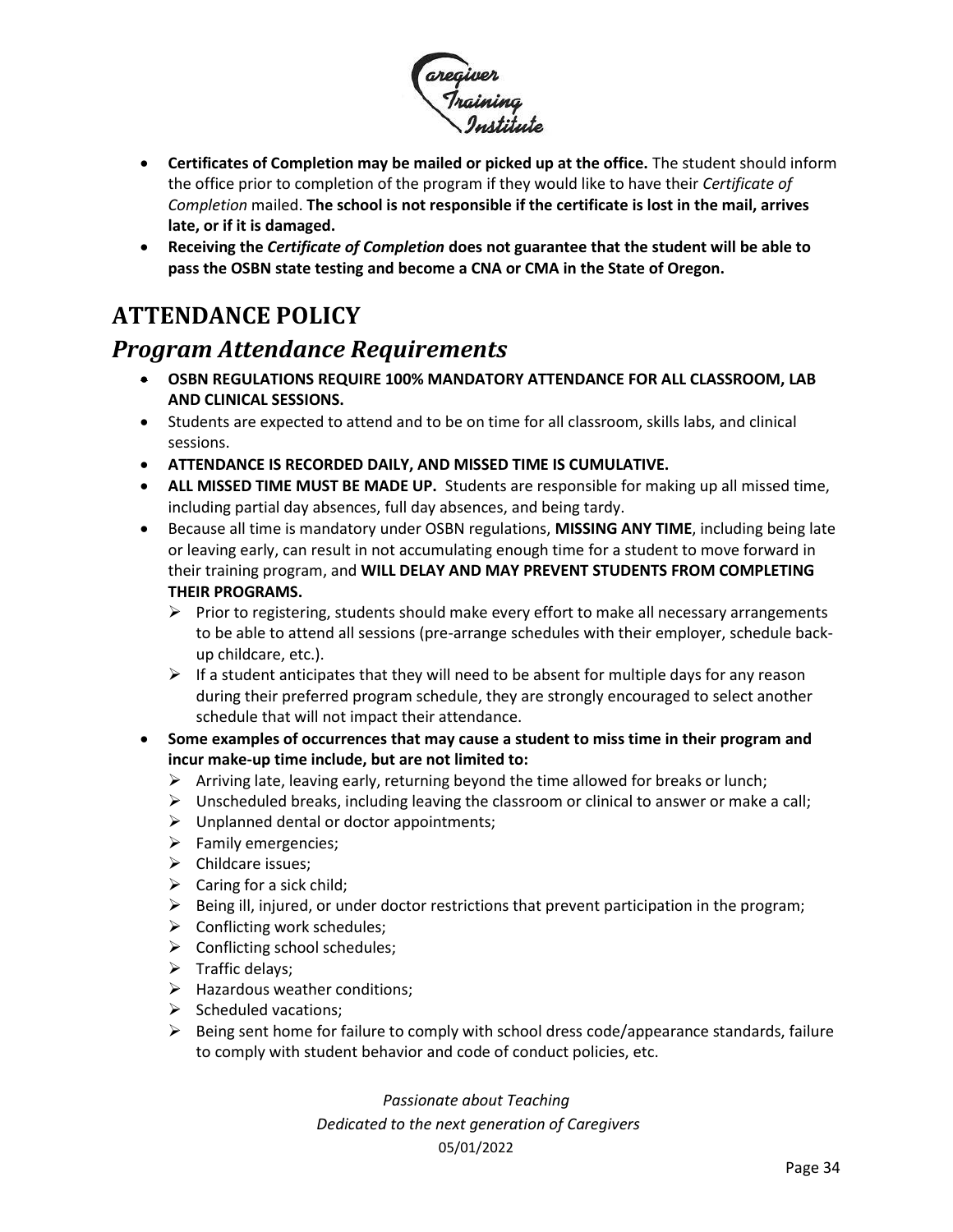

• Understanding that emergencies and extenuating circumstances may unexpectedly impact student attendance, on specific occasions Caregiver Training Institute will allow students attending the didactic portion of their program on campus the opportunity to attend their class virtually so that they can avoid missing class and incurring make-up time.

## <span id="page-34-0"></span>*Consequences of Missed Time*

- **Students are responsible for all material covered in their absences, making up missed time, and for the academic consequences of their absences.**
- Students with makeup time remaining from the class/lab portion of their program **will not be allowed to take their final exam** and proceed into clinical until all the missing time is made up.
- Students with makeup time remaining from clinical **will not be eligible to complete their program until all the missing clinical time is made up**.
- Students who must wait for makeup time to complete their program **risk having their programs delayed, or not being able to complete their programs within the required OSBN timeframe**.
	- $\triangleright$  In compliance with OSBN regulations, all NA-1 and MA students must successfully complete the clinical portion of the program no later than 120 days following the last date of classroom instruction.
	- $\triangleright$  It is a condition of the program that CNA-2 students must successfully complete the clinical portion of the program no later than 120 days following the last date of classroom instruction.
	- $\triangleright$  Students who do not meet the attendance requirement and fail to complete their program within the OSBN regulation required timeframe will be dropped from their program, *without refund*.

## <span id="page-34-1"></span>*Program Makeup Policy*

- **MAKEUP TIME IS ARRANGED THROUGH THE SCHOOL BUSINESS OFFICE.**
	- ➢ Students will be contacted by the business office *Attendance / Clinical Coordinator* to review makeup options and schedule makeup time.
	- $\triangleright$  Students should never contact their instructors, or call the clinical facility, regarding missed time, tardiness, or scheduling makeup time.
- **MAKEUP TIME IS NOT GUARANTEED AND MAY NOT OCCUR IN A TIMELY MANNER.**
- **The availability of makeup time is impacted by several factors:**
	- $\triangleright$  The availability of openings in other regularly scheduled classes;
	- $\triangleright$  OSBN regulations that set student-instructor class ratios and specify how missed time must be made up; and
	- $\triangleright$  BOLI employment regulations, which preclude makeup time being scheduled during break or lunch periods.
	- $\triangleright$  All makeup time must be attended under the supervision OSBN-approved instructors at Caregiver Training Institute.
- **WHEN AVAILABLE, MAKEUP TIME IS OFFERED AT NO ADDITIONAL COST.**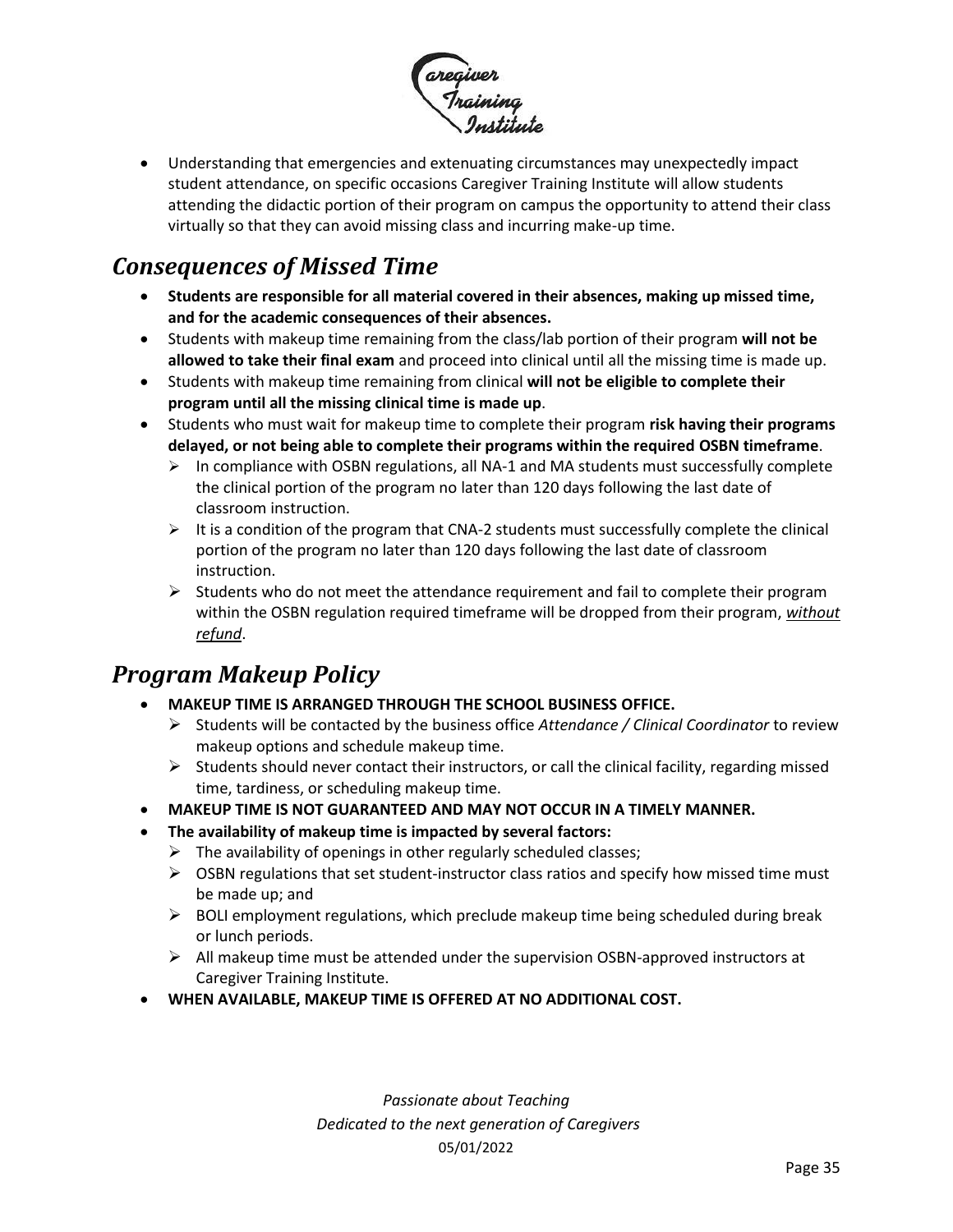

### <span id="page-35-0"></span>*Program Makeup Options*

- **Classroom Time Makeup**
	- ➢ **Students who are absent or tardy must make up the time they missed in class or labs in 10-minute intervals on campus**.
	- $\triangleright$  Students may be provided with a video recording of the class they missed and/or assigned the program material they need to review during their makeup session to meet program required hours of didactic instruction.
- **Lab makeup time will be offered at the school as follows:**
	- $\triangleright$  Students will be assigned lab makeup time in a scheduled classroom lab to meet program required hours of lab instruction.
	- $\triangleright$  Lab makeup openings are dependent upon availability, time-sensitive, and students may only receive a few hours' notice in advance of an opening.
- **Clinical Time Makeup**
	- $\triangleright$  This makeup option is very limited, and dependent upon availability.
	- ➢ **Students who are absent or tardy during clinicals must make up the time they missed in clinical for an entire day in a different available clinical facility in a program cohort with openings.**
	- $\triangleright$  In the event students have partial clinical hours remaining to be made up, the additional makeup time will be scheduled at the beginning of an available clinical and the student will leave at the beginning of an appropriate break period.

## <span id="page-35-1"></span>**BEHAVIORAL EXPECTATIONS POLICY**

It is our policy that all students attending a Nursing Assistant, Certified Nursing Assistant Level 2, and Medication Aide training programs at Caregiver Training Institute will adhere to the behavioral expectations and code of conduct for nursing assistants and medication aides, including the information provided in Oregon State Board of Nursing OAR 851-063-0110 Div. 63, OAR 851-063-0090 Div. 63 [\(www.osbn.state.or.us\)](http://www.osbn.state.or.us/).

Prior to training as **NAs, CNA-2s** or **MAs**, all students will be expected to commit themselves and sign statements that they have received Oregon DHS Criminal History requirements / policies and that they have received, reviewed and agree to adhere to all the rules, regulations, policies, terms and conditions as set forth by Caregiver Training, LLC, the OSBN, and the OHA, as listed in all school enrollment materials. All NA-1 students will receive a copy of the Nurse Aide Training Reimbursement form SDS 0451B.

All students will sign an enrollment agreement and financial disclosure statement, criminal background check authorization forms, substance abuse test consent form, a statement certifying to their good health and ability to fully participate in their selected training program, and a statement of acknowledgement and understanding of OSBN and OHA regulations, and Caregiver Training Institute program policies and rules, that detail student admission requirements, eligibility criteria, program completion requirements, and behavioral expectations. Prior to the clinical rotation, all students will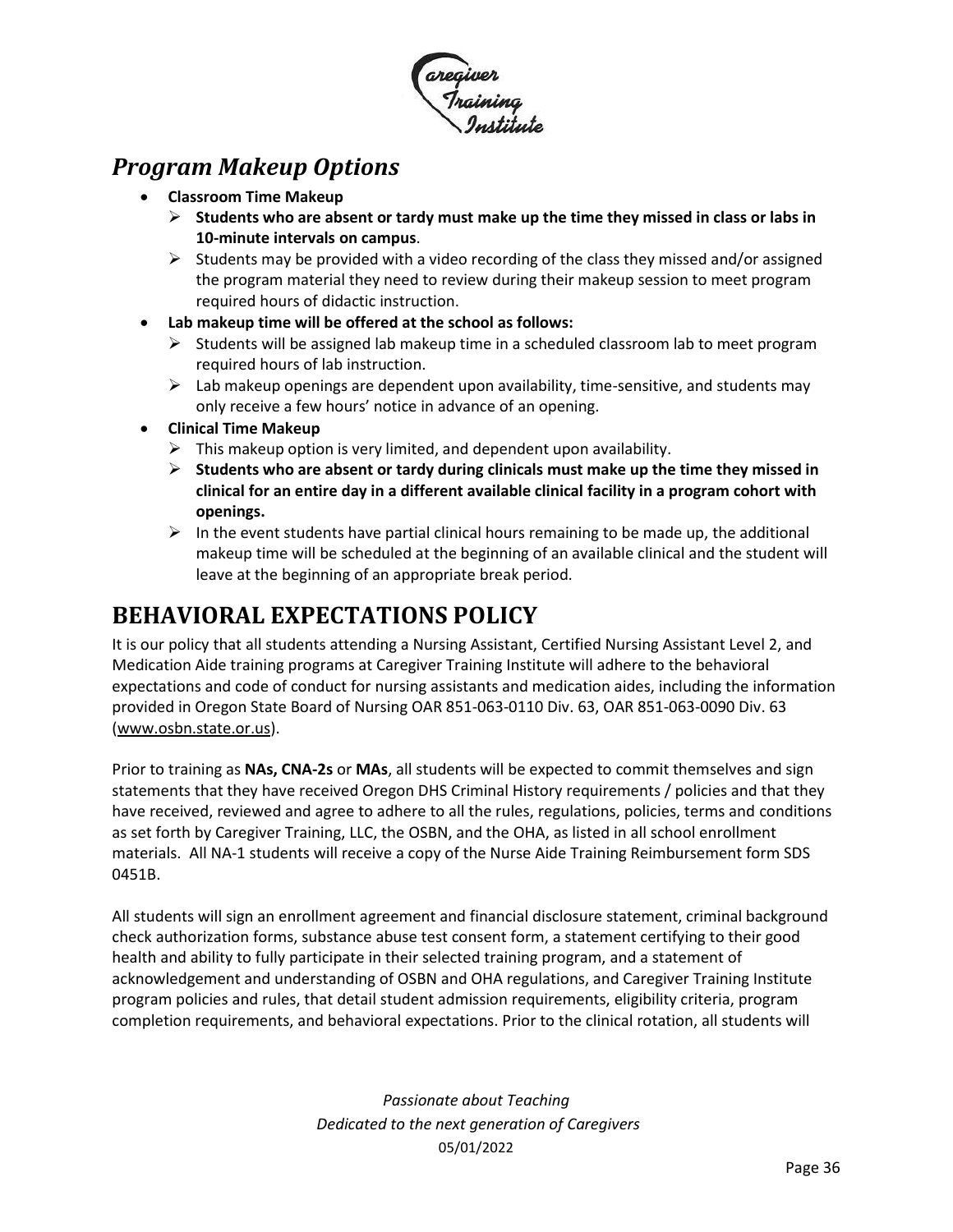

sign statements on confidentiality and abuse & neglect reporting, a code of conduct acknowledgement, a clinical agreement form, and a waiver/indemnity release.

Any violations will subject a student to immediate dismissal from the program, *without refund.* Reapplying to Caregiver Training Institute training programs will be up to the discretion of the Program Director.

# <span id="page-36-0"></span>*Code of Conduct*

Caregiver Training Institute's policy is to provide the best educational experience possible for students to be prepared for the medical field and have a good solid foundation for their future in the field of medicine. The classroom should be a learning centered environment in which faculty and students are unhindered by disruptive behavior. We believe that a student's choice of interaction as a student with cohorts and instructors, as well as the performance in the clinical rotation, is a direct indication of how a student will interact with co-workers and future patients.

- **Students are held accountable for their actions and need to adhere to behavioral and code of conduct expectations. Students must exhibit professional behavior in the business office, classroom, lab, and clinical.** Students must treat their instructors, business office staff, facility staff members, and fellow students with respect and courtesy. *Any demonstrated instances of foul language, threats of harm, confrontational behavior, harassment, fraud, dishonesty, misrepresentation, challenging an instructor's authority, or antagonistic comments to or about anyone can be reason for a student to be dismissed from the program, without refund.*
- **Students must commit to being aware of and comply with all Caregiver Training Institute policies and clinical facility rules.** School policies and clinical rules are covered during information sessions and on the first day of class and clinical. *It is the responsibility of any student who is not clear about what is expected of them during their training to contact the school business office for clarification of school policies and rules.*
- **Students agree that cheating in all forms is against the rules.** The school has a no tolerance policy on cheating. *If caught cheating, students will be terminated from the program immediately, without refund.*
- **Students agree to be on time and attend their class/clinical as scheduled, and to return punctually from scheduled meal periods and breaks.** Being late and/or leaving early hinders the learning process for everyone and may result in the student incurring makeup time.
- **Students agree to limit any unscheduled breaks, and to make and return calls during scheduled breaks periods only.** *Leaving the classroom or clinical to answer or make a call, except during scheduled break times, is prohibited and may result in the student incurring makeup time.*
- **Students agree to comply with school cell phone and electronic communication equipment policies.** 
	- $\triangleright$  Cell phones, smart phones, and other electronic devices must be kept off or in silent mode during instructional time, *unless incorporated as part of the training program as a learning platform and with the permission of the instructor, as a learning aid, for testing, or in structured group learning activities*.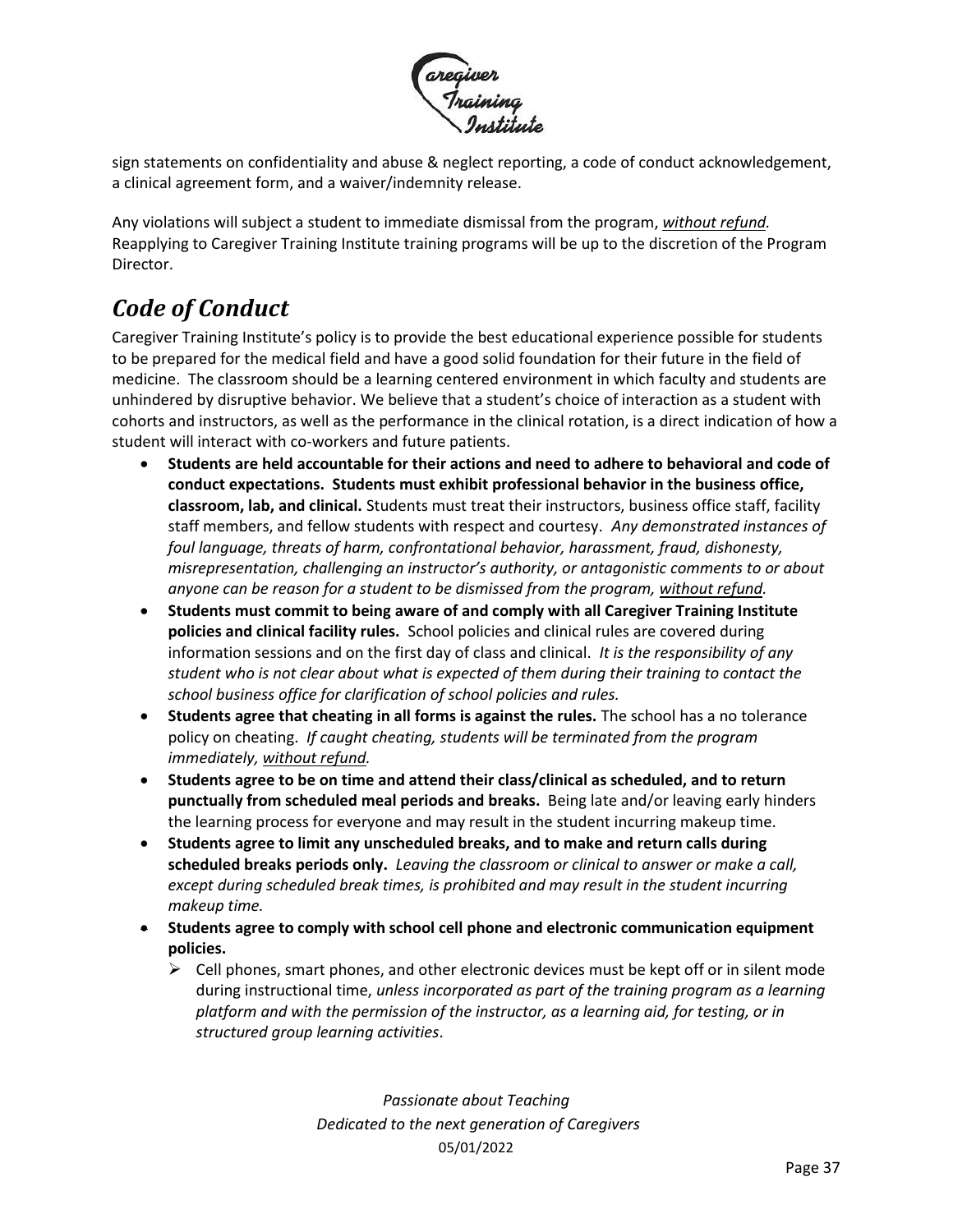

- $\triangleright$  Cell phones are typically frowned upon in the clinical, and may be prohibited, dependent on facility policy.
- $\triangleright$  Students can use their cell phones and other electronic communication equipment during non-instructional school time (scheduled lunch periods and breaks), and as an aid during structured group activities with the instructor's permission.
- **Students understand, and agree, not to use social media inappropriately during their training programs.** Please be aware that it is a **HIPAA VIOLATION** to post any information about a facility or facility residents; to take photos of a facility or facility residents; or to post photos of a facility or facility residents on social media sites such as Facebook, Twitter, Instagram, Snapchat, etc. Such actions could result in a fine of up to \$10,000 and/or prison time and will result in a student's immediate dismissal from their program, *without refund*.
- **Students agree to comply with the school appearance and dress code standards.** All students must maintain a clean, neat, and professional appearance and wear the required uniform and footwear. *Students who fail to present a professional appearance and adhere to school appearance and dress code policies may result in the student being sent home and incurring makeup time.*
- **Students agree to take responsibility for their education, demonstrating a willingness to listen, participate, and do the work necessary to pass the course.** Students need to commit to fully participating in the classroom, labs, and the clinical rotation, actively and repeatedly practicing required skills with the goal of successfully passing the state boards and achieving certification through the OSBN. *Any refusal to participate by the student, or arguments with the instructor, can lead to dismissal from the program, without refund.*
- **Students understand, and agree, that they must give themselves the opportunity to succeed, and that doing homework, and coming to class/clinical prepared, is part of this opportunity***.*  Students who have not completed their assigned homework disrupt classroom learning by asking questions that could have been answered through their assignments. Students who forget common classroom supplies such as a pen and paper, or don't bring their books or medical equipment etc., waste class time.
- **Students understand that the instructor is there to help them succeed and agree to ask for help when they need it.** When asking questions, or making comments, students should keep them related to the discussion at hand. *If a student dominates the class time with too many questions and/or comments, it can derail the instructor's presentation of the material to be covered that day and preclude other students from participating in classroom discussions.*
- **Students agree to not hold private conversations during the lecture portion of the class/clinical time.** Talking during the instruction time is distracting to other students and detrimental to the learning. *Students disrupting classroom/clinical instruction may result in the student being sent home and incurring makeup time.*
- **Students agree to come to class/clinical free from any recreational drug or alcohol.** Suspicion of drug and/or alcohol abuse use will result in the student being required to submit to a mandatory drug screening test at their own expense before continuation in the program. *Evidence of drug and/or alcohol abuse will result in termination from the program, without refund.*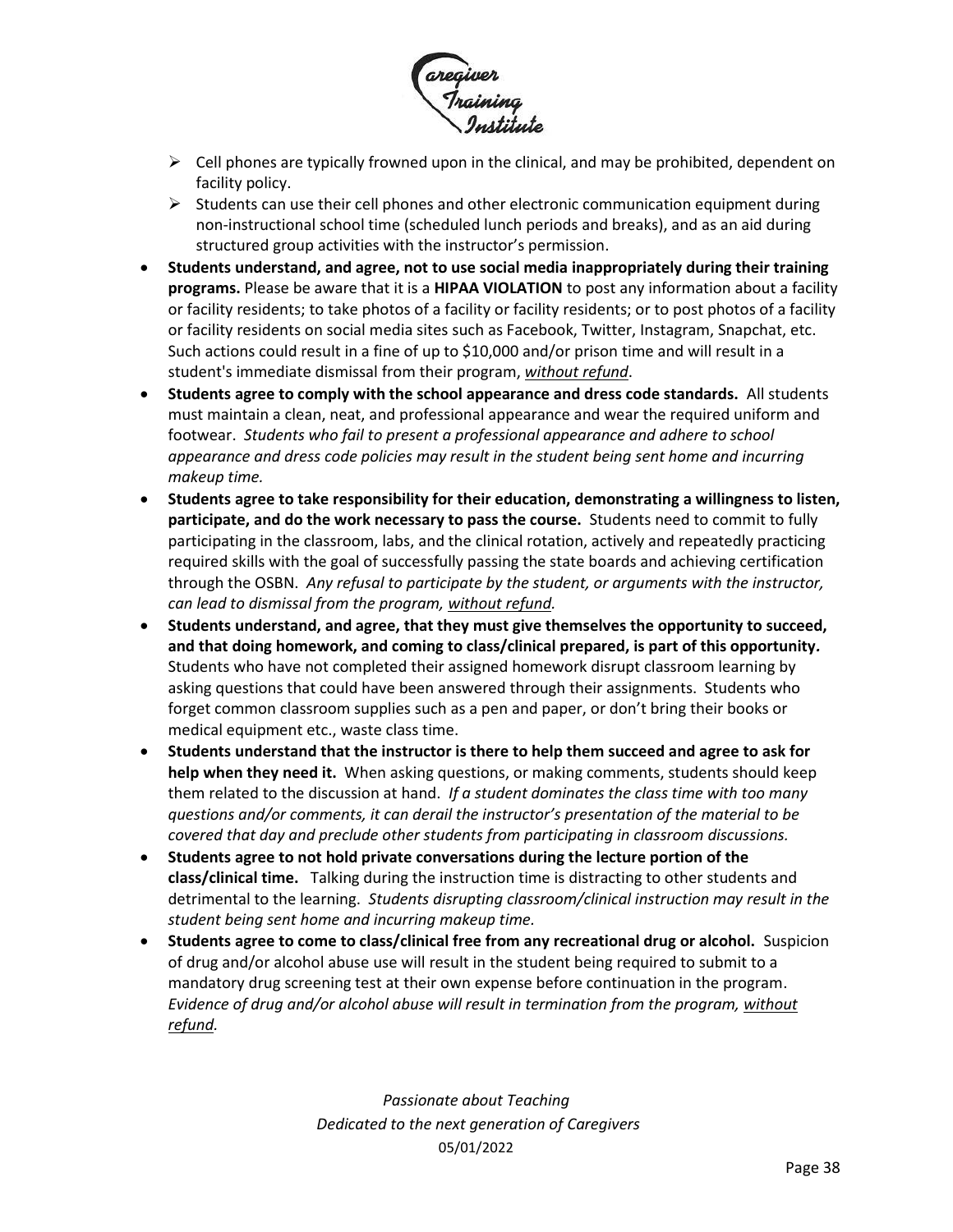

• **The use or possession of marijuana is illegal on Siletz Indian tribal lands.** As a reminder, the Caregiver Training Institute is located on federal land held in trust for the Confederated Tribes of Siletz Indians*.* The use or possession of marijuana remains a federal crime even though the State of Oregon laws allow the personal use and possession of marijuana.

# <span id="page-38-0"></span>*Neglect Reporting*

It is the policy of Caregiver Training Institute, LLC to ensure all residents remain free from verbal, sexual, mental and physical abuse, neglect and corporal punishment, misappropriation of property or funds and involuntary seclusion. All Caregiver Training Institute staff members and students are mandatory reporters of potential, real or suspected resident abuse or neglect. **Failure to report potential, real or suspected abuse or neglect is grounds for immediate termination,** *without refund***. Definitions:**

- **Neglect** Failure (through action or inaction) to provide goods and services necessary to avoid physical harm, mental anguish, or mental illness to a resident, or a serious disregard of consequences that may result in a clear and present danger to a vulnerable adults' health, welfare, or safety.
- **Abuse** The willful infliction (through action or inaction) of injury, unreasonable confinement, intimidation, or punishment with resulting physical harm, pain or mental anguish. Abuse includes sexual abuse, mental abuse, physical abuse, and exploitation of a vulnerable adult.
- **Injuries of unknown source** An injury should be classified as an "injury of unknown source" when both following conditions are met:
	- 1. The source of the injury was not observed by any person, or the source of the injury could not be explained by the resident, and
	- 2. The injury is suspicious due to the extent of the injury, or the location of the injury (e.g., the injury is in an area not generally vulnerable to trauma), or the number of injuries observed at one particular point in time, or the incidence of the injuries over time.
- **Misappropriation of resident property** The deliberate misplacement, exploitation, or wrongful, temporary, or permanent use of a resident's belongings or money, without the resident's express consent.

#### **Procedures:**

- Students will receive resident abuse and neglect education and prevention training within the program. **This education is mandatory for all students.** Training will be completed as part of the classroom portion of the program prior to the clinical rotation. Clinical instructors will reinforce all abuse training.
- Students and staff are required to report any incident of real, suspected, or potential resident mistreatment, neglect or abuse, including injuries of unknown origin, or misappropriation of property to the clinical instructor and then to the Director of Nursing and/or the Administrator immediately. The staff will be notified so that they may assess the situation to ensure the safety of the resident.
- Once the resident's safety is addressed an investigation will be completed by the nurse and the clinical instructor. The student who reported the incident will assist with the investigation as needed.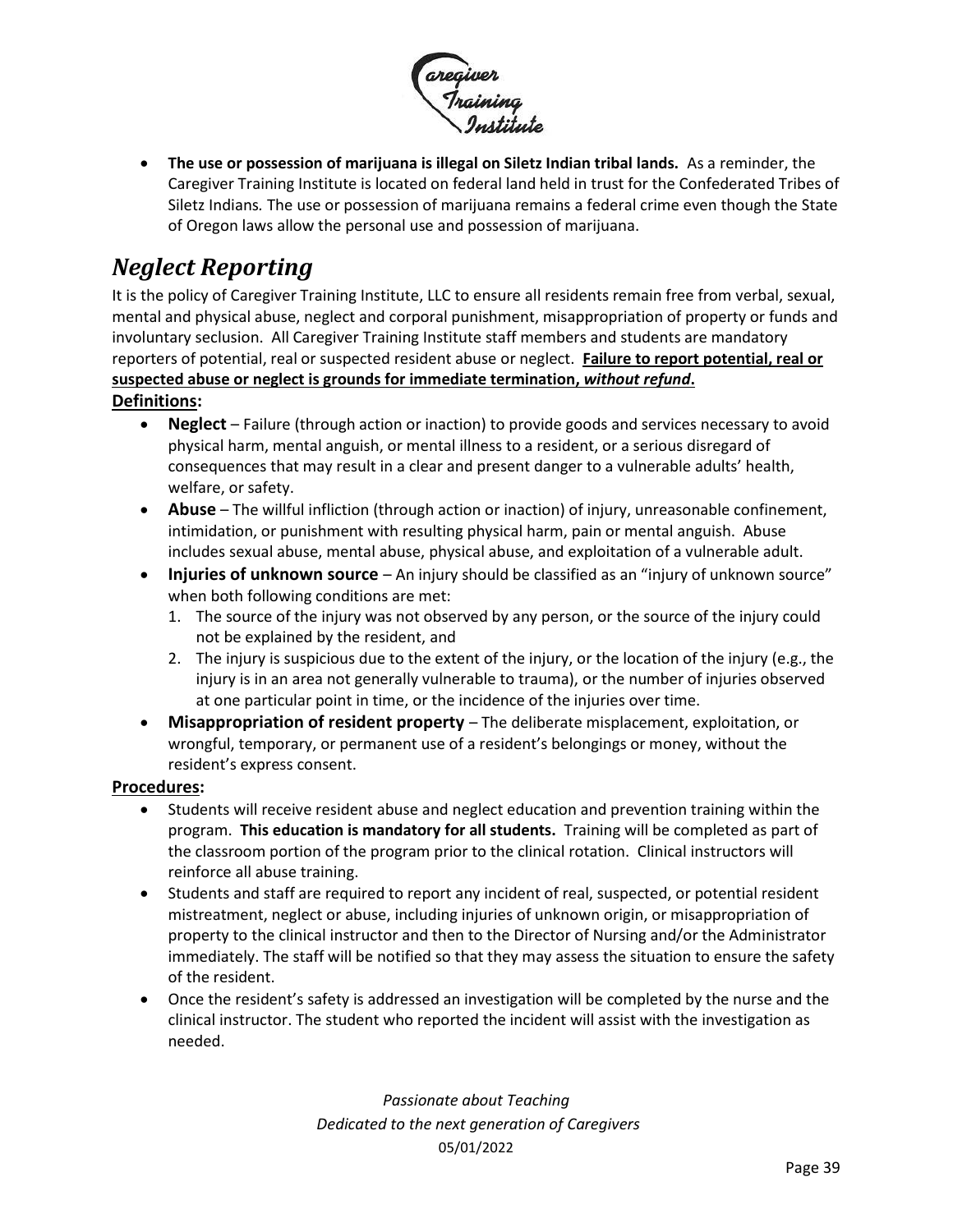

- The instructor/preceptor will assist the student in reporting if the student comes to the instructor with information on potential, suspected or real abuse.
- **When to call law enforcement:** Nursing Assistants must follow the chain of command in reporting abuse – they do not report directly to legal authorities. Immediately report suspected sexual assault and/or physical assault to the charge nurse or person in charge of the facility at that time. **Reporting abuse is not an option – IT IS THE LAW**. If action is not taken by a facility supervisor, then you are required to go up the chain of command until action is taken. If no appropriate action is taken at the facility level, call 911 or 1-855-503-SAFE (7233), the statewide hotline to report abuse or neglect of any adult or child to the Oregon Department of Human Services (ODHS); or call APS/Adult Protective Services – 503-988-4450 *(after hours 503-988- 3646).*
- **What to include in the report:** Name of the victim, address of the facility, phone number, charge nurse's name and name of perpetrator, if known.
- **Immunity & Confidentiality:** The identity of the person making a report in good faith or testifying about abuse or neglect is held confidential unless the report is made to law enforcement, or there is a judicial proceeding, or the reporter consents to have their identity revealed.
- A final note false reporting is a crime. It is a misdemeanor to make a false report or a report in bad faith and the person may be charged.

#### **Examples of abuse and/or neglect include, but are not limited to the following:**

- Physical abuse striking, hitting, kicking, biting, restraining someone against their will.
- Verbal abuse name calling, cursing, mocking, talking harshly, yelling, obscenities, racial epithets, swearing – any of the preceding when directed toward a resident. Also, mental cruelty such as laughing at the resident or teasing.
- Misappropriation of funds or property taking or borrowing money or personal items from a resident.
- Corporal punishment and/or involuntary seclusion closing the resident in the room against their will and/or isolating them from others unless harm is done (that is physical abuse).
- Not following the care plan as outlined (i.e. not applying a safety device and the resident falls).
- Not reporting suspected or actual abuse or neglect.

### <span id="page-39-0"></span>**COMMUNICATION POLICY**

- To meet the academic and administrative needs of the school, Caregiver Training Institute has established **EMAIL AS THE OFFICIAL AND PRIMARY MEANS OF COMMUNICATING "**official" school business to all its' students, enrolled and pre-enrolled.
- "Official" communications are any timely notifications that will positively or negatively impact a student, such as: student record status; financial /sponsorship status; academic progress status; final exam scores; program completion status; attendance/make-up status; conduct/disciplinary status; etc.

#### **CAREGIVER TRAINING INSTITUTE'S OFFICIAL EMAIL ADDRESS IS:**

#### **[info@thecaregivertraininginstitute.com](mailto:info@thecaregivertraininginstitute.com)**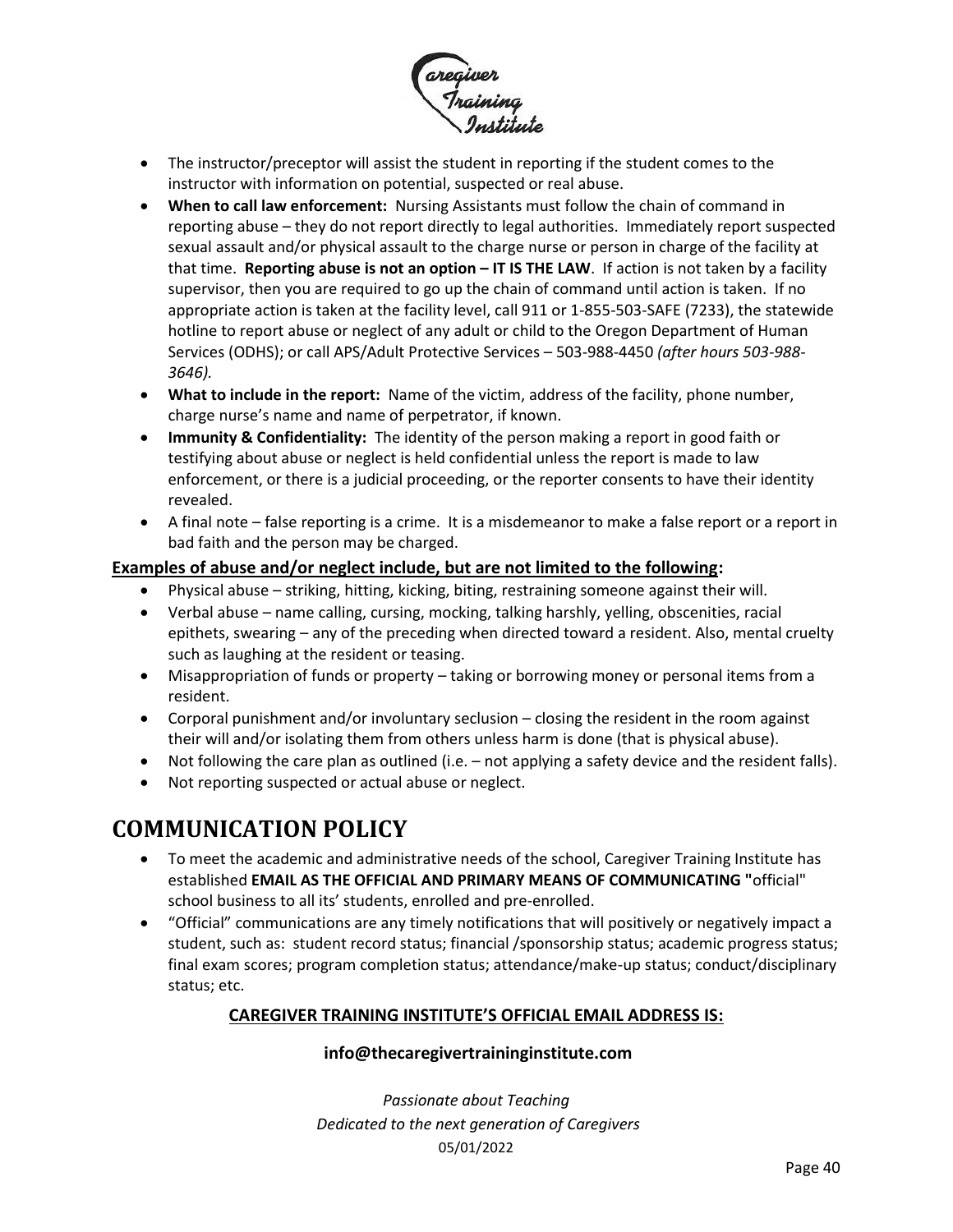

- **Caregiver Training Institute reserves the right to notify students via email when any action on the student's part may be necessary. Information will be communicated to students via their provided email address.**
- **Students are responsible for providing the school business office with a current email address, phone number, emergency contact number and home address.** *Students must immediately notify the school of any changes or updates to their contact information throughout their training program.*
- **Students are responsible for checking, reading, and responding to their emails and voicemails daily to stay current with school-related communications.**
- **Students have the responsibility to recognize that certain communications may be time critical.** *Failure to read and react to Caregiver Training Institute communications in a timely manner does not absolve the student from knowing and complying with the content of the communications.*
- **Reported technology issues do not absolve students from responding to official communications sent to their provided email address.** *Missing emailed notifications or deadlines as the result of email communication errors due to students providing an incorrect or inactive email address, having insufficient mailbox space, the student's forwarding or redirecting of emails, or emails being returned to school for any reason are not the responsibility of Caregiver Training Institute.*

# <span id="page-40-0"></span>**DISMISSAL & TERMINATION POLICY**

### <span id="page-40-1"></span>*Voluntary*

- A student may leave the program voluntarily at any time.
- Program cancellation and refund policies apply to reimbursements for all voluntary terminations.

### <span id="page-40-2"></span>*Involuntary*

- Students will be terminated from the program, *without refund*, due to refusal to follow school/facility policies, cheating, fraud, dishonesty, misrepresentation, failure to perform, failure to meet attendance requirements, poor attitude, suspicion of drug or alcohol use, unacceptable behavior, or conduct that is unbecoming of a CNA or CMA.
- **Under no circumstances will a student be reimbursed when a student is involuntarily terminated from the program.**
- Per OSBN administrative rules, all NA-1 and MA students must successfully complete the clinical portion of the program no later than four (4) months following the last date of classroom instruction. Students who fail to comply with this regulation will be terminated from the program, *without refund*.
- It is a condition of the program that CNA-2 students must successfully complete the clinical portion of the program no later than four (4) months following the last date of classroom instruction. Students who fail to comply with this regulation will be terminated from the program, *without refund*.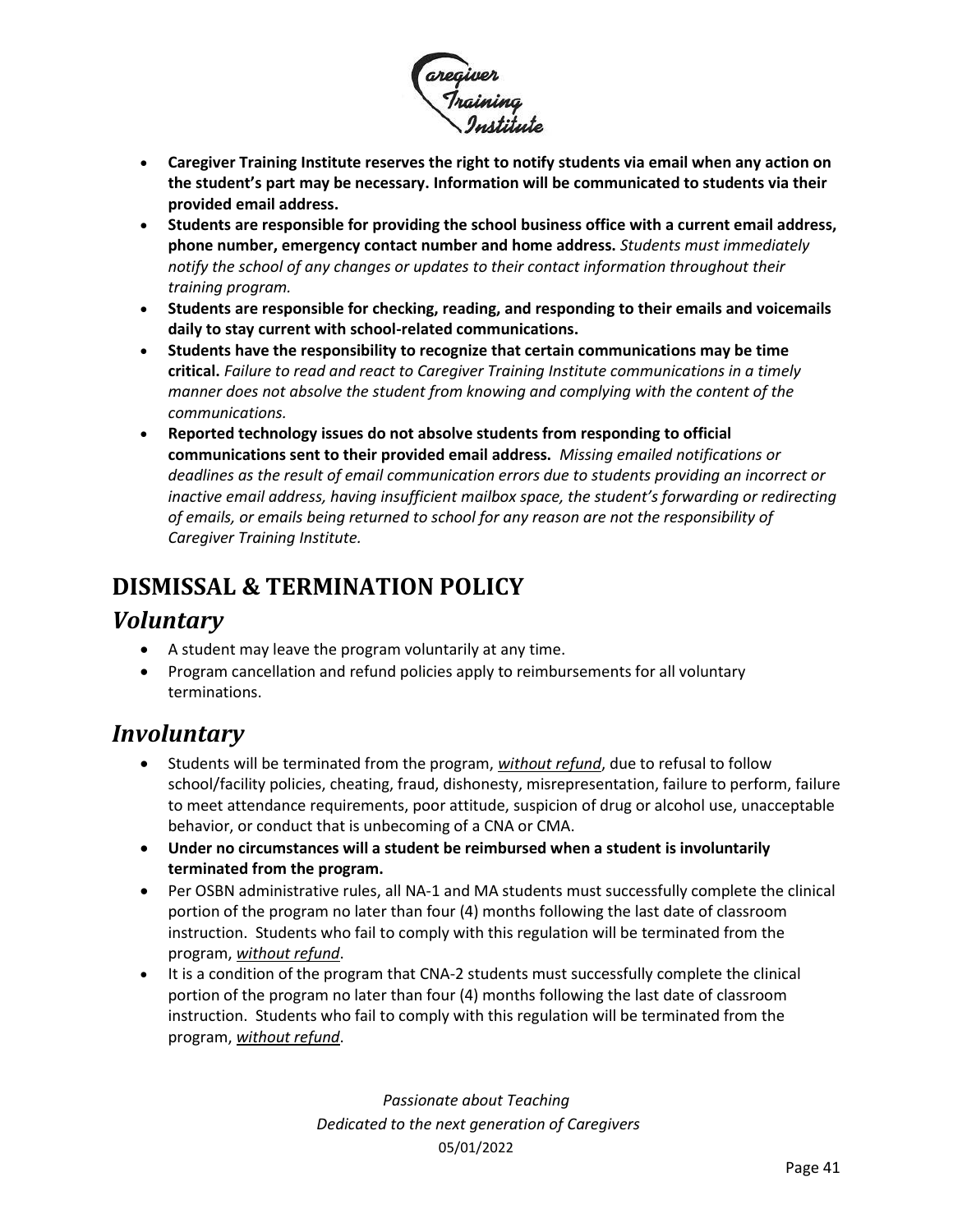

# <span id="page-41-0"></span>**DRESS CODE POLICY**

All students enrolled in school training programs are expected to present a clean, neat, well-groomed and professional appearance throughout the program. Reasonable accommodations will be made for employees' religious beliefs consistent with the school's necessity to present a conservative, professional appearance.

### <span id="page-41-1"></span>*Personal Appearance*

- **Personal Hygiene** Maintain proper body hygiene on a regular basis throughout the program, including but not limited to bathing, oral hygiene and other personal care.
- **Perfume/Aftershave/Deodorant**  All fragrances, perfumes, colognes and/or aftershaves are strongly discouraged in the classroom environment and ARE PROHIBITED in clinical. Clinical sites are scent free zones. Fragrant perfume, aftershave, hair spray, lotions can cause allergies and nausea in residents.
- **Hair** Hair must be clean and neat. Shoulder length or longer hair, braids, beaded cornrows, dreadlocks, or hair extensions are to be pulled back from the face and secured at the back of the neck.
- **Facial Hair** Beards and moustaches must be kept clean, short and neatly trimmed.
- **Nails** Fingernails are to be kept clean and maintained at a length not to exceed the fingertip to prevent injury to the patient. Artificial nails ARE PROHIBITED during the program and must be removed. Chipped nail polish is an infection control policy at all facilities. Students may be sent home from clinical if their nail polish is chipped.
- **Makeup** Makeup should be conservative. Extremes styles should be avoided.
- **Jewelry** All jewelry must be kept to a minimum. Wedding bands, engagement rings, a watch with a second hand, and small post earrings are allowed. Students are encouraged not wear rings that pose a risk of skin damage to residents. No dangling earrings that hang below the earlobe are allowed.
- **Facial Piercings** Discreet facial piercings may be allowed, dependent upon facility policy. Tongue and/or nose accessories may be required to be covered or removed dependent upon facility policy. In the case of ear spacers, the opening must be covered, but do not remove the spacer.
- **Tattoos** Tattoos and other body art are discouraged, and may be required to be covered, in accordance with facility policy.

# <span id="page-41-2"></span>*Required Uniform*

#### <span id="page-41-3"></span>**Classroom**

- **The Student ID Name Badge provided by the school must be worn at all times.**
- Face coverings must be worn when required by the CDC, OHA, or other State of Oregon government regulatory bodies.
- **Students enrolled in school training programs can elect to wear scrubs; or neat, clean, casual dress throughout the program during class sessions.**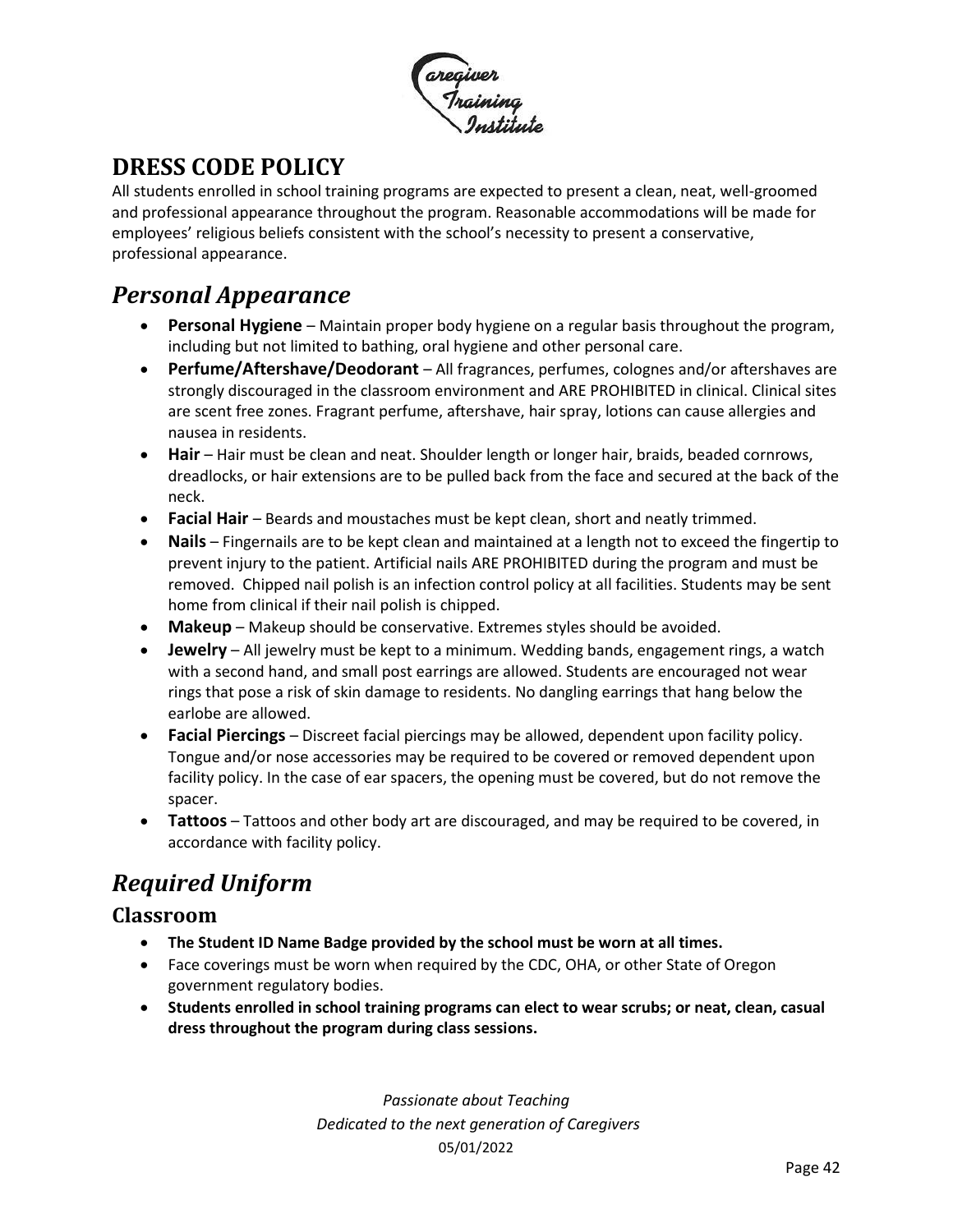

- ➢ Clothing must be neat and in good repair (*no rips, tears, holes, fading or fraying*); fit properly (*not tight or revealing*); be clean (*freshly laundered, no stains*), and wrinkle-free.
- ➢ No halter tops, crop tops (*that show midriffs*), or low-cut tops (*that show cleavage*), are allowed.
- $\triangleright$  No shorts, or skirts or dresses above the knee are allowed.
- ➢ Proper undergarments must be worn. *(No sagging – if the undergarment can be seen the student may be sent home and will incur makeup time.)*
- **Be aware that classroom temperatures may be variable – so dress in layers.**

#### <span id="page-42-0"></span>**Labs**

- **The Student ID Name Badge provided by the school must be worn at all times.**
- Face coverings or PPE must be worn when required by the CDC, OHA, or other State of Oregon government regulatory bodies.
- **All students enrolled in school training programs will dress in scrubs during skills labs.**
	- $\triangleright$  Scrubs of any color/pattern are acceptable. Scrubs must be in good repair (no tears or holes), fit properly (not too tight or revealing) and be neat, clean (no stains), and wrinklefree.
	- $\triangleright$  Solid color long-sleeved tops or plain pocket tee-shirts may be worn under a scrub top. Long sleeved shirts must not contain any logos and may not be discolored.
- **Footwear must be fully enclosed non-skid soled work shoes that medical personnel wear.** 
	- $\triangleright$  Athletic shoes are acceptable; no hiking or combat-style boots.
	- ➢ No Crocs, slip-ons (flats, loafers), or open-heel shoes are allowed.
- Headscarves, hats, and other head coverings are not allowed except to accommodate medical or religious customs and observances.
- **A watch, with a second hand, is required for checking vital signs.**

#### <span id="page-42-1"></span>**Clinical Rotation**

- **The Student ID Name Badge provided by the school must be worn at all times.**
- Face coverings or PPE must be worn when required by the CDC, OHA, or other State of Oregon government regulatory bodies.
- **All students enrolled in school training programs will dress in scrubs during their clinical rotation.** 
	- $\triangleright$  Scrubs of any color/pattern are acceptable. Scrubs must be in good repair (no tears or holes), fit properly (not too tight or revealing) and be neat, clean (no stains), and wrinklefree.
	- $\triangleright$  Solid color long-sleeved tops or plain pocket tee-shirts may be worn under a scrub top. Long sleeved shirts must not contain any logos and may not be discolored.
	- $\triangleright$  No sweaters, jackets or hoodies are allowed during the clinical rotation. Lab coats over scrub tops are acceptable.
- **Footwear must be fully enclosed non-skid soled work shoes that medical personnel wear.** 
	- $\triangleright$  Athletic shoes are acceptable, no hiking or combat-style boots.
	- ➢ No Crocs, slip-ons (flats, loafers), or open-heel shoes are allowed.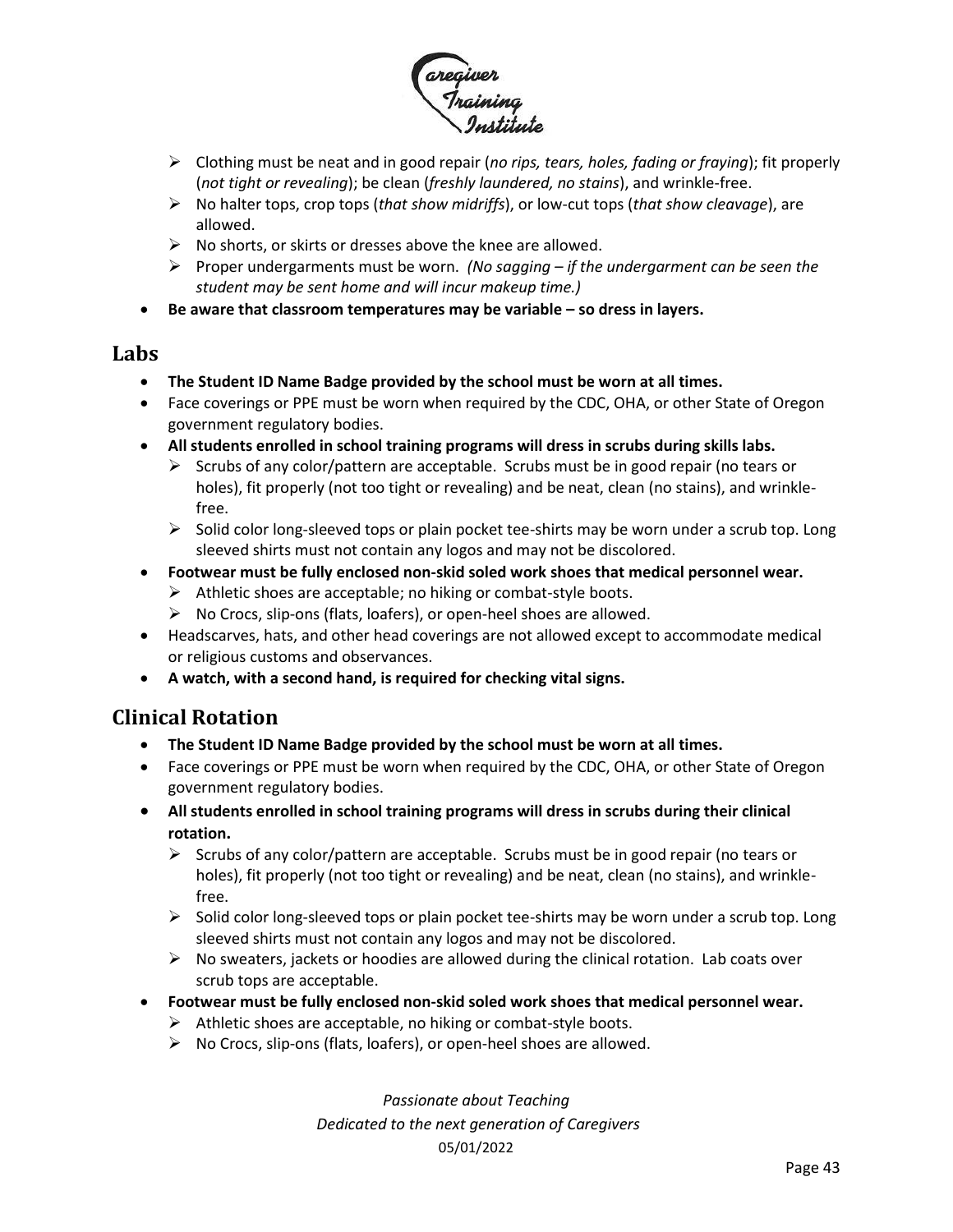

- Headscarves, hats, and other head coverings are not allowed except to accommodate medical or religious customs and observances.
- **A watch, with a second hand, is required for checking vital signs.**
- The facility has the final determination as to whether a student's personal appearance and dress meets facility requirements.

### <span id="page-43-0"></span>*Dress Code Violations*

• **If a student fails to comply with the school or facility dress code and personal appearance standards, they will be sent home and incur makeup time.**

### <span id="page-43-1"></span>*Uniform Vendor List*

#### **Scrubs are available for purchase from the following vendors:**

• **Medline SuitesStyle**

Caregiver Training Institute Online Scrub Store, *(CTI student discounted scrub options)* [www.CNATrainingOregon.com,](http://www.cnatrainingoregon.com/) 1-877-278-2712, *[suitestyles@medline.com](mailto:suitestyles@medline.com)*

- **Life Uniform** Clackamas Promenade, 8982 SE Sunnyside Rd, Clackamas OR 97015 503-654-7228 *(10% discount for students)*
- **Scrubs and Beyond** Cascade Plaza, 8585 SW Cascade Ave, Ste 131, Beaverton, OR 97008 503-605-1384 *(10% discount for students)*
- **Uniform Destination Outlet Store** Columbia Gorge Premium Outlets, 450 NW 257<sup>th</sup> Way, Troutdale OR 97060 503-661-1600
- **Burlington Coat Factory** 10506 SE 82<sup>nd</sup> Ave, Happy Valley, OR 97086 503-774-8955
- **McCanns** 2600 SE 182<sup>nd</sup> Ave, Gresham, OR 97030 **503-492-7777** *(10% discount for students)*
- **Scrub Med** 1400 SW Marlow Ave, Portland, OR 97225 503-203-1526 *(10% discount for students)*
- **Scrubmed.com**
- **Target-Online**
- **Wal-Mart**

**Tailored and specialty-made scrubs are available from the following vendor:** 

• **The Scrub Shop** 8300 E Mill Plain Blvd, Vancouver WA 98664 360-695-9600 *(5% discount for students)*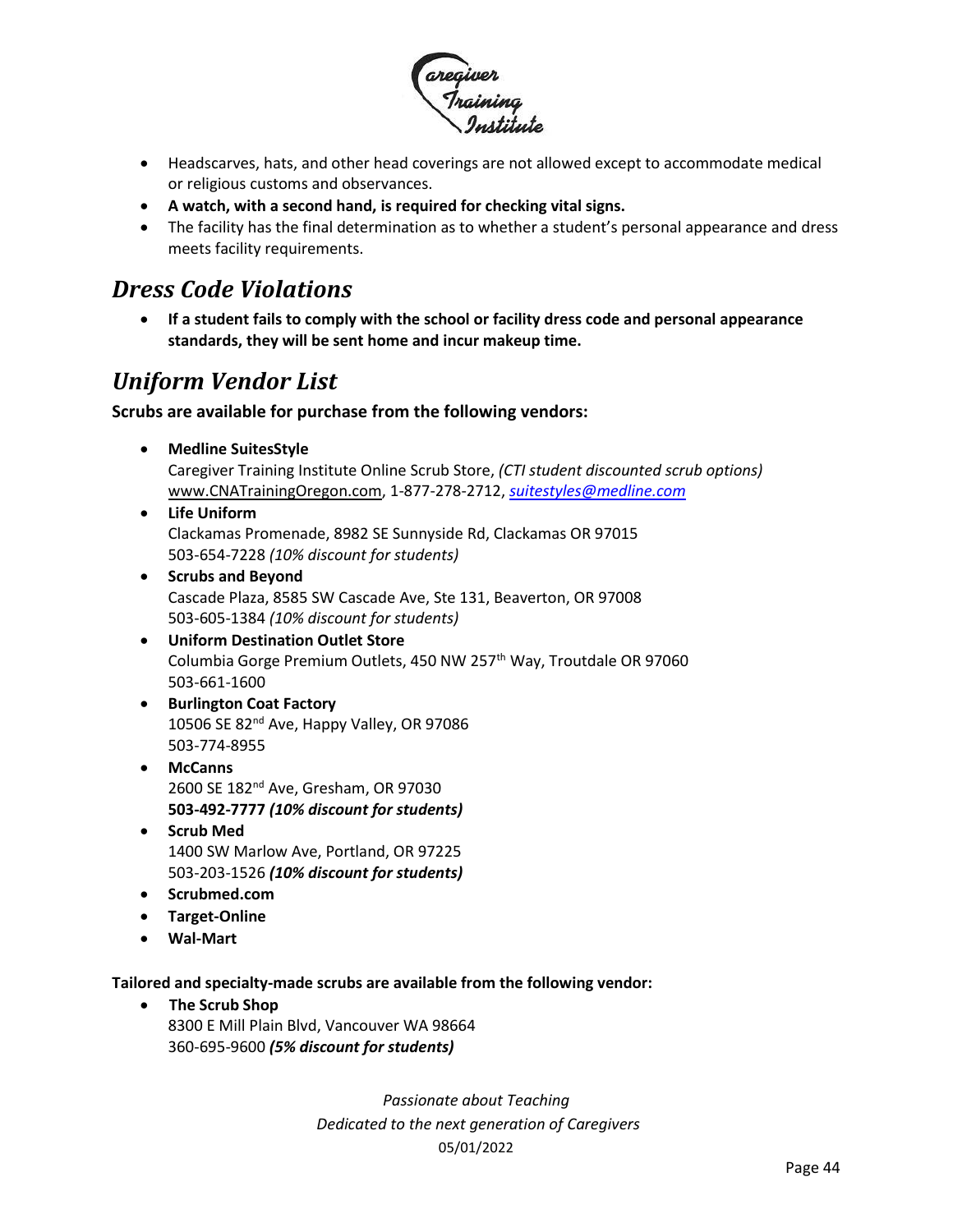

## <span id="page-44-0"></span>**ELECTRONIC DEVICE USE POLICY**

- **Students are expected to comply with the acceptable use policies for all personal electronic devices.**
- It is the policy of Caregiver Training Institute that cell phones, smart phones, and other electronic devices **must be kept off or in silent mode during instructional time,** *unless incorporated as part of the training program as a learning platform, or with the permission of the instructor, as a learning aid, for testing, or in structured group learning activities*.
- **Students are required to turn off and store cell phones in a book bag, backpack or purse during exams, quizzes, and test review sessions**. *They may not be placed on classroom tables, desktops, or on an individual's lap.*
- **Leaving the classroom to answer or make a call, except during scheduled break times, IS PROHIBITED and may result in the student incurring makeup time.** Students must inform the instructor in advance if there is an urgent or emergency issue requiring them to keep their phone on or to leave the classroom outside of scheduled break periods for a phone call.
- **The use of cameras, camera phones and video or audio capable devices IS PROHIBITED in the classroom or clinical environment without advance permission.**
- **The use of cell phones and electronic devices are typically frowned upon in the clinical environment, and MAY BE PROHIBITED, dependent on facility policy.** It is a **HIPAA VIOLATION** to electronically record any information, photos or videos of a facility or facility residents and post on social media sites. Such actions could result in a fine of up to \$10,000 and/or prison time and will result in a student's immediate dismissal from their program, *without refund*.
- **Students with a diagnosed disability or exceptional needs who require electronic devices to complete tests/mid-term examinations/final examinations, must present the Program Director with the appropriate paperwork from Disability Services prior to the start of their program to work out an accommodation for the use of otherwise prohibited electronic devices in the classroom environment.** Any distribution of materials is prohibited.

# <span id="page-44-1"></span>**FACILITY USE EXPECTATIONS POLICY**

- **BE RESPECTFUL OF PROPERTY -** Students are expected to respect the property of Caregiver Training Institute, Siletz Tribal Business Center, facility partners, school employees, fellow students, and all other individuals. **Students responsible for defacing, damaging, or destroying property will be assessed the cost of any damages incurred.** If caught stealing, students will be terminated from the program immediately, *without refund*.
- **PROMOTE SCHOOL SAFETY - Students are responsible for their part in maintaining a safe supportive school environment through their compliance with Caregiver Training Institute and Siletz Business Center rules that monitor and limit access to the school.** All visitors entering and leaving the school campus are required to check in and out at the business office.
- **GATED ACCESS -** The Caregiver Training Institute is located in a gated access business complex. The entrance to the school is on 128th St. and the exit is on Stark St. The gates will open automatically upon exiting the school. **Students will receive an access code prior to when they begin class. Visitors will need to pull up to the gate on 128th St and call the school office for an access code.** The school's phone number is listed on the sign located at the 128th St, gate.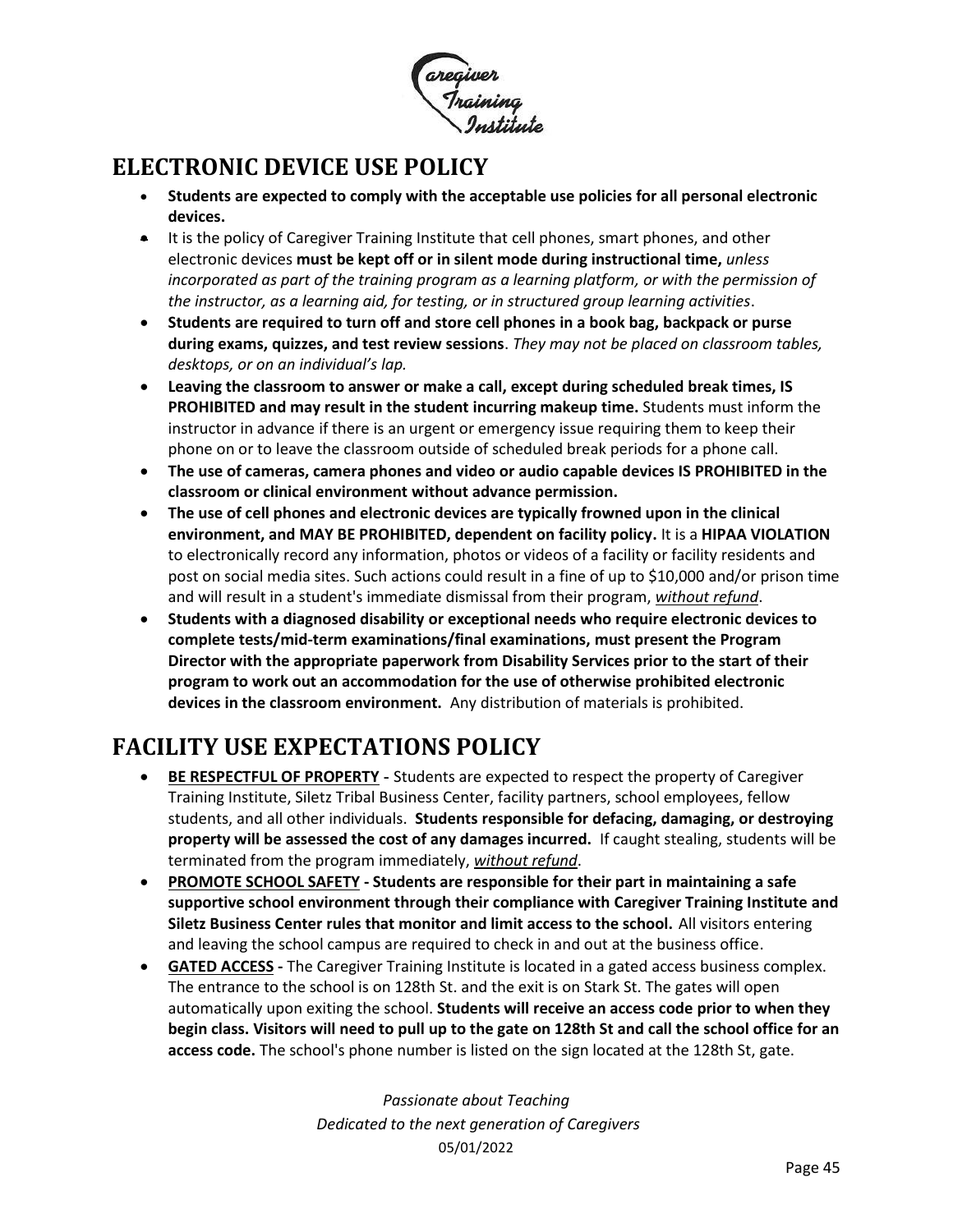

- **PARKING -** The **YELLOW CURB** areas in the parking lot are reserved for the Caregiver Training Institute students and visitors *(except for the yellow curb spaces reserved for CTI Office staff)*. **DO NOT PARK** in the **BLUE CURB** areas which are reserved for the Siletz Tribe and the other tenants located in the Siletz Tribal Business Center.
- **SMOKING - Smoking is not permitted on campus, or on any exterior walkways or balconies.**  Students may smoke a minimum of ten (10) feet away from the building during scheduled breaks in compliance with state and local smoking regulations. **All cigarette butts must be properly disposed of in the available disposal canisters. DO NOT** throw cigarette butts on the ground, in the parking lot, or in landscaped areas.
- **STUDENT LOUNGE - A student lounge is available to students at Caregiver Training Institute during lunch/break periods.** The lounge features vending machines, bottled water coolers, refrigerators, microwaves, food prep areas, and group seating. Sinks are available in each classroom. Students are welcome to fill their personal water bottles with water from the bottled water coolers or classroom sinks. Food and/or beverage items stored in the refrigerators should be labeled with the student's name and date. Refrigerators are cleaned out on a weekly basis and Caregiver Training Institute is not responsible for any items that may be lost or disposed of.
- **BE COURTEOUS - Students are responsible for cleaning up after themselves in the student lounge so that it is ready for use by the next group of students.** Trash and left-over liquids/food remnants should be disposed of in the designated trash cans; any recycling items in the designated recycling containers. Paper towels are available for wiping up spills and crumbs on tables, cleaning out microwaves, etc.
- **ACT RESPONSIBLY - Students are required to assist with clean up after class and labs and follow all posted** *Classroom / Lab Rules***. Classrooms should be ready for use by the next group of students.**
	- $\triangleright$  Assist the instructor with neatly putting away supplies in their designated containers in the classroom supply cabinet(s) at the end of lab.
	- $\triangleright$  Make the beds properly, with mannequins placed under the covers.
	- $\triangleright$  Dispose of trash in the designated trash cans, and recycling items in the designated recycling containers.

## <span id="page-45-0"></span>**STUDENT FEEDBACK POLICY**

It is the goal of Caregiver Training Institute and staff that all our students are satisfied and enriched with the quality of education they receive at the school. It is our hope that our students will move onward into a satisfying and rewarding career, and we have played a part in their success.

## <span id="page-45-1"></span>*Student Program Evaluations*

[Program evaluation](http://www.pcc.edu/resources/instructional-support/tools/course-eval/) forms are offered to registered students of classes taught at Caregiver Training Institute at the conclusion of their programs. All program evaluations are voluntary and completely confidential. They are a great place to share information about your educational experience with a program (*quality of instruction, classroom climate, clinical experience, and faculty / office staff*). We are always working on improving our services and the student experience, so if you have a suggestion for us, please be sure to share it on the program evaluations.